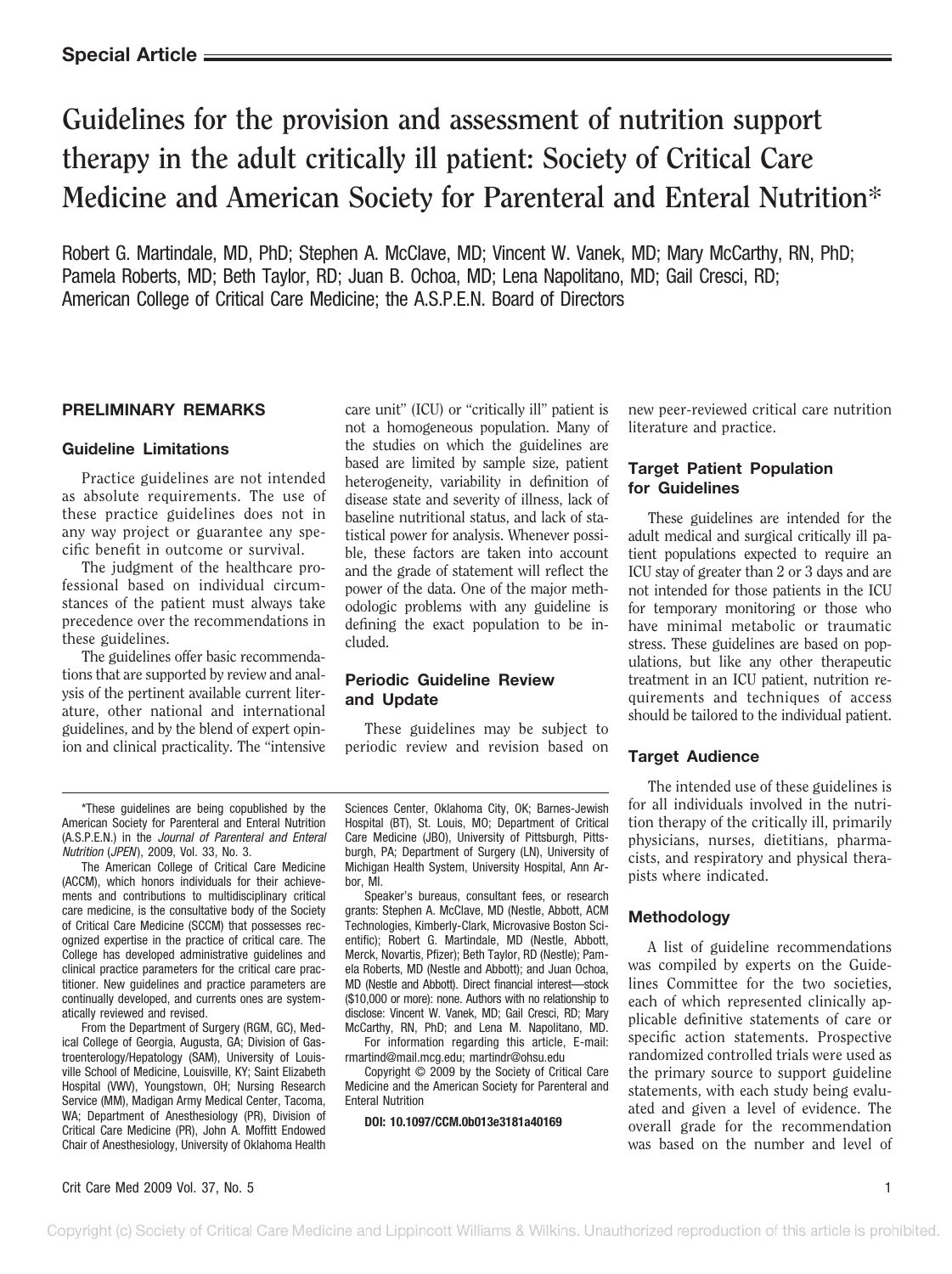Grade of recommendation

- D—Supported by at least two level III investigations
- E—Supported by level IV or level V evidence

Level of evidence

- I—Large, randomized trials with clear-cut results; low risk of false-positive (alpha) error or false-negative (beta) error
- II—Small, randomized trials with uncertain results; moderate to high risk of false-positive
- (alpha) and/or false-negative (beta) error
- III—Nonrandomized, contemporaneous controls
- IV—Nonrandomized, historical controls
- V—Case series, uncontrolled studies, and expert opinion

Note: Large studies warranting level I evidence were defined as those with  $\geq$ 100 patients or those which fulfilled endpoint criteria predetermined by power analysis. Meta-analyses were used to organize information and to draw conclusions about overall treatment effect from multiple studies on a particular subject. The grade of recommendation, however, was based on the level of evidence of the individual studies.

Adapted and printed with permission from Dellinger et al (1).

investigative studies referable to that guideline. Large studies warranting level I evidence were defined as those with  $\geq$ 100 patients or those which fulfilled end point criteria predetermined by power analysis. The level of evidence for uncontrolled studies was determined by whether they included contemporaneous controls (level III), historical controls (level IV), or no controls (level V, equal to expert opinion) (Table 1) (1). Review articles and consensus statements were considered expert opinion, and were designated the appropriate level of evidence. Meta-analyses were used to organize the information and to draw conclusions about an overall treatment effect from multiple studies on a particular subject. The grade of recommendation, however, was based on the level of evidence of the individual studies. An A or B grade recommendation required at least one or two large positive randomized trials supporting the claim, whereas a C grade recommendation required only one small supportive randomized investigation. The rationale for each guideline statement was used to clarify certain points from the studies, to identify controversies, and to provide clarity in the derivation of the final recommendation. Significant controversies in interpretation of the literature were resolved by consensus of opinion of the committee members, which in some cases led to a downgrade of the recommendation. Following an extensive review process by external reviewers, the final guideline manuscript was reviewed and approved by the Boards for both the American Society for Parenteral and Enteral Nutrition and the Society of Critical Care Medicine.

# **INTRODUCTION**

The significance of nutrition in the hospital setting cannot be overstated. This significance is particularly noted in the ICU. Critical illness is typically associated with a catabolic stress state in which patients commonly demonstrate a systemic inflammatory response. This response is coupled with complications of increased infectious morbidity, multiorgan dysfunction, prolonged hospitalization, and disproportionate mortality. During the past three decades, the understanding of the molecular and biological effects of nutrients in maintaining homeostasis in the critically ill population has made exponential advances. Traditionally, nutrition support in the critically ill population was regarded as adjunctive care designed to provide exogenous fuels to support the patient during the stress response. This support had three main objectives: to preserve lean body mass, maintain immune function, and avert metabolic complications. Recently, these goals have become more focused on nutrition therapy*,* specifically attempting to attenuate the metabolic response to stress, prevent oxidative cellular injury, and favorably modulate the immune response. Nutritional modulation of the stress response to critical illness includes early enteral nutrition (EN), appropriate macronutrient and micronutrient delivery, and meticulous glycemic control. Delivering early nutrition

support therapy, primarily using the enteral route, is seen as a proactive therapeutic strategy that may reduce disease severity, diminish complications, decrease length of stay (LOS) in the ICU, and favorably impact patient outcome.

### **A. Initiate Enteral Feeding**

*A1. Traditional nutrition assessment tools (albumin, prealbumin, and anthropometry) are not validated in critical care. Before initiation of feedings, assessment should include evaluation of weight loss and previous nutrient intake before admission, level of disease severity, comorbid conditions, and function of the gastrointestinal (GI) tract (grade E).*

*Rationale.* In the critical care setting, the traditional protein markers (albumin, prealbumin, transferrin, retinol binding protein) are a reflection of the acute phase response (increases in vascular permeability and reprioritization of hepatic protein synthesis) and do not accurately represent nutrition status in the ICU setting. Anthropometrics are not reliable in assessment of nutrition status or adequacy of nutrition therapy (2, 3).

*A2. Nutrition support therapy in the form of EN should be initiated in the critically ill patient who is unable to maintain volitional intake (grade C).*

*Rationale.* EN supports the functional integrity of the gut by maintaining tight junctions between the intraepithelial cells, stimulating blood flow, and inducing the release of trophic endogenous agents (such as cholecystokinin, gastrin, bombesin, and bile salts). EN maintains structural integrity by maintaining villous height and supporting the mass of secretory IgA-producing immunocytes, which comprise the gutassociated lymphoid tissue, and in turn contribute to mucosal-associated lymphoid tissue at distant sites such as the lungs, liver, and kidneys  $(4-6)$ .

Adverse changes in gut permeability from loss of functional integrity is a dynamic phenomenon that is time dependent (channels opening within hours of the major insult or injury). The consequences of the permeability changes include increased bacterial challenge (engagement of gut-associated lymphoid tissue with enteric organisms), risk for systemic infection, and greater likelihood of multiorgan dysfunction syndrome (4, 5, 7). As disease severity worsens, increases in gut permeability are amplified and the enteral route of feeding is more likely to favorably impact outcome pa-

A—Supported by at least two level I investigations

B—Supported by one level I investigation

C—Supported by level II investigations only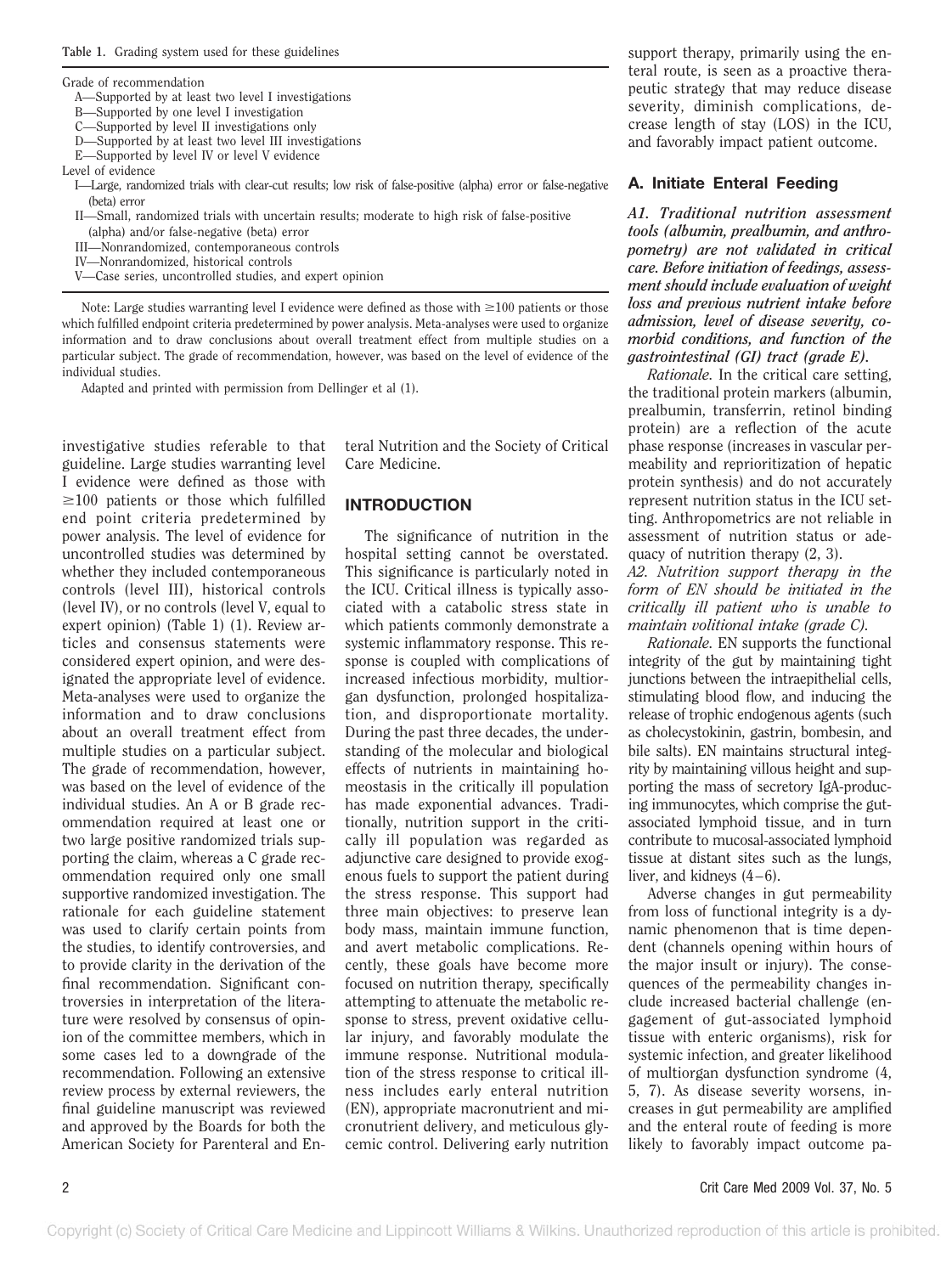**Table 2.** Randomized studies evaluating EN versus STD (or no nutrition support therapy) in elective surgery, surgery critical care, and acute pancreatitis patients

| Study                                | Population                         | Study<br>Groups  | Infection $c$            | Hospital Length of Stay<br>Days, Mean $\pm$ sD<br>(or range) | Hospital<br>Mortality | Other<br>Outcomes                                   |
|--------------------------------------|------------------------------------|------------------|--------------------------|--------------------------------------------------------------|-----------------------|-----------------------------------------------------|
| Sagar et al (12)                     | GI surgery                         | EN               | 3/15(20%)                | $14(10-26)$                                                  | $0/15(0\%)$           |                                                     |
| Level II                             | $(n = 30)$                         | <b>STD</b>       | 5/15(33%)                | $19(10-46)$                                                  | $0/15(0\%)$           |                                                     |
| Schroeder et al (11)                 | GI surgery                         | EN               | 1/16(6%)                 | $10 \pm 4$                                                   | 0/16(0%)              | Anastomotic dehiscence<br>0/16(0%)                  |
| Level II                             | $(n = 32)$                         | <b>STD</b>       | 0/16(0%)                 | $15 \pm 10$                                                  | 0/16(0%)              | 0/16(0%)                                            |
|                                      |                                    | EN               |                          | $9.8 \pm 6.6$                                                | $0/14(0\%)$           | Lactulose: mannitol ratio<br>$0.1 \pm 0.03^{\circ}$ |
| Carr et al $(13)$<br>Level II        | GI surgery<br>$(n = 28)$           | <b>STD</b>       | $0/14(0\%)$<br>3/14(21%) | $9.3 \pm 2.8$                                                | 1/14(7%)              | $0.5 \pm 0.26$                                      |
|                                      |                                    |                  |                          |                                                              |                       | Anastomotic leak                                    |
| Beier-Holgersen<br>and Boesby $(14)$ | GI surgery                         | EN               | $2/30^a$ (7%)            | 8.0 <sup>b</sup>                                             | 2/30(7%)              | 2/30(7%)                                            |
| Level II                             | $(n = 60)$                         | <b>STD</b>       | 14/30 (47%)              | 11.5                                                         | 4/30(13%)             | 4/30(13%)                                           |
|                                      |                                    |                  |                          |                                                              |                       | Major complication                                  |
| Heslin et al $(15)$                  | GI surgery                         | EN               | 20/97 (21%)              | $11(4-41)$                                                   | 2/97(2%)              | 27/97 (28%)                                         |
| Level I                              | $(n = 195)$                        | <b>STD</b>       | 23/98 (24%)              | $10(6-75)$                                                   | 3/98(3%)              | 25/98 (26%)                                         |
|                                      |                                    |                  |                          |                                                              |                       | Anastomotic leak                                    |
| Watters et al (16)                   | GI surgery                         | EN               | NR                       | $17 \pm 9$                                                   | $0(0\%)$              | 1/13(8%)                                            |
| Level II                             | $(n = 28)$                         | <b>STD</b>       |                          | $16 \pm 7$                                                   | $0(0\%)$              | 3/15(20%)                                           |
| Pupelis et al (18)                   | Acute pancreatitis                 | EN               | 3/11(27%)                | $45 \pm 96$                                                  | 1/11(9%)              |                                                     |
| Level II                             | $(n = 29)$                         | <b>STD</b>       | 1/18(6%)                 | $29 \pm 103$                                                 | 5/18(28%)             |                                                     |
|                                      |                                    |                  |                          |                                                              |                       | Multiple organ failure                              |
| Pupelis et al (19)                   | Acute pancreatitis,<br>peritonitis | EN<br><b>STD</b> | $10/30$ $(33%)^d$        | $35.3 \pm 22.9$                                              | 1/30(3%)              | 18/30 (61%)                                         |
| Level II                             | $(n = 60)$                         |                  | 8/30 (27%)               | $35.8 \pm 32.5$                                              | 7/30(23%)             | 20/30 (67%)                                         |

EN, enteral nutrition; STD, standard therapy; NR, not reported; GI, gastrointestinal.

 $a_p \leq 0.05$ ;  $b_p = 0.08$ ; call infections represent number of patients per group with infection unless otherwise stated; *d* wound sepsis.

rameters of infection, organ failure, and hospital LOS (compared with the parenteral route) (8).

The specific reasons for providing early EN are to maintain gut integrity, modulate stress and the systemic immune response, and attenuate disease severity (6, 8, 9). Additional end points of EN therapy include use of the gut as a conduit for the delivery of immunemodulating agents and use of enteral formulations as an effective means for stress ulcer prophylaxis.

Nutrition support therapy (also called "specialized" or "artificial" nutrition therapy) refers to the provision of enteral tube feeding or parenteral nutrition (PN). "Standard therapy" (STD) refers to a patient's own volitional intake without provision of specialized nutrition support therapy. The importance of promoting gut integrity with regard to patient outcome is being strengthened by clinical trials comparing critically ill patients fed by EN to those receiving STD. In a recent meta-analysis (10) in elective GI surgery and surgical critical care, patients undergoing a major operation who were given early postoperative EN experienced significant reductions in infection (relative risk  $[RR] = 0.72$ ; 95% confidence interval [CI]  $0.54 - 0.98$ ;  $p = 0.03$ ), hospital LOS

(mean 0.84 days; range 0.36 –1.33 days;  $p = 0.001$ , and a trend toward reduced anastomotic dehiscence (RR  $= 0.53$ ; 95% CI 0.26-1.08;  $p = 0.08$ ), when compared with similar patients receiving no nutrition support therapy  $(10-16)$ . In a metaanalysis (17) of patients undergoing surgery for complications of severe acute pancreatitis, those placed on EN 1 day after surgery showed a trend toward reduced mortality compared with controls randomized to STD (RR  $= 0.26$ ; 95% CI 0.06 – 1.09;  $p = 0.06$ ) (17 – 19) (Table 2) (11–16, 18, 19).

*A3. EN is the preferred route of feeding over PN for the critically ill patient who requires nutrition support therapy (grade B).*

*Rationale.* In the majority of critically ill patients, it is practical and safe to use EN instead of PN. The beneficial effects of EN when compared with PN are well documented in numerous prospective randomized controlled trials involving a variety of patient populations in critical illness, including trauma, burns, head injury, major surgery, and acute pancreatitis (8, 20–22). Although few studies have shown a differential effect on mortality, the most consistent outcome effect from EN is a reduction in infectious morbidity (generally pneumonia and central line infections in most patient populations, and

specifically abdominal abscess in trauma patients) (20). In many studies, further benefits are seen from significant reductions in hospital LOS (21), cost of nutrition therapy (21), and even return of cognitive function (in patients with head injuries) (23). All six meta-analyses that compared EN vs. PN showed significant reductions in infectious morbidity with use of EN (21, 24 –28). Noninfective complications (RR = 4.9; 95% CI 0.3–9.5;  $p = 0.04$  and reduced hospital LOS (weighted mean difference  $[WMD] = 1.20$ days; 95% CI 0.38–2.03;  $p = 0.004$ ) were seen with use of EN compared with PN in one meta-analysis by Peter et al (28). Five of the meta-analyses showed no difference in mortality between the two routes of nutrition support therapy (21, 24, 26 – 28). One meta-analysis by Simpson and Doig (25) showed a significantly lower mortality (RR =  $0.51$ ; 95% CI 0.27-0.97;  $p = 0.04$ ) despite a significantly higher incidence of infectious complications  $(RR = 1.66; 95\% \text{ CI } 1.09 - 2.51; p = 0.02)$ with use of PN compared with EN (Table  $3)$   $(8, 20, 22, 29-61)$ .

*A4. Enteral feeding should be started early within the first 24 – 48 hours following admission (grade C). The feedings should be advanced toward goal over the next 48 –72 hours (grade E).*

Crit Care Med 2009 Vol. 37, No. 5 3

Copyright (c) Society of Critical Care Medicine and Lippincott Williams & Wilkins. Unauthorized reproduction of this article is prohibited.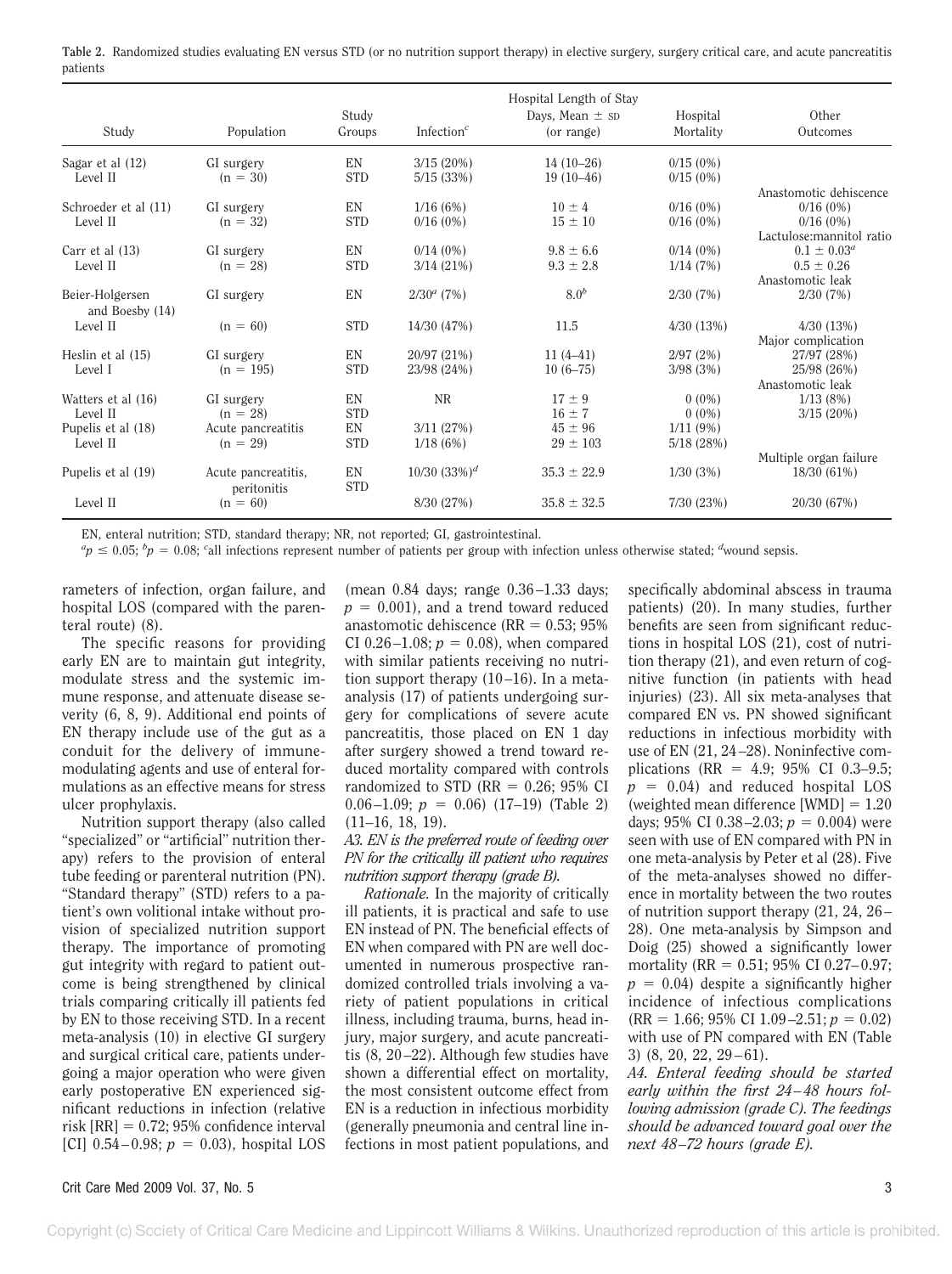|  | Table 3. Randomized studies evaluating enteral nutrition (EN) vs parenteral nutrition (PN) in surgery, trauma, pancreatitis, and critically ill patients |  |  |  |  |  |  |  |  |  |
|--|----------------------------------------------------------------------------------------------------------------------------------------------------------|--|--|--|--|--|--|--|--|--|
|--|----------------------------------------------------------------------------------------------------------------------------------------------------------|--|--|--|--|--|--|--|--|--|

| Study                          | Population                       | Study<br>Groups | ICU<br>Mortality                  | Infections <sup>c</sup>    | LOS Days,<br>Mean $\pm$ sp<br>(or range)                      | Other Clinical<br>Outcomes                 | Cost                                                  |
|--------------------------------|----------------------------------|-----------------|-----------------------------------|----------------------------|---------------------------------------------------------------|--------------------------------------------|-------------------------------------------------------|
| Rapp et al (29)                | ICU head injury                  | EN              | $9/18$ $(50\%)^a$                 | ${\rm NR}$                 | 49.4 Hosp                                                     | Duration MV<br>$10.3$ days                 | ${\rm NR}$                                            |
| Level II                       | $(n = 38)$                       | PN              | 3/20(15%)                         |                            | 52.6 Hosp                                                     | $10.4$ days<br>Duration MV                 |                                                       |
| Adams et al (30)<br>Level II   | Trauma<br>$(n = 46)$             | EN<br>PN        | 1/23(4%)<br>3/23(13%)             | 15/23 (65%)<br>17/23 (74%) | $30 \pm 21$ Hosp<br>$31 \pm 29$ Hosp                          | $12 \pm 11$ days<br>$10 \pm 10$ days       | \$1346/day <sup>a</sup><br>\$3729/day                 |
|                                |                                  | EN<br>PN        |                                   |                            | $13 \pm 11$ ICU<br>$10 \pm 10$ ICU                            |                                            |                                                       |
| Bower et al (31)               | GI surgery                       | EN              | $0/10(0\%)$                       | $0/10(0\%)$                |                                                               | Complications<br>$0/10(0\%)$               |                                                       |
| Level II                       | $(n = 20)$                       | PN              | $0/10(0\%)$                       | $0/10(0\%)$                |                                                               | $0/10(0\%)$                                |                                                       |
| Szeluga et al (32)<br>Level II | Bone marrow<br>transplant        | EN              | No difference<br>at 100 days, and | 5/30 (17%)                 | $33 \pm 15$ Hosp                                              | Complications<br>11/30 (37%)               | \$1139/patient                                        |
|                                | $(n = 61)$                       | PN              | long term                         | 8/31 (26%)                 | $36 \pm 18$ Hosp                                              | 14/31 (45%)                                | \$2575/patient                                        |
| Young et al (33)               | ICU head injury                  | EN              | 10/28 (36%)                       | 5/28 (18%)                 | NR                                                            | NR                                         | NR                                                    |
| Level II                       | $(n = 58)$                       | PN              | 10/23 (43%)                       | 4/23 (17%)                 |                                                               |                                            |                                                       |
| Peterson et al (34)            | Trauma                           | EN              |                                   | $2/21(10\%)$               | $13.2 \pm 1.6$ Hosp                                           |                                            |                                                       |
| Level II                       | $(n = 59)$                       | PN<br>EN<br>PN  | NR                                | 8/25(32%)                  | $14.6 \pm 1.9$ Hosp<br>$3.7 \pm 0.8$ ICU<br>$4.6 \pm 1.0$ ICU | NR                                         | NR                                                    |
|                                |                                  |                 |                                   |                            |                                                               | Complications                              |                                                       |
| Cerra et al (35)<br>Level II   | ICU<br>$(n = 70)$                | EN<br>PN        | 7/33(21%)                         | $0/33(0\%)$                | NR                                                            | 7/33(21%)                                  | $$228 \pm 59$ /day <sup>a</sup><br>\$330 $\pm$ 61/day |
| Greenburg et al (36)           | Inflamatory                      |                 | 8/37 (22%)                        | 0/37(0%)                   |                                                               | 7/37 (19%)<br>Complications                |                                                       |
| Level II                       | bowel                            | EN              | $0/19(0\%)$                       | $0/19(0\%)$                |                                                               | $0/19(0\%)$                                |                                                       |
|                                | $(n = 51)$                       | PN              | 0/32(0%)                          | $0/32(0\%)$                |                                                               | 0/32(0%)                                   |                                                       |
| Moore et al (37)               | Trauma                           | EN              | $0/29(0\%)$                       | 5/29 (17%)                 | <b>NR</b>                                                     | NR                                         |                                                       |
| Level II                       | $(n = 75)$                       | PN              | $0/30(0\%)$                       | 11/30 (37%)                |                                                               |                                            |                                                       |
| Hamaoui et al (38)<br>Level II | GI surgery<br>$(n = 19)$         | EN<br>PN        | 1/11(9%)<br>$0/8(0\%)$            | 1/11(9%)<br>$0/8(0\%)$     |                                                               | $0/11(0\%)$<br>$0/8$ $(0%)$<br>Duration MV | \$44.36/day <sup>a</sup><br>\$102.10/day              |
| Kudsk et al (20)               | Trauma                           | EN              | 1/51(2%)                          | $9/51$ $(16\%)^a$          | $20.5 \pm 19.9$ Hosp                                          | $2.8 \pm 4.9$ days                         | <b>NR</b>                                             |
| Level II                       | $(n = 98)$                       | PN              | 1/45(2%)                          | 18/45 (40%)                | $19.6 \pm 18.8$ Hosp                                          | $3.2 \pm 6.7$ days                         |                                                       |
| Gonzales-Huit et al (39)       | Inflamatory                      |                 |                                   |                            |                                                               | Complications                              |                                                       |
| Level II                       | bowel                            | EN              | 0/23(0%)                          | 1/23(4%)                   |                                                               | 11/23 (52%)                                |                                                       |
|                                | $(n = 44)$                       | PN<br>EN        | 0/23(0%)                          | 8/21 (38%)                 | $26 \pm 11$ Hosp <sup>a</sup>                                 | 11/21 (52%)                                |                                                       |
| Iovinelli et al (40)           | Head neck<br>cancer              |                 | 0/24(0%)                          | 5/24(24%)                  |                                                               | Complications<br>1/24(4%)                  |                                                       |
| Level II                       | $(n = 48)$                       | PN              | 0/24(0%)                          | 4/24 (17%)                 | $34 \pm 11$ Hosp                                              | 2/24 (8%)                                  |                                                       |
| Kudsk-Minard et al (41)        |                                  |                 |                                   |                            |                                                               | Complications                              |                                                       |
| Level II                       | Trauma                           | EN              | 1/34(3%)                          | 5/34 (15%)                 |                                                               | $0/34(0\%)$                                |                                                       |
|                                | $(n = 68)$                       | PN              | $0/34(0\%)$                       | 14/34 (41%)                |                                                               | $0/34(0\%)$                                |                                                       |
|                                |                                  |                 |                                   |                            |                                                               | Complications                              |                                                       |
| Dunham et al (42)<br>Level II  | Trauma<br>$(n = 37)$             | EN<br>PN        | 1/12(8%)<br>1/15(7%)              | 0/12(0%)<br>0/15(0%)       | <b>NR</b>                                                     | $0/12(0\%)$<br>0/15(0%)                    | ${\rm NR}$                                            |
| Borzotta et al (43)            | Neurotrauma                      | ΕN              | 5/28 (18%)                        | 51 per group               | $39 \pm 23.1$ Hosp                                            | NR                                         | $$121,941^a$                                          |
| Level II                       | $(n = 59)$                       | PN              | 1/21(5%)                          | 39 per group               | $36.9 \pm 14$ Hosp                                            |                                            | \$112,450                                             |
| Hadfield et al (44)            | ICU                              | EN              | 2/13(15%)                         | NR                         | <b>NR</b>                                                     | ${\rm NR}$                                 | ${\rm NR}$                                            |
| Level II                       | $(n = 24)$                       | PN              | 6/11(55%)                         |                            |                                                               |                                            |                                                       |
|                                |                                  |                 |                                   |                            |                                                               | Complications                              |                                                       |
| Baigrie et al (45)             | GI surgery                       | EN              | 4/50(8%)                          | $2/50(4\%)$                |                                                               | 15/50 (30%)                                |                                                       |
| Level II<br>McClave et al (46) | $(n = 97)$<br>Acute pancreatitis | PN              | 6/47(13%)                         | 10/47 (21%)                |                                                               | 23/47 (49%)                                |                                                       |
| Level II                       | $(n = 32)$                       | EN              | 0/16(0%)                          | 2/16(13%)                  | $9.7 \pm 1.3$ Hosp                                            | <b>NR</b>                                  | $$761 \pm 50.3^a$                                     |
|                                |                                  | PN              | 0/16(0%)                          | 2/16(13%)                  | $11.9 \pm 2.6$ Hosp                                           |                                            | $$3294 \pm 551.9$                                     |
|                                |                                  |                 |                                   |                            |                                                               | Complications                              |                                                       |
| Reynolds et al (47)            | Trauma                           | EN              | 2/33(6%)                          | 10/33 (30%)                |                                                               | 11/33 (33%)                                |                                                       |
| Level II                       | $(n = 67)$                       | PN              | 1/34(3%)                          | 19/34 (56%)                |                                                               | 6/34(18%)                                  |                                                       |
|                                |                                  |                 |                                   |                            |                                                               | Complications                              |                                                       |
| Sand et al (48)<br>Level II    | GI surgery<br>$(n = 29)$         | EN<br>PN        | $0/13(0\%)$<br>1/16(6%)           | 3/13(23%)<br>5/16(31%)     |                                                               | 3/13(23%)<br>3/16 (19%)                    | Cost of PN was 4 $\times$<br>cost of EN               |
| Kalfarentzos et al (22)        | Acute pancreatitis               | EN              | 1/18(6%)                          | $5/18$ $(28%)^a$           | $40(25-83)$ Hosp                                              |                                            |                                                       |
| Level II                       | $(n = 38)$                       | PN              | $2/20(10\%)$                      | 10/20(50%)                 | 39 (22–73) Hosp                                               | Duration MV                                | Savings of                                            |
|                                |                                  | EN              |                                   |                            | $11(5-21)$ ICU                                                | $15(6-16)$ days                            | 70 GBP/day                                            |
|                                |                                  | PN              |                                   |                            | 12 (5-24) ICU                                                 | $11(7-31)$ days                            | with $EN^a$                                           |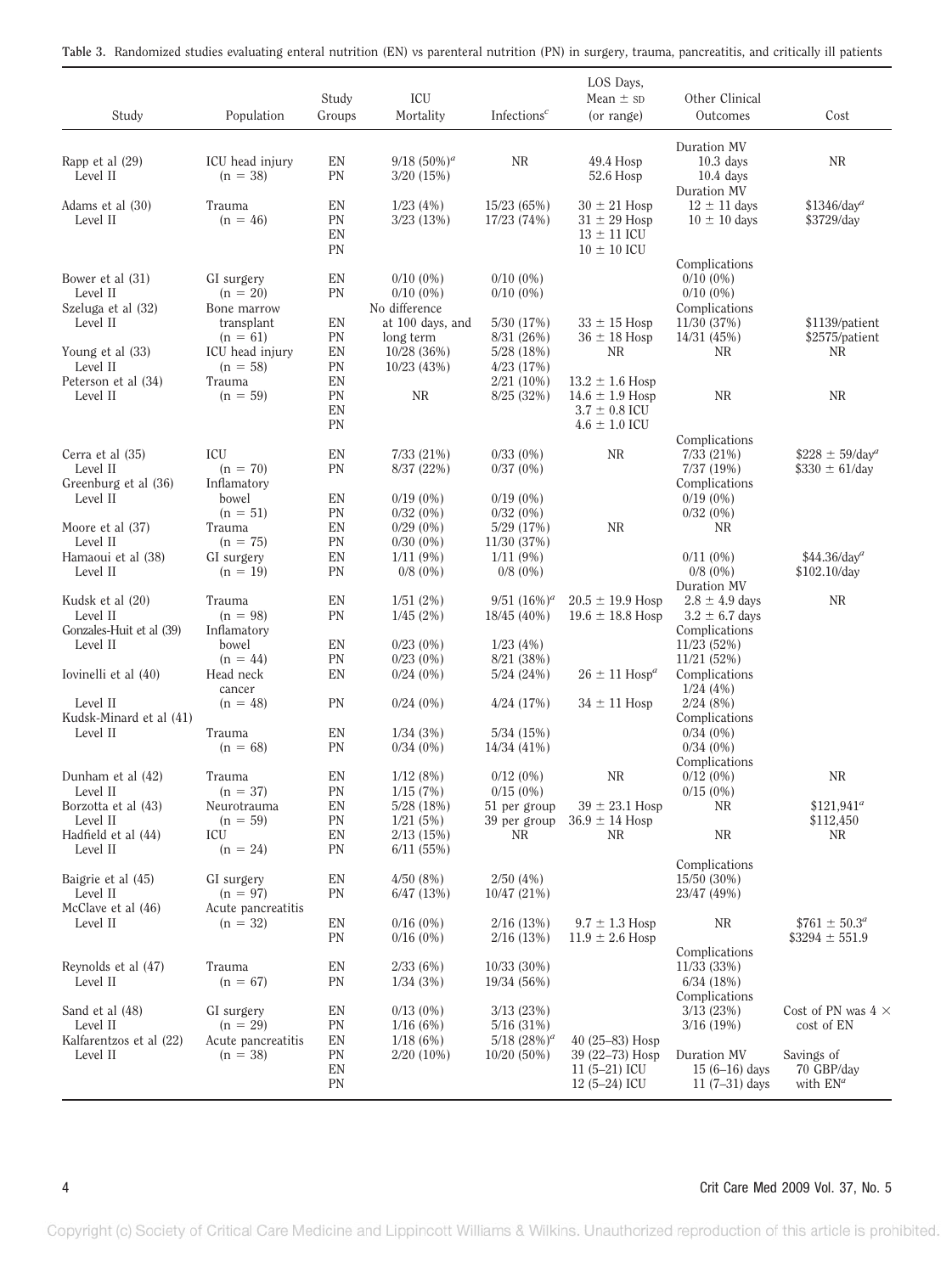|                      |                        |        |                |                                      | LOS Days                         |                      |           |
|----------------------|------------------------|--------|----------------|--------------------------------------|----------------------------------|----------------------|-----------|
|                      |                        | Study  | ICU            |                                      | Mean $\pm$ sp                    | Other Clinical       |           |
| Study                | Population             | Groups | Mortality      | Infections <sup><math>c</math></sup> | (or range)                       | Outcomes             | Cost      |
| Gianotti et al (49)  | Surgery GI             |        |                |                                      |                                  |                      |           |
| Level I              | cancer                 | EN     | 0/87(0%)       | $20/87$ $(23%)^b$                    | $19.2 \pm 7.9$ Hosp              |                      | <b>NR</b> |
|                      | $(n = 176)$            | PN     | 0/86(0%)       | 24/86 (28%)                          | $21.6 \pm 8.9$ Hosp              |                      |           |
| Windsor et al (8)    | Acute pancreatitis     |        |                |                                      |                                  | <b>MOF</b>           |           |
| Level II             | $(n = 34)$             | EN     | 0/16(0%)       | $0/16(0\%)$                          | $12.5(9.5-14)$ Hosp              | 0/16(0%)             | <b>NR</b> |
|                      |                        | PN     | $2/18(11\%)$   | 3/18(19%)                            | $15.0$ (11-28) Hosp              | 5/18(28%)            |           |
| Woodcock et al (50)  | ICU patients           | EN     | 9/17(53%)      | 6/16(38%)                            | $33.2 \pm 43$ Hosp               |                      |           |
| Level II             | $(n = 38)$             | PN     | 5/21(24%)      | 11/21 (52%)                          | $27.3 \pm 18.7$ Hosp             | NR                   | <b>NR</b> |
|                      |                        |        |                |                                      |                                  | Complications        |           |
| Braga et al (51)     | Surgery GI cancer      | EN     | 3/126(2%)      | 25/126 (20%)                         | $19.9 \pm 8.2$ Hosp              | 45/126 (36%)         | \$25/day  |
| Level I              | $(n = 257)$            | PN     | 4/131(3%)      | 30/131 (23%)                         | $20.7 \pm 8.8$ Hosp              | 53/131 (40%)         | \$90/day  |
|                      |                        |        |                |                                      |                                  | Postop               |           |
| Pacelli et al (52)   | Major                  |        |                |                                      |                                  | complications        | NR        |
| Level I              |                        | EN     | 7/119(6%)      | 17/119 (14%)                         | $15.2 \pm 3.6$ Hosp              | 45/119 (38%)         |           |
|                      | surgery<br>$(n = 241)$ | PN     |                | 14/122 (11%)                         |                                  |                      |           |
|                      |                        |        | 3/122(3%)      | $\boldsymbol{a}$                     | $16.1 \pm 4.5$ Hosp              | 48/122 (39%)         |           |
| Bozetti et al (53)   | Surgery GI             |        |                |                                      |                                  | Postop complications | <b>NR</b> |
| Level I              | cancer                 | EN     | $2/159(1.3\%)$ | 25/159(16%)                          | $13.4 \pm 4.1$ Hosp <sup>a</sup> | $54/159$ $(34\%)^a$  |           |
|                      | $(n = 317)$            | PN     | $5/158(3.2\%)$ | 42/158 (27%)                         | $15.0 \pm 5.6$ Hosp              | 78/158 (49%)         |           |
| Olah et al (54)      | Acute pancreatitis     |        |                |                                      |                                  | MOF                  |           |
| Level II             | $(n = 89)$             | EN     | 2/41(5%)       | $5/41$ $(12\%)^b$                    | $16.8 \pm 7.8$ Hosp              | 2/41 (5%)            | <b>NR</b> |
|                      |                        | PN     | 4/48(8%)       | 13/48 (27%)                          | $23.6 \pm 10.2$ Hosp             | 5/48 (10%)           |           |
| Abou-Assi et al (55) | Acute pancreatitis     |        |                |                                      |                                  | <b>MOF</b>           |           |
| Level II             | $(n = 53)$             | EN     | 8/26 (31%)     | 5/26 (19%)                           | $14.2 \pm 1.9$ Hosp              | 7/26(27%)            | $$394^a$  |
|                      |                        | PN     | 6/27(22%)      | 13/27 (48%)                          | $18.4 \pm 1.9$ Hosp              | 8/27 (30%)           | \$2756    |
| Gupta et al (56)     | Acute pancreatitis     |        |                |                                      |                                  | <b>MOF</b>           |           |
| Level II             | $(n = 17)$             | EN     | $0/8(0\%)$     | 1/8(13%)                             | 7 (4-14) $Hosp^a$                | $0/8(0\%)$           | 55 GBP    |
|                      |                        | PN     | $0/9(0\%)$     | 2/9(22%)                             | $10(7-26)$ Hosp                  | 6/9(67%)             | 297 GBP   |
| Louie et al (57)     | Acute pancreatitis     |        |                |                                      |                                  | MOF                  |           |
| Level II             | $(n = 28)$             | EN     | $0/10(0\%)$    | $1/10(10\%)$                         | $26.2 \pm 17.4$ Hosp             | $4/10(40\%)$         | $$1375^b$ |
|                      |                        | PN     | 3/18(17%)      | 5/18 (27.8%)                         | $40.3 \pm 42.4$ Hosp             | $8/18(44\%)$         | \$2608    |
|                      |                        |        |                | Pancreas                             |                                  | MOF                  |           |
| Petrov et al (58)    | Acute pancreatitis     | EN     | 2/35(6%)       | $7/35$ $(20\%)^a$                    | ${\rm NR}$                       | $7/35$ $(20\%)^a$    | <b>NR</b> |
| Level II             | $(n = 70)$             | PN     | 12/35 (35%)    | 16/35 (46%)                          |                                  | 17/35 (49%)          |           |
|                      |                        |        |                | Non-pancreas                         |                                  |                      |           |
|                      |                        | EN     |                | $4/35$ $(11\%)^a$                    |                                  |                      |           |
|                      |                        | PN     |                | 11/35(31%)                           |                                  |                      |           |
| Eckerwall et al (59) | Acute pancreatitis     |        |                |                                      |                                  | <b>MOF</b>           |           |
| Level II             | $(n = 48)$             | EN     | 1/23(4%)       | 3/23 (13%)                           | $9(7-14)$ Hosp                   | 1/23(4%)             | <b>NR</b> |
|                      |                        | PN     | 0/25(0%)       | 0/25(0%)                             | $7(6-14)$ Hosp                   | 1/25(4%)             |           |
| Casas et al $(60)$   | Acute pancreatitis     |        |                |                                      |                                  | <b>MOF</b>           |           |
| Level II             | $(n = 22)$             | EN     | $0/11(0\%)$    | 1/11(9%)                             | 30.2 Hosp                        | $0/11(0\%)$          | <b>NR</b> |
|                      |                        | PN     | 2/11(18%)      | 5/11 (45%)                           | 30.7 Hosp                        | 2/11(18%)            |           |
|                      |                        |        |                |                                      |                                  |                      |           |

NR, not reported; ICU, intensive care unit; LOS, length of stay; Hosp, hospital; GBP, pounds sterling; MV, mechanical ventilation; MOF, multiple organ failure; GI, gastrointestinal.

 $a_p \leq 0.05$ ;  $b_p = 0.08$ ; call infections represent number of patients per group with infection unless otherwise stated.

Adapted and reprinted with permission from the Canadian Clinical Practice Guidelines (21), McClave et al (17), and Braunschweig et al (24).

*Rationale.* Attaining access and initiating EN should be considered as soon as fluid resuscitation is completed and the patient is hemodynamically stable. A "window of opportunity" exists in the first 24 –72 hours following admission or the onset of a hypermetabolic insult. Feedings started within this time frame, compared with feedings started later (after 72 hours), are associated with less gut permeability, diminished activation and release of inflammatory cytokines, i.e., tumor necrosis factor and reduced systemic endotoxemia (21). One meta-analysis by Heyland et al (21) showed a trend toward reduced infectious morbidity ( $RR = 0.66$ ;

95% CI 0.36-1.22;  $p = 0.08$ ) and mortality (RR = 0.52; 95% CI 0.25–1.08;  $p =$ 0.08), whereas a second by Marik and Zaloga (62) showed significant reductions in infectious morbidity ( $RR = 0.45$ ; 95% CI 0.30 – 0.66;  $p = 0.00006$ ) and hospital LOS (mean 2.2 days, 95% CI 0.81–3.63 days;  $p = 0.001$ ) with early EN compared with delayed feedings (Table 4) (63–72). A5. In the setting of hemodynamic compromise (patients requiring significant hemodynamic support including high dose catecholamine agents, alone or in combination with large volume fluid or blood product resuscitation to maintain cellular perfusion), EN should be withheld until the patient is fully resuscitated and/or stable (grade E).

*Rationale.* At the height of critical illness, EN is being provided to patients who are prone to GI dysmotility, sepsis, and hypotension, and thus are at increased risk for subclinical ischemia/ reperfusion injury involving the intestinal microcirculation. Ischemic bowel is a rare complication of EN, occurring in less than 1% of cases (73, 74). EN-related ischemic bowel has been reported most often in the past with use of surgical jejunostomy tubes. However, more recently, this complication has been described with use of nasojejunal tubes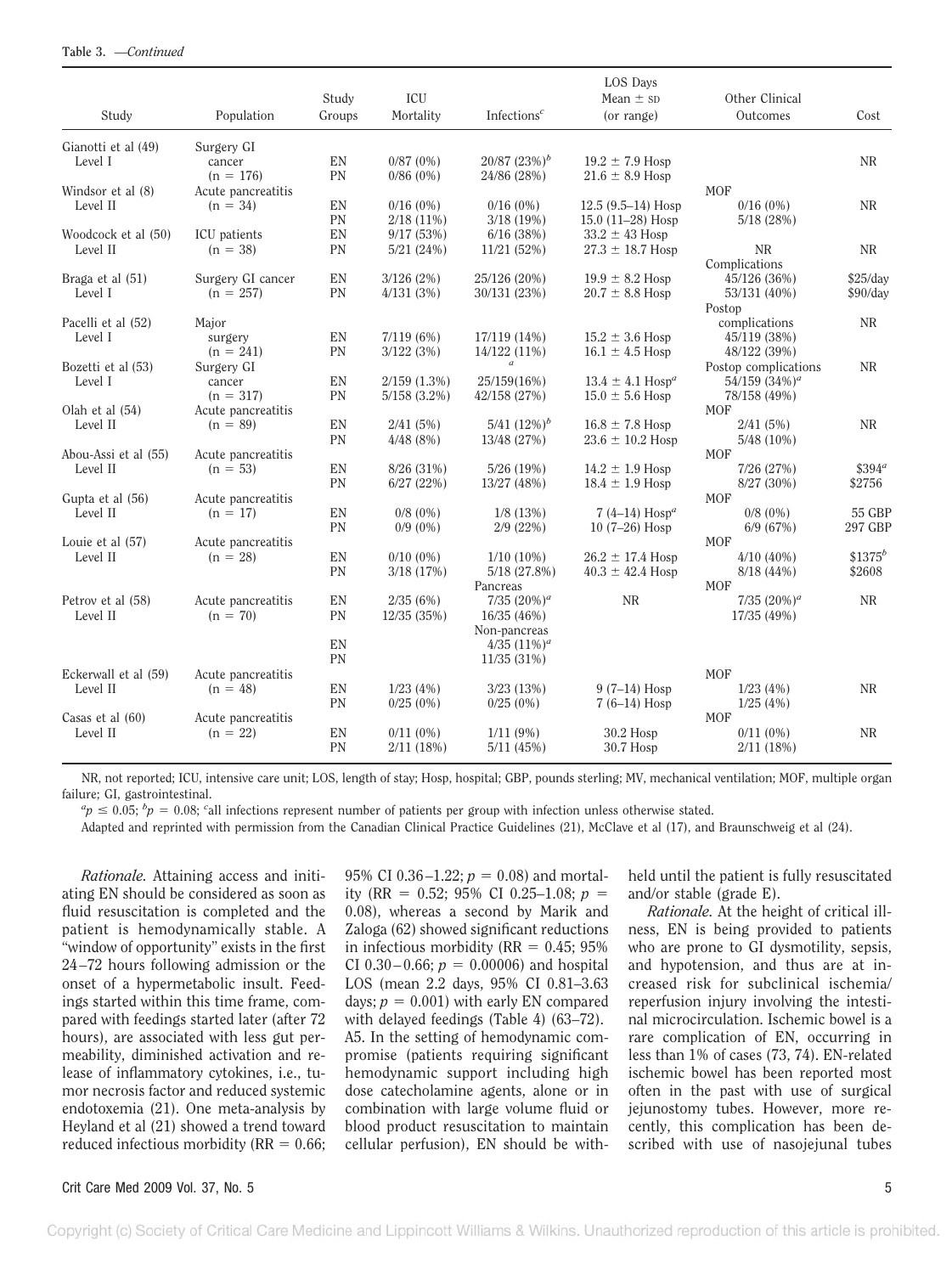|  | Table 4. Randomized studies evaluating early vs. delayed enteral nutrition in critically ill patients |  |  |  |  |  |  |  |  |  |  |
|--|-------------------------------------------------------------------------------------------------------|--|--|--|--|--|--|--|--|--|--|
|--|-------------------------------------------------------------------------------------------------------|--|--|--|--|--|--|--|--|--|--|

| Study                         | Population                       | Study<br>Groups             | <b>ICU</b> Mortality      | Infections <sup>b</sup>                      | LOS Days, Mean $\pm$ sp                                 | Ventilator Days<br>Mean $\pm$ sp   | Cost                |
|-------------------------------|----------------------------------|-----------------------------|---------------------------|----------------------------------------------|---------------------------------------------------------|------------------------------------|---------------------|
| Moore and Jones (63)          | Trauma                           | Early                       | 1/32(3%)                  | 3/32(9%)                                     | <b>NR</b>                                               | <b>NR</b>                          | $$16,280 \pm 2,146$ |
| Level II                      | $(n = 43)$                       | Delayed                     | 2/31(6%)                  | 9/31(29%)                                    |                                                         |                                    | $$19,636 \pm 3,396$ |
| Chiarelli et al (64)          | <b>Burn</b>                      | Early                       | $0/10(0\%)$               | $3/10$ $(30\%)^c$                            | $69.2 \pm 10.4$ Hosp <sup>a</sup>                       | <b>NR</b>                          | <b>NR</b>           |
| Level II                      | $(n = 20)$                       | Delayed                     | $0/10(0\%)$               | $7/10(70\%)$                                 | $89.0 \pm 18.9$ Hosp                                    |                                    |                     |
| Eyer et al $(65)$             | SICU trauma                      | Early                       | $2/19(11\%)$              | 29 per group                                 | $11.8 \pm 7.9$ ICU                                      | $10.2 \pm 8.1$                     | <b>NR</b>           |
| Level II                      | $(n = 38)$                       | Delayed                     | $2/19(11\%)$              | 14 per group                                 | $9.9 \pm 6.7$ ICU                                       | $8.1 \pm 6.8$                      |                     |
| Chuntrasakul et al (66)       | SICU trauma                      | Early                       | 1/21(5%)                  | NR                                           | $8.1 \pm 6.3$ ICU                                       | $5.29 \pm 6.3$                     | <b>NR</b>           |
| Level II                      | $(n = 38)$                       | Delayed                     | 3/17(18%)                 |                                              | $8.4 \pm 4.8$ ICU                                       | $6.12 \pm 5.3$                     |                     |
| Singh et al (67)              | Peritonitis                      | Early                       | 4/21(19%)                 | 7/21(33%)                                    | $14 \pm 6.9$ Hosp                                       | <b>NR</b>                          | <b>NR</b>           |
| Level II                      | $(n = 37)$                       | Delayed                     | 4/22(18%)                 | 12/22(55%)                                   | $13 \pm 7.0$ Hosp                                       |                                    |                     |
| Minard et al (68)             | Closed head injury               | Early                       | 1/12(8%)                  | 6/12(50%)                                    | $30 \pm 14.7$ Hosp                                      | $15.1 \pm 7.5$                     |                     |
| Level II                      | $(n = 27)$                       | Delayed<br>Early            | 4/15(27%)                 | 7/15(47%)                                    | $21.3 \pm 13.7$ Hosp<br>$18.5 \pm 8.8$ ICU <sup>a</sup> | $10.4 \pm 6.1$                     | <b>NR</b>           |
|                               |                                  | Delayed                     |                           |                                              | $11.3 \pm 6.1$ ICU                                      |                                    |                     |
| Kompan et al (69)             | SICU trauma                      | Early                       | 0/27(0%)                  | 9/27(33%)                                    | $15.9 \pm 9.7$ ICU                                      | $12.9 \pm 8.1$                     | <b>NR</b>           |
| Level II                      | $(n = 52)$                       | Delayed                     | 1/25(4%)                  | 16/25(64%)                                   | $20.6 \pm 18.5$ ICU                                     | $15.6 \pm 16.1$                    |                     |
| Malhotra et al (70)           | Postop peritonitis               | Early                       | $12/100(12\%)$            | 54/100 (54%)                                 | $10.6$ Hosp                                             |                                    |                     |
| Level I                       | $(n = 200)$                      | Delayed<br>Early<br>Delayed | 16/100 (16%)              | 67/100 (67%)                                 | $10.7$ Hosp<br>1.6 ICU<br>2.1 ICU                       | <b>NR</b>                          | <b>NR</b>           |
| Peck et al (71)               | Burn                             | Early                       | 4/14(28%)                 | 12/14(86%)                                   | $60 \pm 44$ Hosp                                        | $32 \pm 27$                        | <b>NR</b>           |
| Level II                      | $(n = 27)$                       | Delayed<br>Early<br>Delayed | 5/13(38%)                 | 11/13(85%)                                   | $60 \pm 38$ Hosp<br>$40 \pm 32$ ICU<br>$37 \pm 33$ ICU  | $23 \pm 26$                        |                     |
| Dvorak et al (72)<br>Level II | Spinal cord injury<br>$(n = 17)$ | Early<br>Delayed            | $0/7(0\%)$<br>$0/10(0\%)$ | $2.4 \pm 1.5$ per pt<br>$1.7 \pm 1.1$ per pt | $53 \pm 34.4$ Hosp<br>$37.9 \pm 14.6$ Hosp              | $31.8 \pm 35.0$<br>$20.9 \pm 14.4$ | <b>NR</b>           |

NR, not reported; ICU, intensive care unit; LOS, length of stay; Hosp, hospital; pt, patient; SICU, surgical intensive care unit.

 $a_p \leq 0.05$ ; *b* all infections represent number of patients per group with infection unless otherwise stated; *c* bacteremia.

Adapted and reprinted with permission from the Canadian Clinical Practice Guidelines (21).

(75). EN intended to be infused into the small bowel should be withheld in patients who are hypotensive (mean arterial blood pressure  $<$  60 mm Hg), particularly if clinicians are initiating use of catecholamine agents (e.g., norepinephrine, phenylephrine, epinephrine, dopamine) or escalating the dose of such agents to maintain hemodynamic stability. EN may be provided with caution to patients either into the stomach or small bowel on stable low doses of pressor agents (76), but any signs of intolerance (abdominal distention, increasing nasogastric tube output or gastric residual volumes, decreased passage of stool and flatus, hypoactive bowel sounds, increasing metabolic acidosis, and/or base deficit) should be closely scrutinized as possible early signs of gut ischemia.

*A6. In the ICU patient population, neither the presence nor absence of bowel sounds nor evidence of passage of flatus and stool is required for the initiation of enteral feeding (grade B).*

*Rationale.* The literature supports the concept that bowel sounds and evidence of bowel function, i.e., passing flatus or stool, are not required for initiation of enteral feeding. GI dysfunction in the ICU setting occurs in 30% to 70% of patients,

depending on the diagnosis, premorbid condition, ventilation mode, medications, and metabolic state (77).

Proposed mechanisms of ICU and postoperative GI dysfunction can be separated into three general categories: mucosal barrier disruption, altered motility and atrophy of the mucosa, and reduced mass of gut-associated lymphoid tissue.

Bowel sounds are only indicative of contractility and do not necessarily relate to mucosal integrity, barrier function, or absorptive capacity. Success at attaining nutrition goals within the first 72 hours ranges from 30% to 85%. When ICU enteral feeding protocols are followed, rates of GI tolerance in the range of 70% to 85% can be achieved (76). Ten randomized clinical trials (63–72), the majority in surgical critically ill, have reported feasibility and safety of enteral feeding within the initial 36-48 hours of admission to the ICU. The grade of this recommendation is based on the strength of the literature supporting A3, where patients in the experimental arm of the abovementioned studies were successfully started on EN within the first 36 hours of admission (regardless of clinical signs of stooling, flatus, or borborygmi) (Table 4) (63–72).

*A7. Either gastric or small bowel feeding is acceptable in the ICU setting. Critically ill patients should be fed via an enteral access tube placed in the small bowel if at high risk for aspiration or after showing intolerance to gastric feeding (grade C). Withholding of enteral feeding for repeated high gastric residual volumes alone may be sufficient reason to switch to small bowel feeding (the definition for high gastric residual volume is likely to vary from one hospital to the next, as determined by individual institutional protocol) (grade E). (See guideline D4 for recommendations on gastric residual volumes, identifying high risk patients, and reducing chances for aspiration.)*

*Rationale.* Multiple studies have evaluated gastric vs. jejunal feeding in various medical and surgical ICU settings. One level II study comparing gastric vs. jejunal feeding showed significantly less gastroesophageal reflux with small bowel feeding (78). In a nonrandomized prospective study using a radioisotope in an enteral formulation, esophageal reflux was reduced significantly with a trend toward reduced aspiration as the level of infusion was moved from the stomach down through the third por-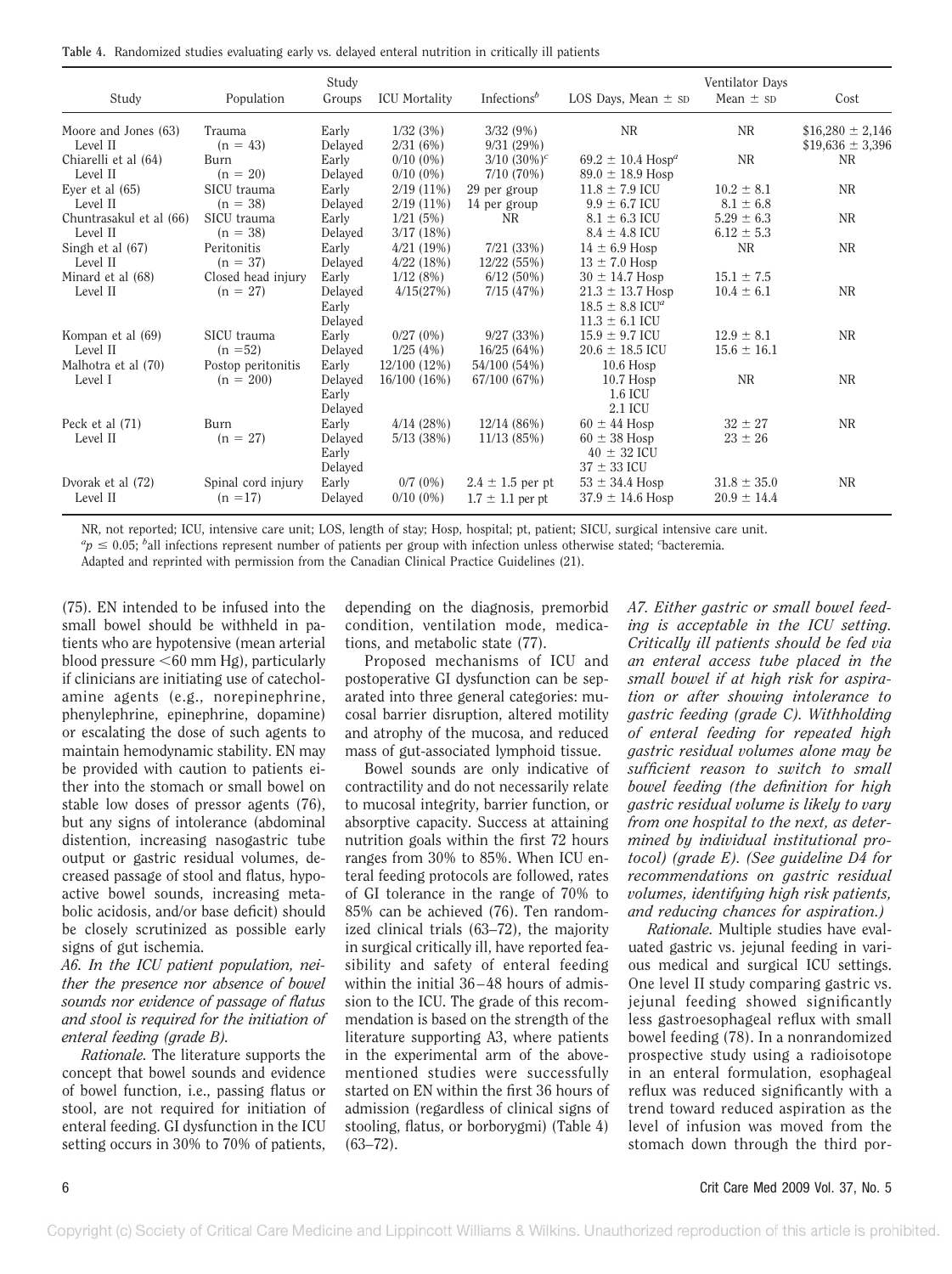|  | Table 5. Randomized studies evaluating small bowel vs. gastric feeding in critically ill patients |  |  |  |  |  |  |  |  |  |  |  |
|--|---------------------------------------------------------------------------------------------------|--|--|--|--|--|--|--|--|--|--|--|
|--|---------------------------------------------------------------------------------------------------|--|--|--|--|--|--|--|--|--|--|--|

| Study                                       | Population                                            | Study<br>Groups                              | <b>ICU</b> Mortality                                          | Pneumonia                  | LOS Days, Mean $\pm$ sp<br>(or range)                                                               | Other Outcomes                                                                          | Nutritional Outcomes                                             |
|---------------------------------------------|-------------------------------------------------------|----------------------------------------------|---------------------------------------------------------------|----------------------------|-----------------------------------------------------------------------------------------------------|-----------------------------------------------------------------------------------------|------------------------------------------------------------------|
| Montecalvo et al (83) MICU/SICU<br>Level II | $(n = 38)$                                            | SВ<br>Gastric                                | 5/19(26%)<br>5/19 (26%)                                       | 4/19(21%)<br>6/19(32%)     | $11.7 \pm 8.2$ ICU<br>$12.3 \pm 10.8$ ICU                                                           | Duration MV<br>$10.2 \pm 7.1$<br>$11.4 \pm 10.8$<br>$(Mean \pm SD)$                     | % Goal Feeds Delivered<br>$61.0 \pm 17.0\%$<br>$46.9 \pm 25.9\%$ |
| Kortbeek et al (84)<br>Level II             | Trauma<br>$(n = 80)$                                  | <b>SB</b><br>Gastric<br><b>SB</b><br>Gastric | $4/37(11\%)$<br>3/43 (7%)                                     | 10/37 (27%)<br>18/43 (42%) | 30 (6–47) Hosp<br>25 (9–88) Hosp<br>$10(3-24)$ ICU<br>$7(3-32)$ ICU                                 | Duration MV<br>$9(2-13)$<br>$5(3-15)$<br>$(Mean + range)$                               | Time to Goal Feeds<br>$34.0 \pm 7.1$ hrs<br>$43.8 \pm 22.6$ hrs  |
| Taylor et al (23)                           | Trauma head<br>injury                                 | <b>SB</b>                                    | $5/41$ (12%) at 6 mos 18/41 (44%)                             | 26/41 (63%)                | <b>NR</b>                                                                                           | NR                                                                                      | % Goal Feeds Delivered<br>59.2%<br>36.8%                         |
| Level II                                    | $(n = 82)$                                            | <b>SB</b><br>Gastric                         | Gastric 6/41 (15%) at 6 mos 25/41 (61%) <sup><i>a,c</i></sup> | 35/41 (85%)                |                                                                                                     |                                                                                         |                                                                  |
| Kearns et al (85)<br>Level II               | MICU<br>$(n = 44)$                                    | <b>SB</b><br>Gastric<br><b>SB</b><br>Gastric | 5/21(24%)<br>6/23(26%)                                        | 4/21(19%)<br>3/23 (13%)    | $39 \pm 10$ Hosp<br>$43 \pm 11$ Hosp<br>$17 \pm 2$ ICU<br>$16 \pm 2$ ICU                            | NR                                                                                      | % Goal Feeds Delivered<br>$69 \pm 7\%$<br>$47 \pm 7\%$           |
| Minard et al (68)<br>Level II               | Trauma<br>$(n = 27)$                                  | <b>SB</b><br>Gastric<br><b>SB</b><br>Gastric | 1/12(8%)<br>4/15(27%)                                         | 6/12(50%)<br>7/15(47%)     | $30 \pm 14.7$ Hosp<br>$21.3 \pm 14.7$ Hosp<br>$18.5 \pm 8.8$ ICU <sup>a</sup><br>$11.3 \pm 6.1$ ICU | Duration MV<br>$15.1 \pm 7.5$<br>$10.4 \pm 6.1$<br>$(Mean \pm SD)$                      | #Pts $>50\%$ Goal $\times$ 5 days<br>10/12 (83%)<br>7/15(47%)    |
| Lien et al $(78)$<br>Level II               | Neuro CVA<br>$(n = 8)$                                | <b>SB</b><br>Gastric                         | <b>NR</b>                                                     | <b>NR</b>                  | <b>NR</b>                                                                                           | % Time Esophag<br>pH < 4<br>12.9 min<br>$(4.9 - 28.2)$<br>$24.0$ min<br>$(19.0 - 40.6)$ | <b>NR</b>                                                        |
| Day et al $(86)$<br>Level II                | ICU<br>$(n = 25)$                                     | <b>SB</b><br>Gastric                         | <b>NR</b>                                                     | $0/14(0\%)$<br>2/11(18%)   | <b>NR</b>                                                                                           | <b>NR</b>                                                                               | No. tubes replaced<br>16 per group<br>9 per group                |
| Esparaza et al (87)<br>Level II             | MICU<br>$(n = 54)$                                    | <b>SB</b><br>Gastric                         | 10/27 (37%)<br>11/27 (41%)                                    | NR                         | NR                                                                                                  | NR                                                                                      | % Goal Feeds Delivered<br>66.0%<br>64.0%                         |
| Boivin and Levy (88)<br>Level II            | <b>MICU</b><br><b>SICU</b><br>Neuro ICU<br>$(n = 80)$ | <b>SB</b><br>Gastric                         | 18/39 (46%)<br>18/39 (46%)                                    | <b>NR</b>                  | <b>NR</b>                                                                                           | <b>NR</b>                                                                               | Time to Goal Feeds<br>33 hrs<br>32 hrs                           |
| Neumann and<br>DeLegge (89)<br>Level II     | MICU<br>$(n = 60)$                                    | <b>SB</b><br>Gastric                         | NR<br>$0/30(0\%)$                                             | $1/30$ $(3%)^b$            | <b>NR</b>                                                                                           | NR                                                                                      | Time to Goal Feeds<br>$43.0 + 24.1$ hrs<br>$28.8 + 15.9$ hrs     |
| Davies et al (90)<br>Level II               | MICU/SICU<br>$(n = 73)$                               | <b>SB</b><br>Gastric                         | 4/34 (12%)<br>5/39 (13%)                                      | 2/31(6%)<br>1/35(3%)       | $13.9 \pm 1.8$ ICU <sup>a</sup><br>$10.4 \pm 1.2$ ICU                                               | <b>NR</b>                                                                               | Time to Goal Feeds<br>$23.2 \pm 3.9$ hrs<br>$23.0 \pm 3.4$ hrs   |
| Montejo et al (91)<br>Level I               | ICU<br>$(n = 101)$                                    | <b>SB</b><br>Gastric                         | 19/50 (38%)<br>22/51 (43%)                                    | 16/50 (32%)<br>20/51 (39%) | $15 \pm 10$ ICU<br>$18 \pm 16$ ICU                                                                  | <b>NR</b>                                                                               | % Goal Feeds by Day 7<br>$80 \pm 28\%$<br>$75 \pm 30\%$          |

NR, not reported; ICU, intensive care unit; MICU, medical ICU; SICU, surgical ICU; MV, mechanical ventilation; Pts, patients; SB, small bowel; LOS, length of stay; CVA, cerebrovascular accident.

 $a_p \leq 0.05$ ; *b* aspiration; *c*total infections.

Adapted and reprinted with permission from the Canadian Clinical Practice Guidelines (21).

tion of the duodenum (79). Three metaanalyses have been published comparing gastric with postpyloric feeding in the ICU setting  $(80-82)$ . Only one of these meta-analyses showed a significant reduction in ventilator-associated pneumonia with postpyloric feeding  $(RR = 0.76; 95\% \text{ CI } 0.59 - 0.99, p =$ 0.04) (82), an effect heavily influenced

by one study by Taylor et al (23). With removal of this study from the metaanalysis, the difference was no longer significant. The two other meta-analyses (which did not include the Taylor study) showed no difference in pneumonia between gastric and postpyloric feeding (80, 81). Although one showed no difference in ICU LOS (80), all three meta-analyses showed no significant difference in mortality between gastric and postpyloric feeding (80 – 82) (Table 5) (23, 68, 78, 83–91).

### **B. When to Use PN**

*B1. If early EN is not feasible or available over the first 7 days following admission*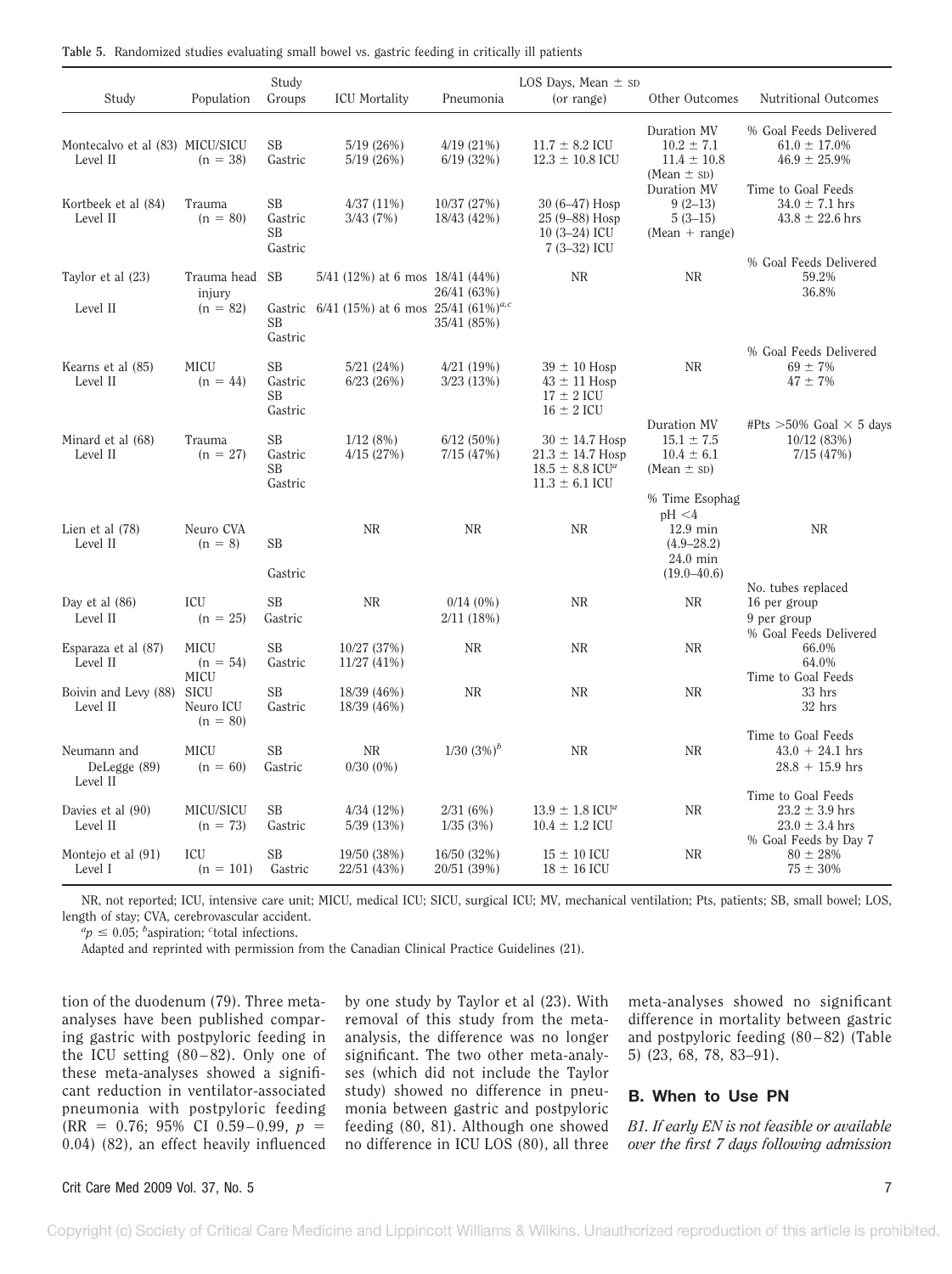*to the ICU, no nutrition support therapy (ie, STD) should be provided (grade C). In the patient who was previously healthy before critical illness with no evidence of protein-calorie malnutrition, use of PN should be reserved and initiated only after the first 7 days of hospitalization (when EN is not available) (grade E).*

*Rationale.* These two recommendations are the most controversial in the guidelines, are influenced primarily by two meta-analyses, and should be interpreted very carefully in application to patient care (24, 92). Both meta-analyses compared use of PN with STD (where no nutrition support therapy was provided). In critically ill patients in the absence of preexisting malnutrition (when EN is not available), Braunschweig et al aggregated seven studies (93–99) and showed that use of STD was associated with significantly reduced infectious morbidity  $(RR = 0.77; 95\% \text{ CI } 0.65 - 0.91; p < 0.05)$ and a trend toward reduced overall complications (RR =  $0.87$ ; 95% CI 0.74-1.03; *p* not provided) compared with use of PN (24). In the same circumstances (critically ill, no EN available, and no evidence of malnutrition), Heyland et al aggregated four studies (96, 97, 100, 101) and showed a significant increase in mortality with use of PN (RR =  $0.1.78$ ; 95% CI 1.11–2.85; *p* < 0.05) and a trend toward greater rate of complications (RR = 2.40; 95% CI 0.88 – 6.58; *p* not provided), when compared with STD (92) (Table 6) (93–129).

With increased duration of severe illness, priorities between STD and PN become reversed. Sandstrom et al first showed that after the first 14 days of hospitalization had elapsed, continuing to provide no nutrition therapy was associated with significantly greater mortality (21% vs. 2%,  $p < 0.05$ ) and longer hospital LOS (36.3 days vs. 23.4 days, *p* 0.05), when compared respectively with use of PN (96). The authors of both metaanalyses speculated as to the appropriate length of time before initiating PN in a patient on STD who has not begun to eat spontaneously (Braunschweig et al recommending 7–10 days, Heyland et al recommending 14 days) (24, 92). Conflicting data were reported in a Chinese study of patients with severe acute pancreatitis. In this study, a significant step-wise improvement was seen in each clinical outcome parameter (hospital LOS, pancreatic infection, overall complications, and mortality) when comparing patients randomized to STD vs. PN vs. PN with parenteral glu-

tamine, respectively (121). Because of the discrepancy, we attempted to contact the authors of this latter study to get validation of results, but were unsuccessful. The final recommendation was based on the overall negative treatment effect of PN over the first week of hospitalization seen in the two metaanalyses (24, 92). Although the literature cited recommends withholding PN for 10–14 days, the Guidelines Committee expressed concern that continuing to provide STD (no nutrition support therapy) beyond 7 days would lead to deterioration of nutritional status and an adverse effect on clinical outcome. *B2. If there is evidence of protein-calorie malnutrition on admission and EN is not feasible, it is appropriate to initiate PN as soon as possible following admission and adequate resuscitation (grade C).*

*Rationale.* In the situation where EN is not available and evidence of proteincalorie malnutrition is present (usually defined by recent weight loss of  $>10\%$  to 15% or actual body weight less than 90% of ideal body weight), initial priorities are reversed and use of PN has a more favorable outcome than STD (Table 6) (93–129).

In the meta-analysis by Heyland et al, use of PN in malnourished ICU patients was associated with significantly fewer overall complications ( $RR = 0.52$ ; 95% CI 0.30 – 0.91;  $p < 0.05$ ) than STD (92). In the meta-analysis by Braunschweig et al, STD in malnourished ICU patients was associated with significantly higher risk for mortality (RR = 3.0; 95% CI 1.09 – 8.56;  $p < 0.05$ ) and a trend toward higher rate of infection (RR  $=$  1.17; 95% CI 0.88 –1.56; *p* not provided) compared with use of PN (24). For these patients, when EN is not available, there should be little delay in initiating PN after admission to the ICU. *B3. If a patient is expected to undergo major upper GI surgery and EN is not feasible, PN should be provided under very specific conditions:*

- If the patient is malnourished, PN should be initiated 5 to 7 days preoperatively and continued into the postoperative period (grade B).
- PN should not be initiated in the immediate postoperative period, but should be delayed for 5–7 days (should EN continue not to be feasible) (grade B).
- PN therapy provided for a duration of less than 5–7 days would be expected to have no outcome effect and may result in increased risk to the patient. Thus, PN should be initiated only if the duration of therapy is anticipated to be  $\geq 7$  days (grade B).

*Rationale.* One population of patients who has shown more consistent benefit of PN over STD involves those patients undergoing major upper GI surgery (esophagectomy, gastrectomy, pancreatectomy, or other major reoperative abdominal procedures), especially if there is evidence of preexisting protein-calorie malnutrition and the PN is provided under specific conditions (24, 92). Whereas critically ill patients in the Heyland meta-analysis experienced increased mortality with use of PN compared with STD (see rationale for B1 earlier), surgical patients saw no treatment effect with PN regarding mortality ( $RR =$ 0.91; 95% CI 0.68-1.21;  $p =$  not significant) (92). Critically ill patients experienced a trend toward increased complications, whereas surgical patients saw significant reductions in complications with use of PN regarding mortality (RR  $= 2.40$ ; 95% CI  $0.88 - 6.58$ ;  $p < 0.05$ ) (92).

These benefits were noted when PN was provided preoperatively for a minimum of 7–10 days and then continued through the perioperative period. In an earlier metaanalysis by Detsky et al (130) comparing perioperative PN with STD, only seven (95, 98, 102, 103, 107, 110, 111) of 14 studies (94, 100, 104, 106, 108, 109, 112) provided PN for  $\geq$ 7 days (130). As a result, only one study showed a treatment effect (95) and the overall meta-analysis showed no statistically significant benefit from PN (130). In contrast, a later meta-analysis by Klein et al (131) aggregated the data from 13 studies (95, 98, 103, 105, 111, 113–120), all of which provided PN for  $\geq 7$  days (131). Six of the studies showed significant beneficial treatment effects from use of PN (95, 103, 105, 111, 115, 120), with the pooled data from the overall meta-analysis showing a significant 10% decrease in infectious morbidity compared with STD (131) (Table 6) (93–129).

It is imperative to be aware that the beneficial effect of PN is lost if given only postoperatively. Aggregation of data from nine studies that evaluated routine postoperative PN (93, 94, 96, 99 –101, 104, 109, 122) showed a significant 10% increase in complications compared with STD (131). Because of the adverse outcome effect from PN initiated in the immediate postoperative period, Klein et al recommended delaying PN for 5–10 days following surgery if EN continues not to be feasible (131).

# **C. Dosing of Enteral Feeding**

*C1. The target goal of EN (defined by energy requirements) should be deter-*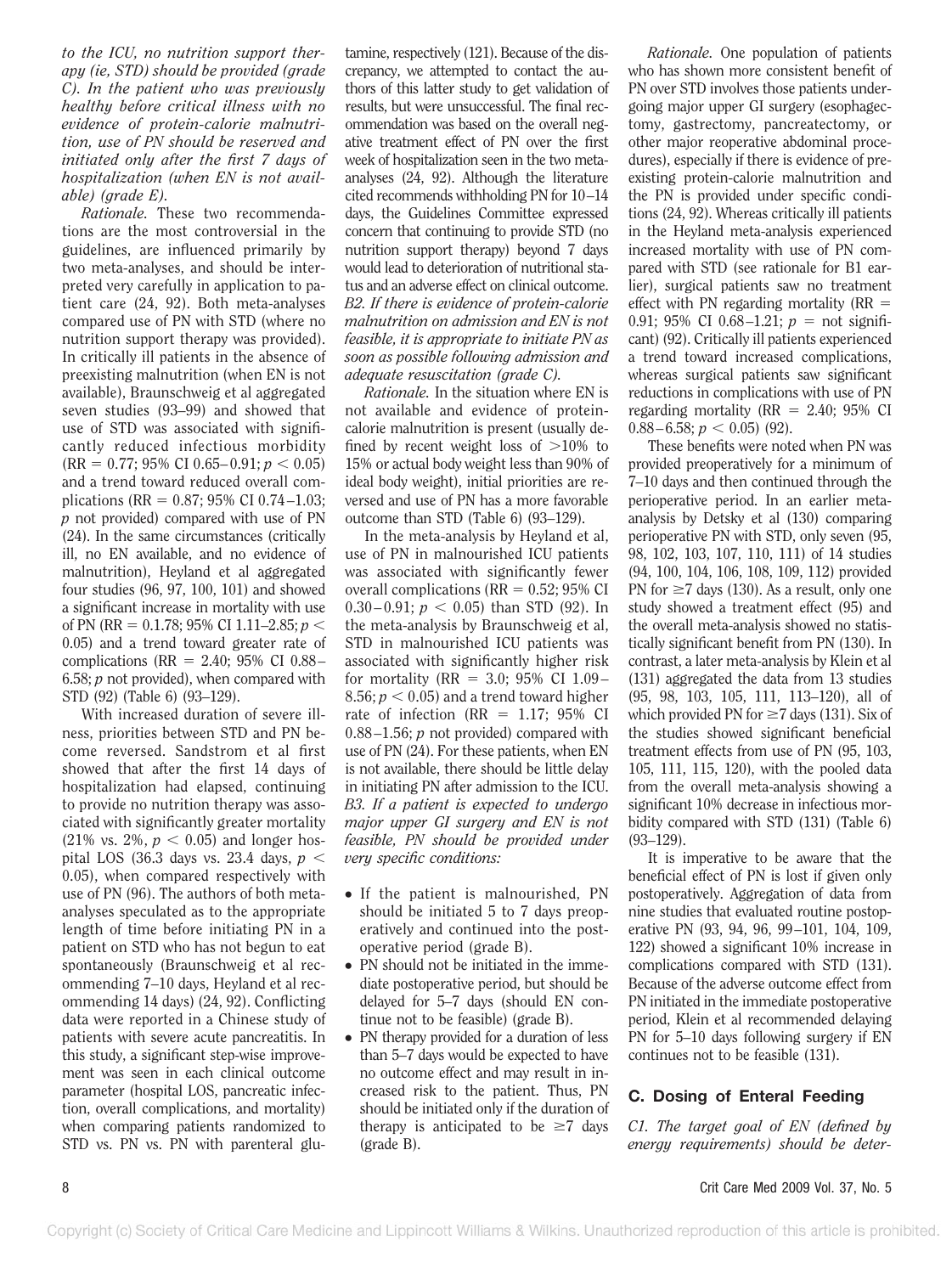|  | Table 6. Randomized studies evaluating parenteral nutrition (PN) vs standard therapy (STD) |  |  |  |  |  |  |  |  |
|--|--------------------------------------------------------------------------------------------|--|--|--|--|--|--|--|--|
|--|--------------------------------------------------------------------------------------------|--|--|--|--|--|--|--|--|

| Study                               | Population                       | Protein Energy<br>Malnutrition | Study<br>Groups  | Timing<br>of PN      | Complications                     | Hospital<br>Mortality     |
|-------------------------------------|----------------------------------|--------------------------------|------------------|----------------------|-----------------------------------|---------------------------|
| Williams et al (102)                | Esophagogastric Ca               |                                | PN               | Preop                | $2/10(20\%)$                      | 6/38(16%)                 |
| Level II                            | $(n = 74)$                       |                                | <b>STD</b>       | $7-10$ days          | 3/9(33%)                          | 8/36 (22%)                |
| Moghissi et al (103)                | Esophageal Ca                    |                                | PN               | Preop                | $0/10(0\%)$                       | $0/10(0\%)$               |
| Level II                            | $(n = 15)$                       |                                | <b>STD</b>       | $5-7$ days           | 1/5(20%)                          | $0/5(0\%)$                |
| Holter and Fischer (94)<br>Level II | GI Ca<br>$(n = 56)$              | 100%                           | PN<br><b>STD</b> | Preop<br>3 days      | 4/30(13%)<br>5/26 (19%)           | 2/30(7%)<br>2/26(8%)      |
| Preshaw et al (104)                 | Colon Ca                         |                                | PN               | Preop                | 8/24 (33%)                        | 0/24(0%)                  |
| Level II                            | $(n = 47)$                       |                                | <b>STD</b>       | $1 \text{ day}$      | 4/23(17%)                         | 0/23(0%)                  |
| Heatley et al (105)                 | Esophagogastric Ca               |                                | PN               | Preop                | $3/38$ $(8%)^{a,d}$               | 6/38(16%)                 |
| Level II                            | $(n = 74)$                       |                                | <b>STD</b>       | $7-10$ days          | 11/36 (31%)                       | 8/36 (22%)                |
| Simms et al (106)                   | Esophageal Ca                    |                                | PN               | NR                   | NR                                | $1/10(10\%)$              |
| Level II                            | $(n = 20)$                       |                                | <b>STD</b>       |                      |                                   | $1/10(10\%)$              |
| Lim et al $(107)$                   | Esophageal Ca                    | 100%                           | PN               | Preop                | $1/10(10\%)$                      | $1/10(10\%)$              |
| Level II                            | $(n = 20)$                       |                                | <b>STD</b>       | 21 days              | $4/10(40\%)$                      | $2/10(20\%)$              |
| Thompson et al (98)                 | GI Ca                            | 100%                           | PN               | Preop                | 2/12(17%)                         | $0/12(0\%)$               |
| Level II                            | $(n = 21)$                       |                                | <b>STD</b>       | $5-14$ days          | $1/9(11\%)$                       | $0/9(0\%)$                |
| Sako et al (108)                    | Head Neck Ca                     |                                | PN<br><b>STD</b> | NR                   | 15/30 (50%)<br>18/32 (56%)        | 17/34 (50%)               |
| Level II<br>Jensen $(109)$          | $(n = 66)$<br>Rectal Ca          | 100%                           | PN               | Preop                | NR                                | 8/32(25%)<br>$0/10(0\%)$  |
| Level II                            | $(n = 20)$                       |                                | <b>STD</b>       | 2 days               |                                   | $4/10(40\%)$              |
| Moghissi et al (110)                | Esophageal Ca                    |                                | PN               | Preop                | 1/25(4%)                          | 1/25(4%)                  |
| Level II                            | $(n = 52)$                       |                                | <b>STD</b>       | $6 - 8$ days         | 4/27(15%)                         | 5/27 (19%)                |
| Muller et al (95, 111)              | GI Ca                            | 60%                            | PN (gluc)        | Preop                | $11/66$ $(17\%)^a$                | $3/66$ $(5%)^a$           |
| Level I                             | $(n = 171)$                      |                                | PN (gluc/lipid)  | 10 days              | 17/46 (37%)                       | 10/46 (22%)               |
|                                     |                                  |                                | <b>STD</b>       |                      | 19/59 (32%)                       | 11/59 (19%)               |
| Garden et al (112)                  | Perioperative                    |                                | PN               | NR                   | $1/10(10\%)$                      | $0/10(0\%)$               |
| Level II                            | $(n = 20)$                       |                                | <b>STD</b>       |                      | $2/10(20\%)$                      | $1/10(10\%)$              |
| Sax et al $(97)$                    | Acute pancreatitis               | 0%                             | PN               | NA                   | $4/29$ $(14\%)^a$                 | 1/29(3%)                  |
| Level II                            | $(n = 55)$                       |                                | <b>STD</b>       |                      | 1/26(4%)                          | 1/26(4%)                  |
| Bellantone et al (113)              | GI Ca                            | 100%                           | PN               | Preop                | $12/40$ $(30\%)^a$                | 1/40(3%)                  |
| Level II JPEN                       | $(n = 91)$                       |                                | <b>STD</b>       | $\geq$ 7 days        | 18/51 (35%)                       | 2/51(4%)                  |
| Smith Hartemink (114)               | GI Ca                            | 100%                           | PN               | Preop                | 3/17(18%)                         | 1/17(6%)                  |
| Level II<br>Meguid et al (115)      | $(n = 34)$<br>GI Ca              | 100%                           | <b>STD</b><br>PN | $8-15$ days<br>Preop | 6/17(35%)<br>$10/32$ $(31\%)^a$   | 3/17(18%)<br>1/32(3%)     |
| Level II                            | $(n = 66)$                       |                                | <b>STD</b>       | 8 days               | 19/34 (56%)                       | $0/34(0\%)$               |
| Bellantone et al (116)              | GI Ca                            |                                | PN               | Preop                | $8/54$ $(15\%)^{a,c}$             | 1/54(2%)                  |
| Level I                             | $(n = 100)$                      |                                | <b>STD</b>       | $>7$ days            | 22/46 (48%)                       | 1/46(2%)                  |
| Fan et al $(117)$                   | Esophageal Ca                    | 75%                            | PN               | Preop                | 17/20 (85%)                       | 6/20(30%)                 |
| Level II                            | $(n = 40)$                       |                                | <b>STD</b>       | 14 days              | 15/20 (75%)                       | $6/20(30\%)$              |
| VA Co-OP (118)                      | Perioperative                    | 100%                           | PN               | Preop                | 49/192 (26%)                      | 31/231 (13%)              |
| Level I                             | $(n = 459)$                      |                                | <b>STD</b>       | $7-15$ days          | 50/203 (25%)                      | 24/228 (11%)              |
| Von Meyenfeldt et al (119)          | Perioperative                    | 29%                            | PN               | Preop                | 6/51(12%)                         | 2/51(4%)                  |
| Level I                             | $(n = 101)$                      |                                | <b>STD</b>       | $10-23$ days         | $7/50(14\%)$                      | 2/50(4%)                  |
| Fan et al $(120)$                   | Hepatocellular Ca                | 26%                            | ${\rm PN}$       | Preop                | $22/64$ $(34\%)^a$                | 5/64(8%)                  |
| Level I                             | $(n = 124)$                      |                                | <b>STD</b><br>PN | 7 days               | 33/60 (55%)<br>$11/21$ $(52\%)^c$ | 9/60(15%)<br>$3/21(14\%)$ |
| Xian-Li et al (121)<br>Level II     | Acute pancreatitis<br>$(n = 44)$ |                                | <b>STD</b>       | NA                   | 21/23 (91%)                       | 10/23 (44%)               |
| Abel et al $(100)$                  | Perioperative                    | 100%                           | PN               | Postop               | $2/20(10\%)$                      | $4/20(20\%)$              |
| Level II                            | $(n = 44)$                       |                                | <b>STD</b>       |                      | 0/24(0%)                          | $3/24(12\%)$              |
| Collins et al (122)                 | GI surgery                       | 40%                            | PN               | Postop               | $2/10(20\%)$                      | $0/10(0\%)$               |
| Level II                            | $(n = 20)$                       |                                | <b>STD</b>       |                      | $0/10(0\%)$                       | $0/10(0\%)$               |
| Freund et al (123)                  | GI surgery                       | 0%                             | PN               | Postop               | 0/25(0%)                          | 0/25(0%)                  |
| Level II                            | $(n = 35)$                       |                                | <b>STD</b>       |                      | $0/10(0\%)$                       | $0/10(0\%)$               |
| Yamada et al (124)                  | GI surgery                       |                                | PN               | Postop               | $0/29(0\%)$                       | $0/29(0\%)$               |
| Level II                            | $(n = 57)$                       |                                | <b>STD</b>       |                      | 5/28(18%)                         | 1/28(4%)                  |
| Jimenez et al (125)                 | GI surgery                       | 100%                           | PN               | Postop               | $6/60(10\%)$                      | 4/60(7%)                  |
| Level II                            | $(n = 75)$                       |                                | <b>STD</b>       |                      | $3/15(20\%)$                      | 1/15(7%)                  |
| Askanazi et al (126)                | GU Surgery                       |                                | PN               | Postop               | 1/22(5%)                          | 0/22(0%)                  |
| Level II<br>Figueras et al (127)    | $(n = 35)$                       | 0%                             | <b>STD</b>       |                      | 2/13(15%)                         | 2/13(15%)                 |
| Level II                            | GI surgery<br>$(n = 49)$         |                                | PN<br><b>STD</b> | Postop               | 4/25(16%)<br>5/24(21%)            | 0/25(0%)<br>0/24(0%)      |
| Woolfson and Smith (99)             | Perioperative                    | 0%                             | PN               | Postop               | 6/62(10%)                         | 8/62(13%)                 |
| Level I                             | $(n = 122)$                      |                                | <b>STD</b>       |                      | 4/60(7%)                          | $8/60$ $(13%)$            |
|                                     |                                  |                                |                  |                      |                                   |                           |

*mined and clearly identified at the time of initiation of nutrition support therapy (grade C). Energy requirements may be calculated by predictive equations or measured by indirect calorimetry. Pre-* *dictive equations should be used with caution, as they provide a less accurate measure of energy requirements than indirect calorimetry in the individual patient. In the obese patient, the predictive* *equations are even more problematic without availability of indirect calorimetry (grade E).*

*Rationale.* Clinicians should clearly identify the goal of EN, as determined by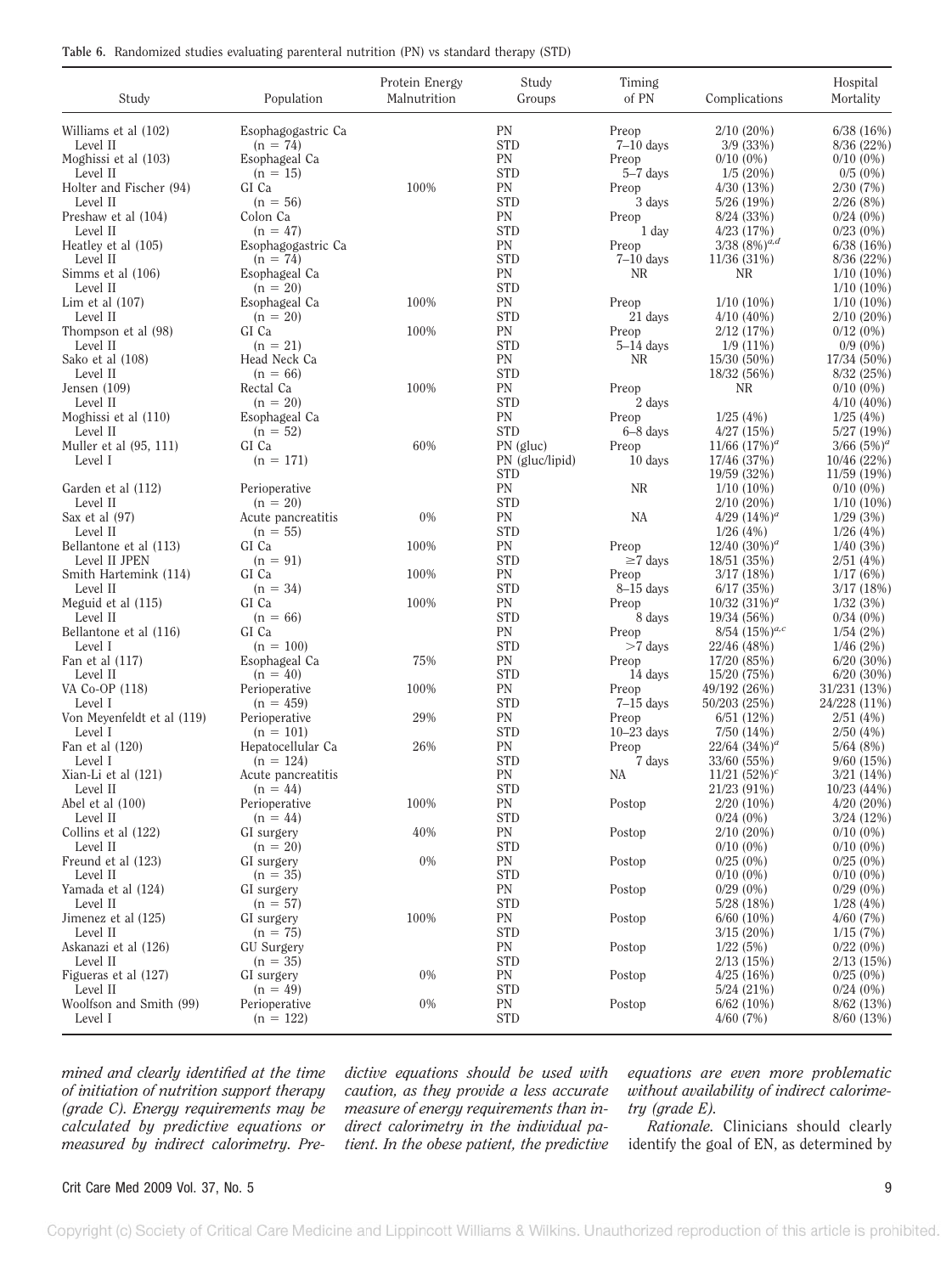| Study                           | Population                     | Protein Energy<br>Malnutrition | Study<br>Groups             | Timing<br>of PN | Complications                | Hospital<br>Mortality                      |
|---------------------------------|--------------------------------|--------------------------------|-----------------------------|-----------------|------------------------------|--------------------------------------------|
| Reilly et al (101)<br>Level II  | Liver transplant<br>$(n = 28)$ | 100%                           | PN<br>PN/BCAA<br><b>STD</b> | Postop          | <b>NR</b>                    | $0/8(0\%)$<br>$1/10(10\%)$<br>$2/10(20\%)$ |
| Gys et al $(128)$<br>Level II   | GI surgery<br>$(n = 20)$       | 0%                             | PN<br><b>STD</b>            | Postop          | $1/10(10\%)$<br>$1/10(10\%)$ | $0/10(0\%)$<br>$0/10(0\%)$                 |
| Sandstrom et al (96)<br>Level I | Surgery, trauma<br>$(n = 300)$ | 23%                            | PN<br><b>STD</b>            | Postop          | NR.                          | 12/150 (8%)<br>10/150(7%)                  |
| Huang et al (129)<br>Level II   | GI surgery<br>$(n = 58)$       |                                | <b>PN</b><br><b>STD</b>     | Postop          | 0/26(0%)<br>0/32(0%)         | 0/26(0%)<br>0/32(0%)                       |
| Brennan et al (93)<br>Level I   | Pancreatic Ca<br>$(n = 117)$   | 100%                           | PN<br><b>STD</b>            | Postop          | 27/60 (45%)<br>13/57 (23%)   | 4/60(7%)<br>1/57(2%)                       |

Ca, cancer; GI, gastrointestinal; NA, not applicable; NR, not reported; BCAA, branched chain amino acids; Postop, postoperative; GU, geniturinary.  $a_p < 0.05$ ;  $b_p = 0.05$ ; *c*infection; *d* wound infection.

Adapted and reprinted with permission from Braunschweig et al (24), Heyland et al (21), Detsky et al (130), and Klein et al (131).

energy requirements. More than 200 predictive equations (Harris-Benedict, Scholfield, Ireton-Jones, etc) have been published in the literature (132). Energy requirements may be calculated either through simplistic formulas (25–30  $kcal\cdot kg^{-1}$ ·day<sup>-1</sup>), published predictive equations, or use of indirect calorimetry. Calories provided via infusion of propofol should be considered when calculating the nutrition regimen. Although it is often difficult to provide 100% of goal calories by the enteral route, studies in which a protocol was used to increase delivery of EN have shown that delivering a volume of EN where the level of calories and protein provided is closer to goal improves outcome (133, 134). This recommendation is supported by two level II studies in which those patients who by protocol randomization received a greater volume of EN experienced significantly fewer complications and less infectious morbidity (23), as well as shorter hospital lengths of stay, and a trend toward lower mortality (135) than those patients receiving lower volume.

*C2. Efforts to provide 50% to 65% of goal calories should be made to achieve the clinical benefit of EN over the first week of hospitalization (grade C).*

*Rationale.* The impact of early EN on patient outcome appears to be a dosedependent effect. "Trickle" or trophic feeds (usually defined as  $10-30$  mL/hr) may be sufficient to prevent mucosal atrophy, but may be insufficient to achieve the usual end points desired of EN therapy. Studies suggest that  $>50\%$  to 65% of goal calories may be required to prevent increases in intestinal permeability in burn and bone-marrow transplant patients, to promote faster return of cogni-

tive function in head injury patients, and to improve outcome from immunemodulating enteral formulations in critically ill patients (5, 23, 133, 136). This recommendation is supported by one level II (23) and one level III study (136) where increases in the percent goal calories infused from a range of 37% to 40% up to 59% to 64% improved clinical outcome.

*C3. If unable to meet energy requirements (100% of target goal calories) after 7–10 days by the enteral route alone, consider initiating supplemental PN (grade E). Initiating supplemental PN before this 7–10 day period in the patient already on EN does not improve outcome and may be detrimental to the patient (grade C).*

*Rationale.* Early on, EN is directed toward maintaining gut integrity, reducing oxidative stress, and modulating systemic immunity. In patients already receiving some volume of EN, use of supplemental PN over the first 7–10 days adds cost (137, 138) and appears to provide no additional benefit (42, 137–140). In one small study in burn patients, EN supplemented with PN was associated with a significant increase in mortality  $(63\% \text{ vs. } 26\%, p < 0.05)$  when compared, respectively, with hypocaloric EN alone (140) (Table 7) (42, 137–140).

As discussed under B1, the optimal time to initiate PN in a patient who is already receiving some volume of enteral feeding is not clear. The reports by Braunschweig and Sandstrom infer that after the first 7–10 days, the need to provide adequate calories and protein is increased to prevent the consequences of deterioration of nutritional status (24, 96). At this point, if the provision of EN is insufficient to meet requirements, then the addition of supplemental PN should be considered.

*C4. Ongoing assessment of adequacy of protein provision should be performed. The use of additional modular protein supplements is a common practice, as standard enteral formulations tend to have a high nonprotein calorie: nitrogen ratio. In patients with body mass index (BMI) 30, protein requirements should be in the range of 1.2–2.0 g/kg actual body weight per day, and may likely be even higher in burn or multitrauma patients (grade E).*

*Rationale.* In the critical care setting, protein appears to be the most important macronutrient for healing wounds, supporting immune function, and maintaining lean body mass. For most critically ill patients, protein requirements are proportionately higher than energy requirements and, therefore, are not met by provision of routine enteral formulations. The decision to add protein modules should be based on an ongoing assessment of adequacy of protein provision. Unfortunately in the critical care setting, determination of protein requirements is difficult but may be derived with limitations from nitrogen balance, simplistic equations (1.2 to 2.0  $g \cdot kg^{-1} \cdot day^{-1}$ ) or nonprotein calorie:nitrogen ratio (70:1 to 100:1). Serum protein markers (albumin, prealbumin, transferrin, C-reactive protein) are not validated for determining adequacy of protein provision and should not be used in the critical care setting in this manner (141).

*C5. In the critically ill obese patient, permissive underfeeding or hypocaloric feeding with EN is recommended. For all classes of obesity where BMI is 30, the*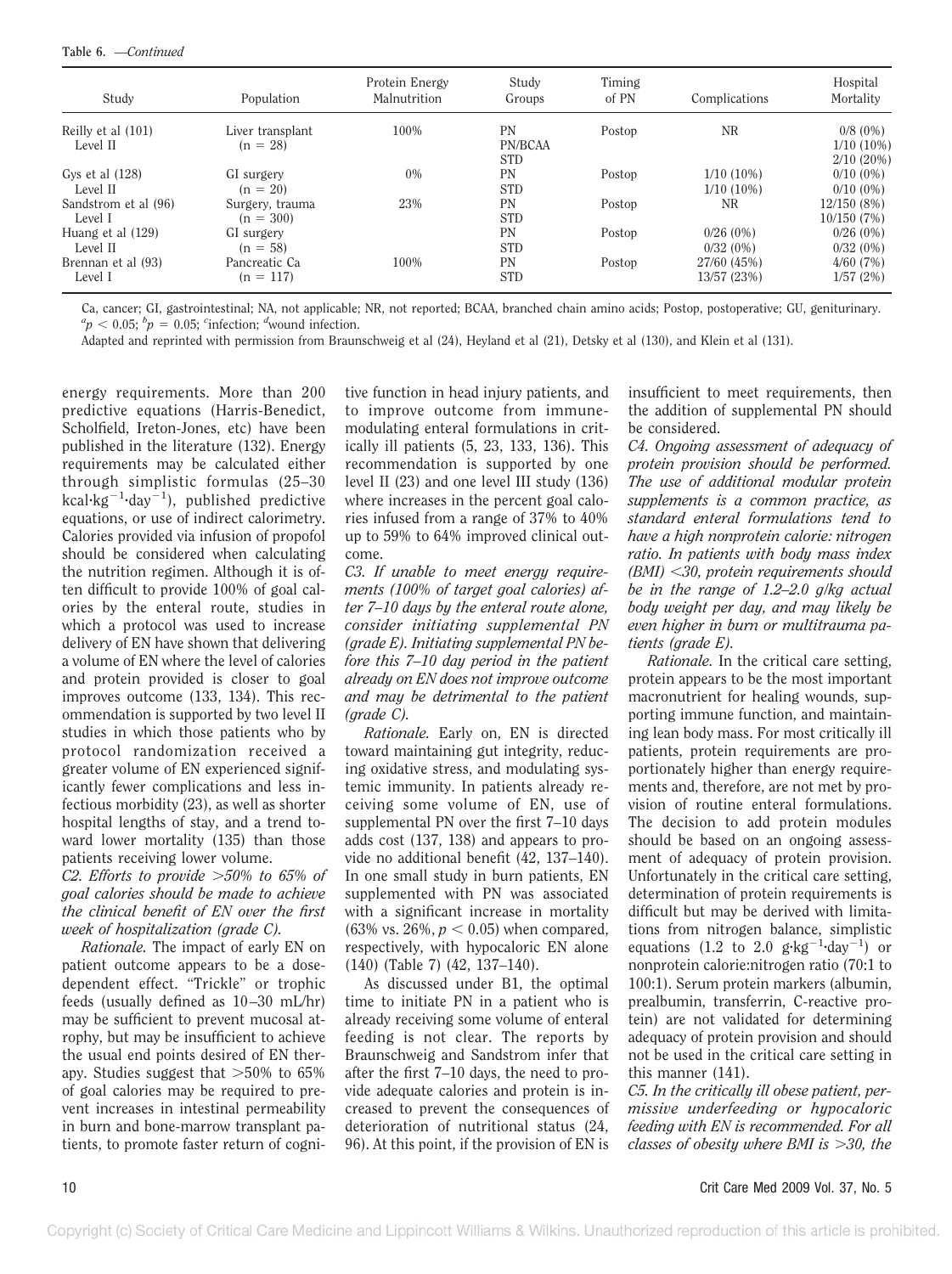Table 7. Randomized studies evaluating enteral nutrition (EN) vs EN supplemented with parenteral nutrition (EN+PN) in critically ill patients

| Study                             | Population                | Study<br>Groups                    | Mortality                                                                                          | Infections                 | LOS Days<br>Mean $\pm$ SD                                                                  | Ventilator Days<br>Mean $\pm$ SD | Cost                                                         |
|-----------------------------------|---------------------------|------------------------------------|----------------------------------------------------------------------------------------------------|----------------------------|--------------------------------------------------------------------------------------------|----------------------------------|--------------------------------------------------------------|
| Herndon et al (139)<br>Level II   | Burn<br>$(n = 28)$        | $EN + PN$<br>EN                    | 8/13 (62%) ICU<br>8/15 (53%) ICU                                                                   | <b>NR</b>                  | <b>NR</b>                                                                                  | <b>NR</b>                        | <b>NR</b>                                                    |
| Herndon et al (140)<br>Level II   | Burn<br>$(n = 39)$        | $EN + PN$<br>EN                    | $10/16$ (63%) <sup>a</sup> > day 14<br>$6/23$ (26%) $>$ day 14                                     | <b>NR</b>                  | <b>NR</b>                                                                                  | NR                               | <b>NR</b>                                                    |
| Dunham et al (42)<br>Level II     | Trauma<br>$(n = 37)$      | $EN + PN$<br>EN                    | 3/10 (30%) ICU<br>$1/12$ (8%) ICU                                                                  | <b>NR</b>                  | <b>NR</b>                                                                                  | <b>NR</b>                        | <b>NR</b>                                                    |
| Chiarelli et al (137)<br>Level II | <b>ICU</b><br>$(n = 24)$  | $EN + PN$<br>EN                    | $3/12$ (25%) ICU<br>4/12 (33%) ICU                                                                 | 6/12(50%)<br>3/12(25%)     | $37 \pm 13$ Hosp<br>$41 \pm 23$ Hosp                                                       | $19 \pm 6$<br>$19 \pm 2$         | $EN + PN 50,000$ lira/yr<br>more than $EN^a$                 |
| Bauer et al (138)<br>Level I      | <b>ICU</b><br>$(n = 120)$ | $EN + PN$<br>EN<br>$EN + PN$<br>ΕN | $3/60$ (5%) at 4 days<br>$4/60$ (7%) at 4 days<br>17/60 (28%) at 90 days<br>18/60 (30%) at 90 days | 39/60 (65%)<br>39/60 (65%) | $31.2 \pm 18.5$ Hosp<br>$33.7 \pm 27.7$ Hosp<br>$16.9 \pm 11.8$ ICU<br>$17.3 \pm 12.8$ ICU | $11 \pm 9$<br>$10 \pm 8$         | $204 \pm 119$ Euros/pt <sup>a</sup><br>$106 \pm 47$ Euros/pt |

NR, not reported; ICU, intensive care unit; Hosp, hospital; LOS, length of stay; pt, patient.  ${}^{a}p \leq 0.05$ .

Adapted and reprinted with permission from the Canadian Clinical Practice Guidelines (21).

*goal of the EN regimen should not exceed 60% to 70% of target energy requirements or 11–14 kcal/kg actual body weight/day (or 22–25 kcal/kg ideal body weight/day). Protein should be provided in a range 2.0 g/kg ideal body weight/ day for class I and II patients (BMI 30 – 40), 2.5 g/kg ideal body weight/day for class III (BMI 40). Determining energy requirements is discussed elsewhere (grade D).*

*Rationale.* Severe obesity adversely affects patient care in the ICU and increases risk of comorbidities (insulin resistance, sepsis, infections, deep venous thrombosis, organ failure) (142, 143). Achieving some degree of weight loss may increase insulin sensitivity, improve nursing care, and reduce risk of comorbidities. Providing 60% to 70% of caloric requirements promotes steady weight loss, while infusing protein at a dose of 2.0 –2.5 g/kg ideal body weight/day should approximate protein requirements and neutral nitrogen balance, allowing for adequate wound healing (142). A retrospective study by Choban and Dickerson (142) indicated that provision of protein at a dose of 2.0 g/kg ideal body weight/day is insufficient for achieving neutral nitrogen balance when the BMI is greater than 40. Use of BMI and ideal body weight is recommended over use of adjusted body weight.

# **D. Monitoring Tolerance and Adequacy of EN**

*D1. In the ICU setting, evidence of bowel motility (resolution of clinical ileus) is not required to initiate EN (grade E).*

*Rationale.* Feeding into the GI tract is safe before the emergence of overt evi-

dence of enteric function, such as bowel sounds or the passage of flatus and stool. EN promotes gut motility. As long as the patient remains hemodynamically stable, it is safe and appropriate to feed through mild to moderate ileus (2).

*D2. Patients should be monitored for tolerance of EN (determined by patient complaints of pain and/or distention, physical exam, passage of flatus and stool, abdominal radiographs) (grade E). Inappropriate cessation of EN should be avoided (grade E). Holding EN for gastric residual volumes 500 mL in the absence of other signs of intolerance should be avoided (grade B). Making the patient* nil per os *(NPO) surrounding the time of diagnostic tests or procedures should be minimized to prevent inadequate delivery of nutrients and prolonged periods of ileus. Ileus may be propagated by NPO status (grade C).*

*Rationale.* A number of factors impede the delivery of EN in the critical care setting (144). Healthcare providers who prescribe nutrition formulations tend to under-order calories, and thus patients only receive approximately 80% of what is ordered. This combination of underordering and inadequate delivery results in patients receiving only 50% of target goal calories from one day to the next. Cessation of feeding occurs in over 85% of patients for an average of 20% of the infusion time (the reasons for which are avoidable in  $>65\%$  of occasions) (144). Patient intolerance accounts for one third of cessation time, but only half of this represents true intolerance. Other reasons for cessation include remaining NPO after midnight for diagnostic tests and procedures in another third of patients, with the rest being accounted for by elevated gastric residual volumes and tube displacement (144). In one level II study, patients randomized to continue EN during frequent surgical procedures (burn wound debridement under general anesthesia) had significantly fewer infections than those patients for whom EN was stopped for each procedure (145).

Gastric residual volumes do not correlate well to incidence of pneumonia (23, 146, 147), measures of gastric emptying (148-150), or incidence of regurgitation and aspiration (151). Four level II studies indicate that raising the cutoff value for gastric residual volume (leading to automatic cessation of EN) from a lower number of  $50-150$  mL to a higher number of 250 –500 mL does not increase risk for regurgitation, aspiration, or pneumonia (23, 146, 147, 151). Decreasing the cutoff value for gastric residual volume does not protect the patient from these complications, often leads to inappropriate cessation, and may adversely affect outcome through reduced volume of EN infused (23). Gastric residual volumes in the range of 200 –500 mL should raise concern and lead to the implementation of measures to reduce risk of aspiration, but automatic cessation of feeding should not occur for gastric residual volumes  $< 500$  mL in the absence of other signs of intolerance (152) (Table 8) (23, 146, 147, 151).

*D3. Use of enteral feeding protocols increases the overall percentage of goal calories provided and should be implemented (grade C).*

*Rationale.* Use of ICU or nurse-driven protocols which define goal infusion rate,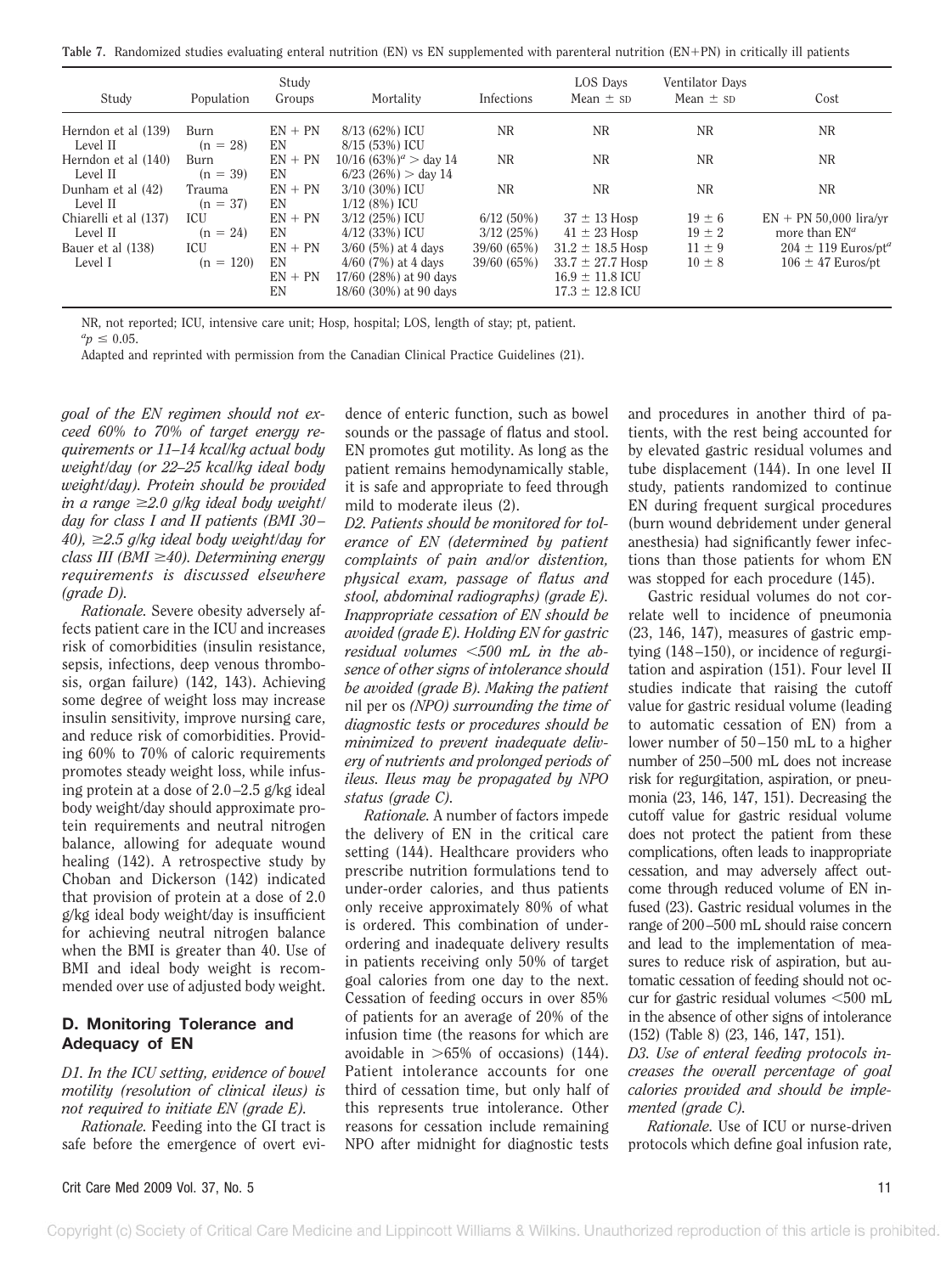**Table 8.** Randomized studies evaluating lower versus higher "cutoff values" for gastric residual volumes (GRVs)

| Study                                                  | Population                        | Study Groups<br>by $GRVs^{a,b}$                  | % Goal<br>kcal Infused                                 | Pneumonia                  | Aspiration                                                       | GI Intolerance                                                      | Other                                                         |
|--------------------------------------------------------|-----------------------------------|--------------------------------------------------|--------------------------------------------------------|----------------------------|------------------------------------------------------------------|---------------------------------------------------------------------|---------------------------------------------------------------|
| Taylor et al (23)<br>Level II                          | Trauma, head injury<br>$(n = 82)$ | $150/50$ mL <sup>c</sup><br>$200$ mL             | 36%<br>$59\%$ <sup>a</sup>                             | 26/41 (63%)<br>18/41 (44%) | <b>NR</b>                                                        | <b>NR</b>                                                           | Infection<br>35/41 (85%)<br>$25/41 (61\%)^a$<br>Complications |
|                                                        |                                   | $150/50$ mL<br>$200$ mL<br>$150/50$ mL           |                                                        |                            |                                                                  |                                                                     | 25/41 (61%)<br>$15/41$ $(37%)^a$<br>46 d                      |
| Pinilla et al (146)<br>Level II                        | ICU<br>$(n = 80)$                 | $200$ mL<br>$150$ mL<br>$250$ mL                 | $70 \pm 25\%$<br>$76 \pm 18\%$                         | 0/36(0%)<br>1/44(2%)       | <b>NR</b>                                                        | 21/36 (58%)<br>20/44 (45%)                                          | $30 d^a$<br>$13.2 \pm 18.3d$<br>$9.5 \pm 9.4$ d               |
| McClave et al (151)<br>Level II<br>Montejo et al (147) | <b>ICU</b><br>$(n = 40)$<br>ICU   | $200 \text{ mL}$<br>$400$ mL<br>$200 \text{ mL}$ | $77.0 + 21.2\%$<br>$77.8 + 32.5\%$<br>$82.8 \pm 1.7\%$ | <b>NR</b><br>46/169 (27%)  | $21.6 \pm 25.6\%$ <sup>d</sup><br>$22.6 \pm 25.0\%$<br><b>NR</b> | $35.0 \pm 27.3%$ <sup>e</sup><br>$27.8 \pm 25.0\%$<br>107/169 (64%) |                                                               |
| Level I                                                | $(n = 329)$                       | $500 \text{ mL}$                                 | $89.6 \pm 1.8\%$ <sup>a</sup>                          | 45/160 (28%)               |                                                                  | $76/160~(48\%)^a$                                                   |                                                               |

NR, not reported; ICU, intensive care unit; LOS, length of stay; GI, gastrointestinal.

 $a_p \leq 0.05$ ; *b*<sup> $a_p$ </sup>Cut-off value" of volume above which there is automatic cessation of enteral nutrition; *c*enteral nutrition advanced if GRVs <50 mL, automatic cessation if >150 mL; <sup>d</sup>incidence of aspiration as a percentage of all q4-hour bedside checks; <sup>e</sup>incidence of regurgitation as a percentage of all q4-hour bedside checks; *<sup>f</sup>* %Goal feeding on day 3 (similar to significant differences on day 7).

designate more rapid startups, and provide specific orders for handling gastric residual volumes, frequency of flushes, and conditions or problems under which feeding may be adjusted or stopped, have been shown to be successful in increasing the overall percentage of goal calories provided (23, 76, 133, 135, 153, 154). *D4. Patients placed on EN should be assessed for risk of aspiration (grade E). Steps to reduce risk of aspiration should be used (grade E).*

The following measures have been shown to reduce risk of aspiration:

- In all intubated ICU patients receiving EN, the head of the bed should be elevated 30° to 45° (grade C).
- For high risk patients or those shown to be intolerant to gastric feeding, delivery of EN should be switched to continuous infusion (grade D).
- Agents to promote motility, such as prokinetic drugs (metoclopramide and erythromycin) or narcotic antagonists (naloxone and alvimopan), should be initiated where clinically feasible (grade C).
- Diverting the level of feeding by postpyloric tube placement should be considered (grade C).

Use of chlorhexidine mouthwash twice a day should be considered to reduce risk of ventilator-associated pneumonia (grade C).

*Rationale.* Aspiration is one of the most feared complications of EN. Patients at increased risk for aspiration may be identified by a number of factors, in-

cluding use of a nasoenteric tube, an endotracheal tube and mechanical ventilation, age more than 70 years, reduced level of consciousness, poor nursing care, location in the hospital, patient position, transport out of the ICU, poor oral health, and use of bolus intermittent feedings (152). Pneumonia and bacterial colonization of the upper respiratory tree are more closely associated with aspiration of contaminated oropharyngeal secretions than regurgitation and aspiration of contaminated gastric contents (155–157).

Several methods may be used to reduce the risk of aspiration. As mentioned in recommendation A6, changing the level of infusion of EN from the stomach to the small bowel has been shown to reduce the incidence of regurgitation and aspiration (78, 79), although the results from three meta-analyses (as discussed under recommendation A6) suggest that any effect in reducing pneumonia is minimal (80 – 82) (Table 5) (23, 68, 78, 83–91).

Elevating the head of the bed 30° to 45° was shown in one study to reduce the incidence of pneumonia from 23% to 5%, comparing supine with semirecumbent position, respectively  $(p = 0.018)$  (158) (Table 9) (158, 159).

The potential harm from aggressive bolus infusion of EN leading to increased risk of aspiration pneumonia was shown in one study (160). Level II studies comparing bolus to continuous infusion have shown greater volume with fewer interruptions in delivery of EN with continuous feeding, but no significant difference was seen between techniques with regard to patient outcome (161, 162) (Table 10)  $(161–165)$ .

Adding prokinetic agents such as erythromycin or metoclopramide has been shown to improve gastric emptying and tolerance of EN, but has resulted in little change in clinical outcome for ICU patients (166) (Table 11) (167–169). Use of naloxone infused through the feeding tube (to reverse the effects of opioid narcotics at the level of the gut to improve intestinal motility) was shown in one level II study to significantly increase the volume of EN infused, reduce gastric residual volumes, and decrease the incidence of ventilator-associated pneumonia (compared with placebo) (169).

Optimizing oral health with chlorhexidine mouthwashes twice daily was shown in two studies to reduce respiratory infection and nosocomial pneumonia in patients undergoing heart surgery (170, 171). Although studies evaluating use of chlorhexidine in general ICU populations have shown little outcome effect, two studies where chlorhexidine oral care was included in bundled interventions showed significant reductions in nosocomial respiratory infections (172, 173). Other steps to decrease aspiration risk would include reducing the level of sedation/analgesia when possible, minimizing transport out of the ICU for diagnostic tests and procedures, and moving the patient to a unit with a lower patient/nurse ratio (152, 174).

*D5. Blue food coloring and glucose oxidase strips, as surrogate markers for as-*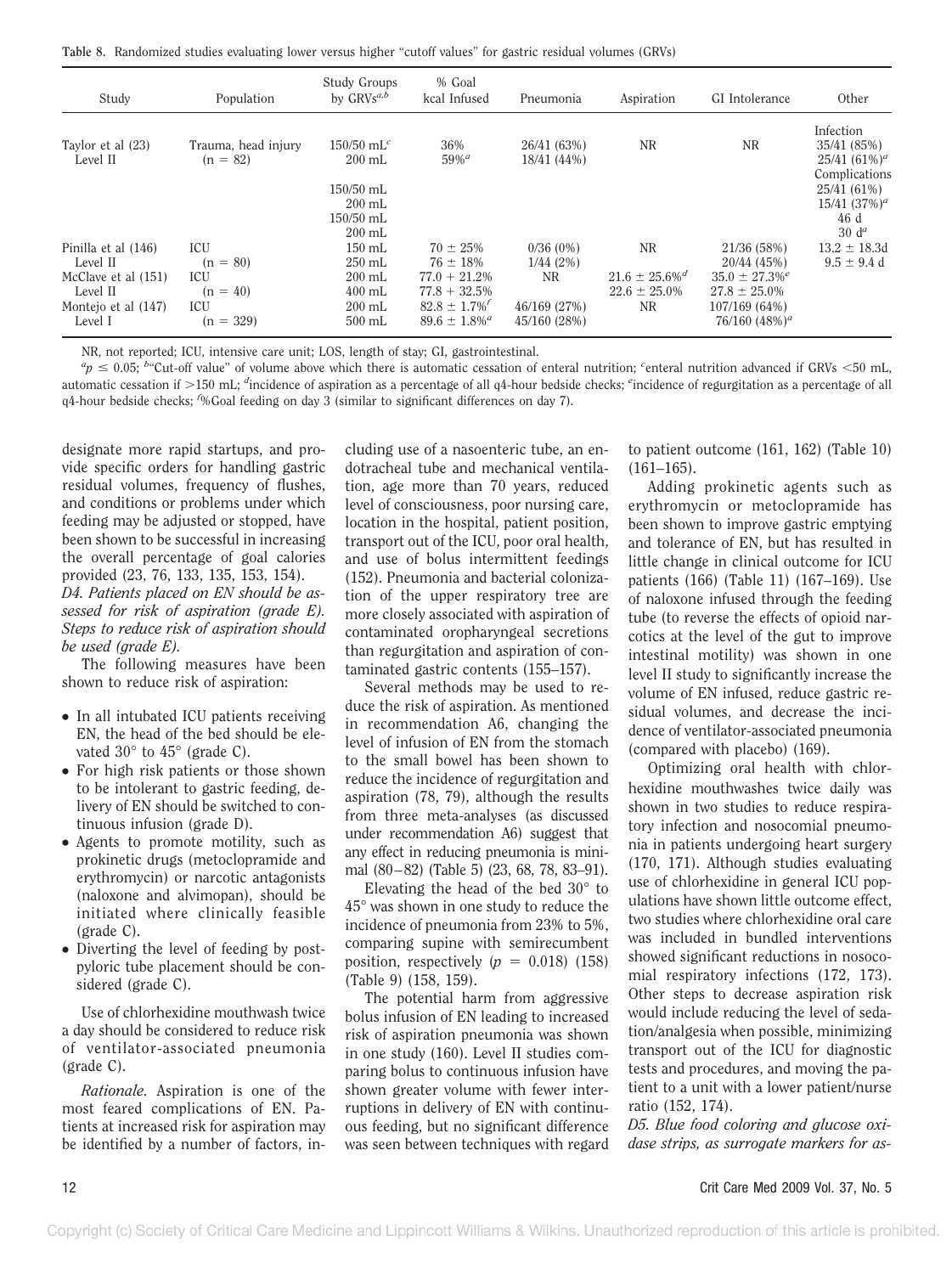|  |  |  |  |  |  |  |  |  |  |  |  |  |  | Table 9. Randomized studies evaluating body position during tube feeding in critically ill patients, supine vs. semi-recumbent |  |
|--|--|--|--|--|--|--|--|--|--|--|--|--|--|--------------------------------------------------------------------------------------------------------------------------------|--|
|--|--|--|--|--|--|--|--|--|--|--|--|--|--|--------------------------------------------------------------------------------------------------------------------------------|--|

| Study                  | Population  | Study<br>Groups | Mortality           | Pneumonia       | Hospital LOS Days<br>Mean $\pm$ SD<br>(or range) | Ventilator Days<br>Mean $\pm$ SD<br>(or range) |
|------------------------|-------------|-----------------|---------------------|-----------------|--------------------------------------------------|------------------------------------------------|
| Drakulovic et al (158) | ICU         | Semi-Rec        | 7/39 (18%) ICU      | $2/39$ $(5%)^a$ | $9.7 \pm 7.8$ ICU                                | $7.1 \pm 6.9$                                  |
| Level II               | $(n = 90)$  | Supine          | 13/47 (28%) ICU     | 11/47(23%)      | $9.3 \pm 7.2$ ICU                                | $6.0 \pm 6.2$                                  |
| Van Nieuwenhoven       | ICU         | Semi-Rec        | 33/112 (29%) ICU    | 13/112 (12%)    | $27(2-301)$ Hosp                                 | $6(0-64)$                                      |
| et al $(159)$          | $(n = 221)$ | Supine          | 33/109 (30%) ICU    | 8/109(7%)       | $24(0-186)$ Hosp                                 | $6(0-281)$                                     |
| Level I                |             | Semi-Rec        | $44/112$ (39%) Hosp |                 | $9(0-281)$ ICU                                   |                                                |
|                        |             | Supine          | $41/109$ (38%) Hosp |                 | $10(9-91)$ ICU                                   |                                                |

ICU, intensive care unit; LOS, length of stay; Hosp, hospital.

 ${}^{a}p \leq 0.05$ .

Adapted and reprinted with permission from the Canadian Clinical Practice Guidelines (21).

|  | Table 10. Randomized studies evaluating continuous vs bolus delivery of enteral nutrition |  |  |  |  |  |  |  |
|--|-------------------------------------------------------------------------------------------|--|--|--|--|--|--|--|
|--|-------------------------------------------------------------------------------------------|--|--|--|--|--|--|--|

| Study                    | Population   | Study Groups | Infection         | Difference in Feeding           | <b>ICU</b> Mortality | Other                           |
|--------------------------|--------------|--------------|-------------------|---------------------------------|----------------------|---------------------------------|
|                          |              |              | <b>NR</b>         | Time to Goal Calories           |                      | Diarrhea (stool frequency)      |
| Hiebert et al (163)      | Burn         | Continuous   |                   | $3.1 \pm 0.7$ days <sup>a</sup> |                      | $1.8 \pm 0.4^a$                 |
| Level II                 | $(n = 76)$   | <b>Bolus</b> |                   | $5.2 \pm 0.8$ days              |                      | $3.3 \pm 0.7$                   |
|                          |              |              | <b>NR</b>         | %Goal Calories Infused          | <b>NR</b>            | Aspiration (blue food coloring) |
| Kocan and Hickisch (164) | Neuro ICU    | Continuous   |                   | 62.2%                           |                      | $1/17(5.9\%)$                   |
| Level II                 | $(n = 34)$   | <b>Bolus</b> |                   | 55.9%                           |                      | $3/17(17.6\%)$                  |
|                          |              |              |                   | Daily Caloric Deficit           |                      | Clogged tube                    |
| Ciocan et al (165)       | Hospitalized | Continuous   | $5/30$ $(17\%)^b$ | $783 \pm 29$ kcal/d             | <b>NR</b>            | $15/30$ $(50\%)^a$              |
|                          | $(n = 60)$   | <b>Bolus</b> | 10/30(34%)        | $795 + 25$ kcal/d               |                      | 5/30 (17%)                      |
| Level II                 | Dysphagia    | Continuous   |                   |                                 |                      | $20/30~(67%)^a$                 |
|                          |              | <b>Bolus</b> |                   |                                 |                      | 29/30 (97%)                     |
|                          |              |              |                   | Interrupted EN                  |                      | Mortality                       |
| Bonten et al (161)       | ICU          | Continuous   | 5/30 (17%)        | 2/30(7%)                        | $6/30(20\%)$         | $6/30(20\%)$                    |
| Level II                 | $(n = 60)$   | $Bolus^c$    | 5/30 (17%)        | 5/30 (17%)                      | $9/30(30\%)$         | $9/30(30\%)$                    |
|                          |              |              |                   | Interrupted EN                  |                      |                                 |
| Steevens et al (162)     | Trauma ICU   | Continuous   | $0/9$ $(0\%)^b$   | 3/9(33%)                        | <b>NR</b>            |                                 |
| Level II                 | $(n = 18)$   | <b>Bolus</b> | $1/9(11\%)$       | 5/9(56%)                        |                      |                                 |

NR, not reported; ICU, intensive care unit; EN, enteral nutrition.

 ${}^{a}p \leq 0.05$ ; <sup>*b*</sup> aspiration; *c* intermittent feeding.

### *piration, should not be used in the critical care setting (grade E).*

*Rationale.* Traditional monitors for aspiration are ineffective. Blue food coloring, an insensitive marker for aspiration, was shown to be associated with mitochondrial toxicity and patient death (175). The United States Food and Drug Administration through a Health Advisory Bulletin (September 2003) issued a mandate against the use of blue food coloring as a monitor for aspiration in patients on EN (176). The basic premise for use of glucose oxidase (that glucose content in tracheal secretions is solely related to aspiration of glucose-containing formulation) has been shown to be invalid, and its use is thwarted by poor sensitivity/ specificity characteristics (177).

*D6. Development of diarrhea associated with enteral tube feedings warrants further evaluation for etiology (grade E).*

*Rationale.* Diarrhea in the ICU patient receiving EN should prompt an investigation for excessive intake of hyperosmo-

lar medications, such as sorbitol, use of broad-spectrum antibiotics, *Clostridium difficile* pseudomembranous colitis, or other infectious etiologies. Most episodes of nosocomial diarrhea are mild and selflimiting (178).

Assessment should include an abdominal exam, fecal leukocytes, quantification of stool, stool culture for *C. difficile* (and/or toxin assay), serum electrolyte panel (to evaluate for excessive electrolyte losses or dehydration), and review of medications. An attempt should be made to distinguish infectious diarrhea from osmotic diarrhea (179).

# **E. Selection of Appropriate Enteral Formulation**

*E1. Immune-modulating enteral formulations (supplemented with agents such as arginine, glutamine, nucleic acid, omega-3 fatty acids, and antioxidants) should be used for the appropriate patient population (major elective surgery,*

*trauma, burns, head and neck cancer, and critically ill patients on mechanical ventilation), being cautious in patients with severe sepsis (for surgical ICU patients grade A; for medical ICU patients grade B).*

ICU patients not meeting criteria for immune-modulating formulations should receive standard enteral formulations (grade B).

*Rationale.* In selecting the appropriate enteral formulation for the critically ill patient, the clinician must first decide if the patient is a candidate for a specialty immune-modulating formulation (180). Patients most likely to show a favorable outcome benefit and thus would be an appropriate candidate for use of immunemodulating formulations include those undergoing major elective GI surgery, trauma (abdominal trauma index scores  $>20$ ), burns (total body surface area 30%), head and neck cancer, and critically ill patients on mechanical ventilation (who are not severely septic) (180).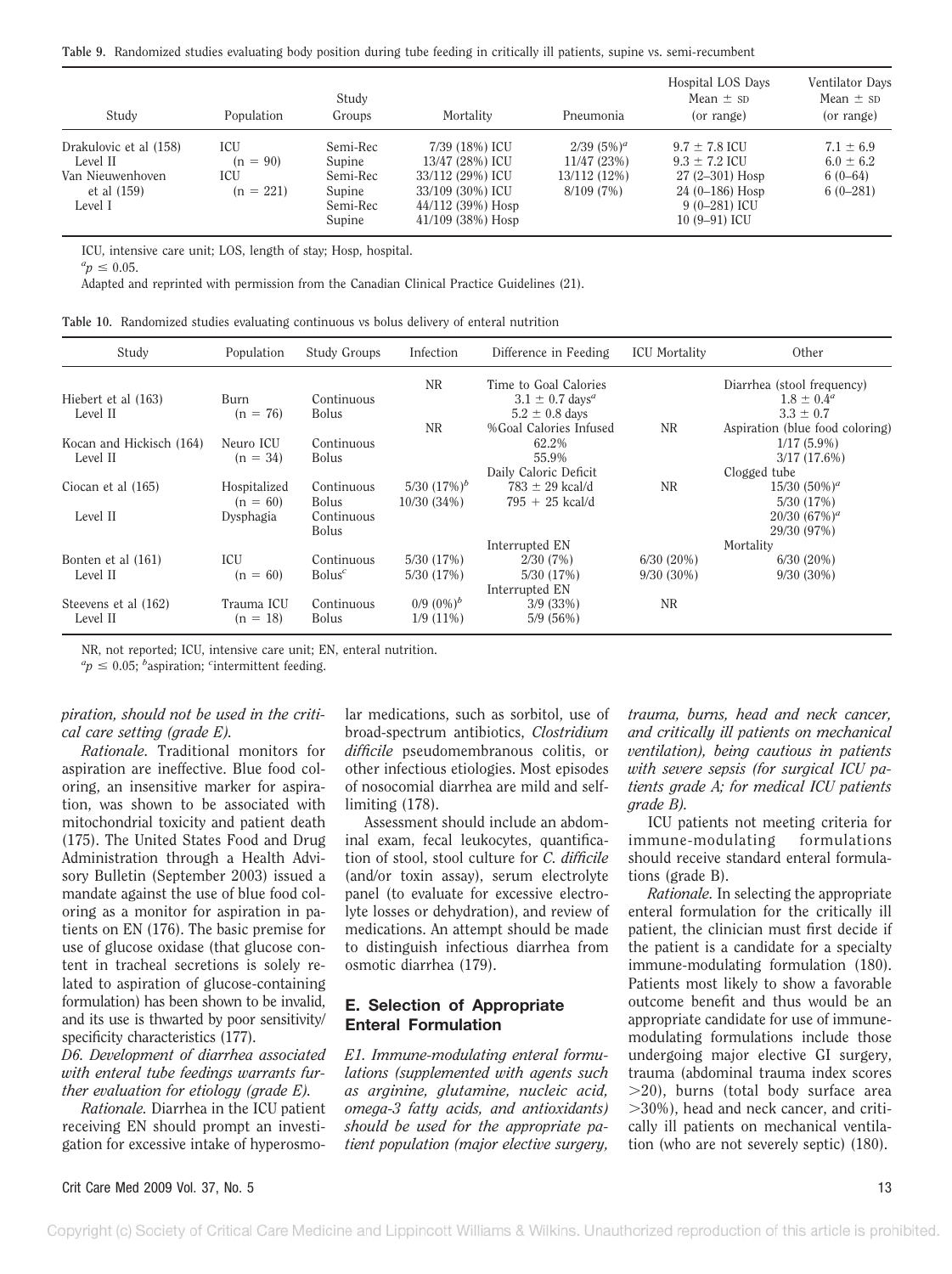**Table 11.** Randomized studies with vs without motility agents in critically ill patients

| Study                          | Population         | Study Groups                       | <b>ICU</b> Mortality         | Pneumonia                    | Nutritional Outcomes                                                   |
|--------------------------------|--------------------|------------------------------------|------------------------------|------------------------------|------------------------------------------------------------------------|
| Yavagal et al (167)<br>Level I | ICU<br>$(n = 305)$ | Metoclopramide 10 mg NG<br>Placebo | 73/131 (56%)<br>92/174 (53%) | 22/131 (17%)<br>24/174 (14%) | <b>NR</b>                                                              |
|                                |                    |                                    |                              |                              | EN tolerated at 48 hrs                                                 |
| Berne et al (168)              | Trauma             | Erythromycin $250$ mg IV q 6 hrs   | 2/32(6%)                     | 13/32 (40%)                  | 58%                                                                    |
| Level II                       | $(n = 48)$         | Placebo                            | 2/36(6%)                     | 18/36 (50%)                  | 44%                                                                    |
|                                |                    |                                    |                              |                              | EN tolerated during study                                              |
|                                |                    | Erythromycin $250$ mg IV q 6 hrs   |                              |                              | 65%                                                                    |
|                                |                    | Placebo                            |                              |                              | 59%                                                                    |
|                                |                    |                                    |                              |                              | Mean GRV                                                               |
| Meissner et al (169)           | ICU                | Naloxone 8 mg q 6 hrs NG           | 6/38(16%)                    | $13/38$ $(34\%)^a$           | 54 mL                                                                  |
| Level II                       | $(n = 84)$         | Placebo                            | 7/43(16%)                    | 24/43 (56%)                  | $129$ mL                                                               |
|                                |                    |                                    |                              |                              | Volume EN delivered<br>higher after day 3 in<br>naloxone group (trend) |

NR, not reported; ICU, intensive care unit; GRV, gastric residual volume; IV, intravenous; NG, nasogastric; EN, enteral nutrition.

 ${}^{a}p \leq 0.05$ .

Adapted and reprinted with permission from the Canadian Clinical Practice Guidelines (21).

A large body of data suggests that adding pharmaconutrients to enteral formulations provides even further benefits on patient outcome to use of standard formulations alone (181–183) (Table 12) (184 –204). Studies from basic science have provided a rationale for the mechanism of the beneficial effects seen clinically. Such findings include the discovery of specialized immune (myeloid suppressor) cells, whose role is to regulate the availability of arginine, necessary for normal T-lymphocyte function. These myeloid suppressor cells are capable of causing states of severe arginine deficiency, which impact production of nitric oxide and negatively affect microcirculation. Immune-modulating diets containing arginine and omega-3 fatty acids appear to overcome the regulatory effect of myeloid suppressor cells (205). Agents such as RNA nucleotides increase total lymphocyte count, lymphocyte proliferation, and thymus function. In a dynamic fashion, the omega-3 fatty acids eicosapentaenoic acid and docosohexaenoic acid displace omega-6 fatty acids from the cell membranes of immune cells. This effect reduces systemic inflammation through the production of alternative biologically less active prostaglandins and leukotrienes. Eicosapentaenoic acid and docosahexaenoic acid (fish oils) have also been shown to down-regulate expression of nuclear factor-kappa B, intracellular adhesion molecule 1, and E-selectin, which in effect decreases neutrophil attachment and transepithelial migration to modulate systemic and local inflammation. In addition eicosapentaenoic acid and docosahexaenoic acid help to stabilize the myocardium and lower the incidence of

cardiac arrhythmias, decrease incidence of acute respiratory distress syndrome, and reduce the likelihood of sepsis (206 – 209). Glutamine, considered a conditionally essential amino acid, exerts a myriad of beneficial effects on antioxidant defenses, immune function, production of heat shock proteins, and nitrogen retention. Addition of agents such as selenium, ascorbic acid (vitamin C), and vitamin E provides further antioxidant protection.

Multiple meta-analyses (181, 182, 210 –212) have shown that use of immunemodulating formulations is associated with significant reductions in duration of mechanical ventilation, infectious morbidity, and hospital LOS compared with use of standard enteral formulations. These same five meta-analyses showed no overall impact on mortality from use of immunemodulating formulations (Table 13) (181, 182, 210 –212). The beneficial outcome effects of the immune-modulating formulations are more uniformly seen in patients undergoing major surgery than in critically ill patients on mechanical ventilation. This influence is even more pronounced when the formulation is given in the preoperative period. By differentiating studies done in surgical ICUs from those done in medical ICUs, Heyland et al showed that the greatest beneficial effect was seen in surgery patients with significant reductions in infectious morbidity ( $RR = 0.53$ ; 95% CI  $0.42 - 0.68$ ;  $p \le 0.05$ ) and hospital LOS (WMD =  $-0.76$ ; 95% CI  $-1.14$  to  $-0.37$ ;  $p < 0.05$  (210). In contrast, aggregating the data from studies in medical ICU patients showed no effect on infections (RR 0.96; 95% CI 0.77-1.20;  $p =$  not significant), but a similar reduction in hospital LOS (WMD =  $-0.47$ ; 95% CI  $-0.93$  to  $-0.01; p = 0.047$  (210).

It has been hypothesized that there may be some increased risk with the use of arginine-containing formulations in medical ICU patients who are severely septic (213, 214). Based on one level I report (188), a prospective randomized unblinded study using a control group receiving PN (200), and a third study published in abstract form only (199), use of arginine-containing formulations resulted in greater mortality than standard EN and PN formulations. Two of the three studies reporting a potential adverse effect had comparatively lower levels of arginine supplementation (199, 200). The mechanism proposed for this adverse effect was that in severe sepsis, arginine may be converted to nitric oxide contributing to hemodynamic instability. This concept is contradicted by four other reports. One of these studies showed that infusion of arginine directly into the venous circulation of septic medical and surgical ICU patients caused no hemodynamic stability (215). Three other studies showed that clinical outcome was better (195, 197) and mortality was reduced in moderately septic ICU patients (196) with use of an arginine-containing formulation (compared with a standard enteral formulation). On review of this controversy, the Guidelines Committee felt that arginine-containing immune-modulating formulations were safe enough to use in mild to moderate sepsis, but that caution should be used if utilized in patients with severe sepsis.

Unfortunately, few studies have addressed the individual pharmaconutrients, their specific effect, or their proper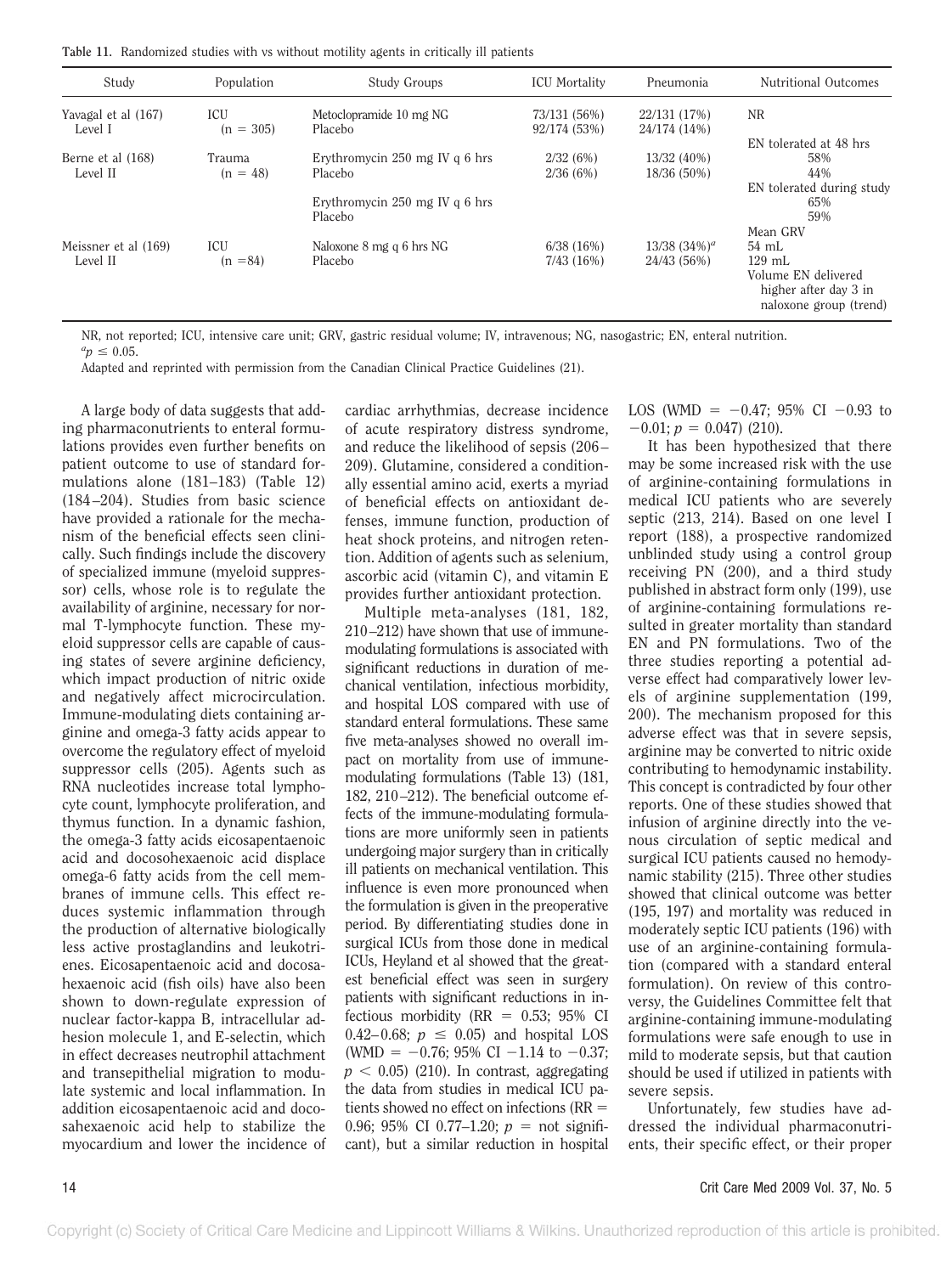|  | Table 12 Immune-modulating enteral nutrition (EN) vs. standard EN in critically ill patients |  |  |  |  |  |  |  |  |  |
|--|----------------------------------------------------------------------------------------------|--|--|--|--|--|--|--|--|--|
|--|----------------------------------------------------------------------------------------------|--|--|--|--|--|--|--|--|--|

| Study                     | Population                           | Study Groups                                                                | Mortality                                     | Infections <sup>b</sup>          | LOS Days,<br>Mean $\pm$ sp<br>(or range)   | Ventilator Days,<br>Mean $\pm$ sp<br>(or range) |
|---------------------------|--------------------------------------|-----------------------------------------------------------------------------|-----------------------------------------------|----------------------------------|--------------------------------------------|-------------------------------------------------|
| Cerra (184)               | Surgical ICU ( $n = 20$ )            | Impact (Novartis Nutrition,<br>Minneapolis, $MN$ <sup>c</sup>               | $1/11$ (9%) ICU                               | <b>NR</b>                        | $36.7 \pm 8.5$ Hosp <sup>a</sup>           | NR                                              |
| Level II                  |                                      | Osmolite HN (Ross Nutrition,<br>Columbus, OH)                               | $1/9$ (11%) ICU                               |                                  | $54.7 \pm 10.5$ Hosp                       |                                                 |
| Gottschlich<br>(185)      | Critically ill burns<br>$(n = 31)$   | Shriners burn formula <sup>d</sup>                                          | 2/17 (12%) ICU                                | <b>NR</b>                        | <b>NR</b>                                  | $9 \pm 4.5$                                     |
| Level II                  |                                      | Osmolite $HN + protein$                                                     | $1/14$ (7%) ICU                               |                                  |                                            | $10 \pm 2.5$                                    |
| Brown $(186)$<br>Level II | Trauma $(n = 37)$                    | Experimental formula <sup><math>d</math></sup><br>Osmolite $HN + protein$   | $0/19$ (0%) ICU<br>$0/18$ (0%) ICU            | $3/19$ $(16\%)^a$<br>10/18 (56%) | NR                                         | NR                                              |
|                           |                                      | Immun-Aid (B. Braun,<br>Irvine, $CA)^c$                                     | $1/51$ (2%) ICU                               | 9/51(18%)                        | $14.6 \pm 1.3$ Hosp <sup>a</sup>           | $1.9 \pm 0.9^a$                                 |
| Moore $(187)$             | Trauma $(n = 98)$                    | Vivonex TEN (Novartis<br>Nutrition, Minneapolis, MN)                        | 2/47 (4%) ICU                                 | 10/47(21%)                       | $17.2 \pm 2.8$ Hosp                        | $5.3 \pm 3.1$                                   |
| Level II                  |                                      | Immun-Aid $^c$                                                              |                                               |                                  | $5.3 \pm 0.8$ ICU <sup>a</sup>             |                                                 |
| Bower (188)               | ICU $(n = 296)$                      | Vivonex TEN<br>Impact <sup><math>d</math></sup>                             | 24/153 (16%) ICU                              | 86/153 (56%)                     | $8.6 \pm 3.1$ ICU<br>$27.6 \pm 23$ Hosp    | NR                                              |
| Level I                   |                                      | Osmolite                                                                    | 12/143 (8%) ICU                               | 90/143 (63%)                     | $30.9 \pm 26$ Hosp                         |                                                 |
|                           |                                      | Immun-Aid $c$                                                               | $1/17(6%)$ ICU                                | 5/16(31%)                        | $18.3 \pm 2.8$ Hosp <sup>a</sup>           | $2.4 \pm 1.3^a$                                 |
| Kudsk (189)               | Trauma $(n = 35)$                    | <b>STD EN</b>                                                               | $1/18(6%)$ ICU                                | 11/17 (65%)                      | $32.6 \pm 7.0$ Hosp                        | $5.4 \pm 2.0$                                   |
| Level II                  |                                      | Immun-Aid <sup>c</sup>                                                      |                                               |                                  | $5.8 \pm 1.8$ ICU <sup>a</sup>             |                                                 |
| Engel $(190)$             | Trauma $(n = 36)$                    | <b>STD EN</b><br>Impact <sup><math>c</math></sup>                           | 7/18 (39%) ICU                                | 6/18(33%)                        | $19.0 \pm 7.4$ ICU                         | $9.5 \pm 2.3$ ICU<br>$14.8 \pm 5.6$             |
| Level II                  |                                      | <b>STD EN</b>                                                               | 5/18 (28%) ICU                                | 5/18(28%)                        | $20.5\,\pm\,5.3$ ICU                       | $16.0 \pm 5.6$                                  |
|                           |                                      | Experimental formula <sup><math>d</math></sup>                              | $1/22(5%)$ ICU                                | $19/22$ $(86\%)^a$               | $34.0 \pm 21.2$ Hosp <sup>a</sup>          | $16.5 \pm 19.4$                                 |
| Mendez (191)              | Trauma $(n = 43)$                    | Osmolite $HN + protein$                                                     | $1/21(5%)$ ICU                                | 12/21 (57%)                      | $21.9 \pm 11.0$ Hosp                       | $9.3 \pm 6.0$                                   |
| Level II                  |                                      | Experimental formula $d$                                                    |                                               |                                  | $18.9 \pm 20.7$ ICU                        |                                                 |
|                           |                                      | Osmolite $HN + protein$                                                     |                                               |                                  | $11.1 \pm 6.7$ ICU                         |                                                 |
| Rodrigo (192)<br>Level II | Mixed ICU $(n = 30)$                 | Impact <sup><math>d</math></sup><br><b>STD EN</b>                           | 2/16 (13%) ICU<br>$1/14$ (7%) ICU             | 5/16(31%)<br>3/14(21%)           | $8.0 \pm 7.3$ ICU<br>$10.0 \pm 2.7$ ICU    | NR                                              |
| Saffle (193)              | Burns ( $n = 50$ )                   | Impact <sup><math>d</math></sup>                                            | 5/25 (21%) ICU                                | 2.36 per patient                 | $37 \pm 4$ Hosp                            | $22 \pm 3$                                      |
| Level II                  |                                      | Replete (Nestle Nutrition,<br>Minneapolis, MN)                              | 3/24 (13%) ICU                                | 1.71 per patient                 | $38 \pm 4$ Hosp                            | $21 \pm 2$                                      |
|                           |                                      | Impact <sup><math>d</math></sup>                                            | $2/16$ (13%) ICU                              |                                  | $70.2 \pm 53$ Hosp                         | $21.4 \pm 10.8$                                 |
| Weimann (194)             | Trauma $(n = 29)$                    | <b>STD EN</b>                                                               | 4/13 (31%) ICU                                | NR                               | $58.1 \pm 30$ Hosp                         | $27.8 \pm 14.6$                                 |
| Level II                  |                                      | Impact <sup><math>d</math></sup>                                            |                                               |                                  | $31.4 \pm 23.1$ ICU                        |                                                 |
|                           |                                      | <b>STD EN</b><br>Impact <sup><math>d</math></sup>                           | 95/197 (48%) ICU                              |                                  | $47.4 \pm 32.8$ ICU<br>$10.5 \pm 13.1$ ICU | $8.0 \pm 11.1$                                  |
|                           |                                      |                                                                             |                                               |                                  | $12.2 \pm 23.2$ ICU                        |                                                 |
|                           |                                      |                                                                             |                                               |                                  | $20.6 \pm 26$ Hosp                         |                                                 |
| Atkinson (195)            | Mixed ICU<br>$(n = 390)$             | <b>STD EN</b>                                                               | 85/193 (44%) ICU                              |                                  | $23.2 \pm 32$ Hosp                         | $9.4 \pm 17.7$                                  |
| Level I                   |                                      | Impact <sup><math>d</math></sup>                                            |                                               |                                  |                                            |                                                 |
|                           |                                      | <b>STD EN</b>                                                               |                                               |                                  |                                            |                                                 |
| Galban (196)<br>Level I   | Critically ill septic<br>$(n = 176)$ | Impact <sup><math>d</math></sup><br>STD EN                                  | 17/89 $(19\%)^a$ ICU<br>28/87 (32%) ICU       | 39/89 (44%)<br>44/87 (51%)       | $18.2 \pm 12.6$ ICU<br>$16.6 \pm 12.9$ ICU | $12.4 \pm 10.4$<br>$12.2 \pm 10.3$              |
|                           |                                      | Experimental formula $c$                                                    | 27/130 (21%) ICU                              | $64/130$ $(49\%)^a$              | 15 (10-25) ICU                             | $10(5-18)$                                      |
| Capparos (197)            | ICU patients<br>$(n = 235)$          | STD EN                                                                      | 30/105 (29%) ICU                              | 37/105 (35%)                     | 13 (9-20) ICU                              | $9(5-14)$                                       |
| Level I                   |                                      | Experimental formula <sup>c</sup><br><b>STD EN</b>                          |                                               |                                  | 29 (17-51) Hosp<br>26 (18–42) Hosp         |                                                 |
| Conejero (198)            | SIRS patients<br>$(n = 84)$          | Experimental formula $c$                                                    | 14/47 (33%) at 28 d                           | $11/47$ $(26\%)^a$               | $14(4-63)$ Hosp                            | $14(5-25)$                                      |
| Level II<br>Dent (199)    |                                      | <b>STD EN</b><br>Optimental (Abbott Nutrition,                              | $9/37$ (27%) at 28 d<br>$20/87$ $(23%)^a$ ICU | 17/37 (52%)<br>57/87 (66%)       | $15(4-102)$ Hosp<br>$14.8 \pm 19.6$ ICU    | $14(5-29)$<br>$14.3 \pm 22.4$                   |
| Level I                   | ICU $(n = 170)$                      | Abbott Park, $IL)^c$<br>Osmolite HN<br>Optimental <sup><math>c</math></sup> | 8/83 (10%) ICU                                | 52/83 (63%)                      | $12 \pm 10.9$ ICU<br>$25.4 \pm 26$ Hosp    | $10.8 \pm 12.8$                                 |
|                           |                                      | Osmolite HN<br>Perative (Abbott Nutrition,                                  | 8/18 (44%) ICU                                |                                  | $20.9 \pm 17$ Hosp<br>$13.5(9-26)$ Hosp    |                                                 |
| Bertolini (200)           | Severe sepsis                        | Abbott Park, $IL)^e$<br>Parenteral nutrition                                | 3/21 (14%) ICU                                | <b>NR</b>                        | $15.0(11-29)$ Hosp                         | NR                                              |
| Level II                  | $(n = 39)$                           | Perative <sup>e</sup>                                                       | $8/18$ (44%) at 28 d                          |                                  |                                            |                                                 |
|                           |                                      | Parenteral nutrition<br>Neoimmune <sup>g</sup>                              | $5/21$ (24%) at 28 d<br>$1/18$ (5%) ICU       |                                  | $3.4 \pm 5.8$ ICU<br>$7.8 \pm 13.6$ ICU    | $2.7 \pm 5.2$                                   |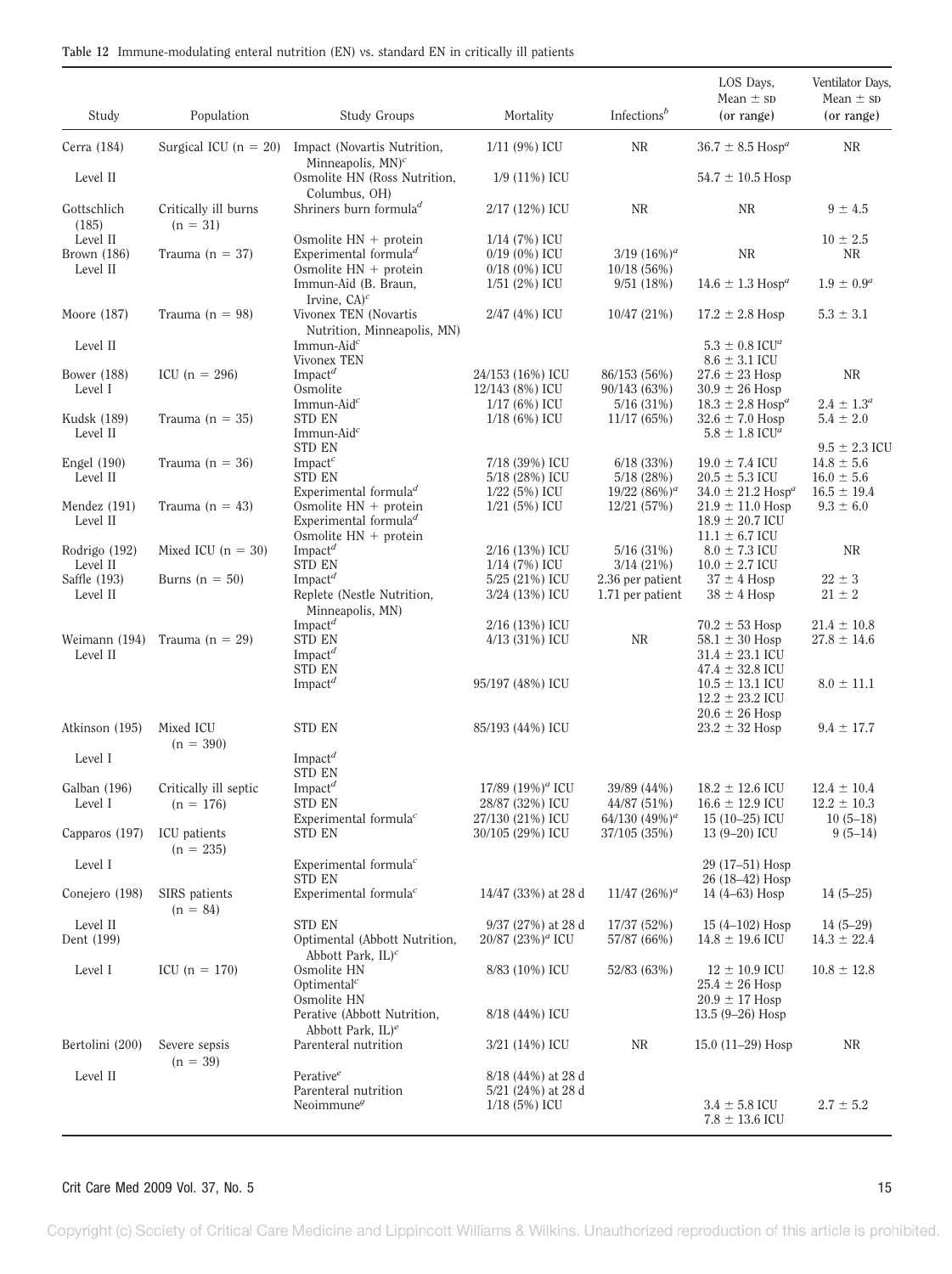| Study                   | Population                 | Study Groups                                                               | Mortality                                                    | Infections <sup>b</sup> | LOS Days<br>Mean $\pm$ sp<br>(or range)                | Ventilator Days,<br>Mean $\pm$ sp<br>(or range) |
|-------------------------|----------------------------|----------------------------------------------------------------------------|--------------------------------------------------------------|-------------------------|--------------------------------------------------------|-------------------------------------------------|
| Chuntrasakul (201)      | Trauma burns<br>$(n = 36)$ | Traumacal (STD EN)<br>(Nestle Nutrition,<br>Minneapolis, MN)               | $1/18$ (5%) ICU                                              | <b>NR</b>               | $44.9 \pm 30.2$ Hosp                                   | $7.4 \pm 1.3$                                   |
| Level II                |                            | Neoimmune $\mathcal{I}$<br>Traumacal (STD EN)                              |                                                              |                         | $28.8 \pm 25.7$ Hosp                                   |                                                 |
|                         |                            | STD EN + arginine <sup>d</sup>                                             | $1/13$ (8%) ICU                                              | $8/13(61\%)$            | $13 \pm 6$ ICU                                         | $10 \pm 5$                                      |
| Tsuei (202)<br>Level II | Trauma $(n = 25)$          | $STD EN + protein$<br>STD EN + arginine <sup>d</sup><br>$STD EN + protein$ | $0/12$ (0%) ICU                                              | 6/11(55%)               | $16 \pm 10$ ICU<br>$22 \pm 9$ Hosp<br>$27 \pm 17$ Hosp | $14 \pm 10$                                     |
|                         |                            | Stresson (NV Nutricia,<br>Zoetermeer, The<br>Netherlands $)'$              | 84/302 (28%) ICU                                             | 130/302 (43%)           | 7 (4–14) ICU                                           | $6(3-12)$                                       |
| Kieft (203)<br>Level I  | ICU $(n = 597)$            | <b>STD EN</b><br>Stresson'<br><b>STD EN</b>                                | 78/295 (26%) ICU<br>114/302 (38%) Hosp<br>106/295 (36%) Hosp | 123/295 (42%)           | $8(5-16)$ ICU<br>$20(10-35)$ Hosp<br>$20(10-34)$ Hosp  | $6(3-12)$                                       |
| Wibbenmeyer (204)       | Burn $(n = 23)$            | Crucial (Nestle Nutrition,<br>Minneapolis, $MN$ <sup>d</sup>               | 2/12 (17%) ICU                                               | 9/12(75%)               | <b>NR</b>                                              | NR                                              |
| Level II                |                            | <b>STD EN</b>                                                              | $0/11$ $(0%)$ ICU                                            | 7/11(64%)               |                                                        |                                                 |

NR, not reported; ICU, intensive care unit; LOS, length of stay; Hosp, hospital; d, days; STD, standard.

 $a_p \leq 0.05$ ; <sup>b</sup>all infections represent number of patients per group with infection unless otherwise stated; *c*hon-isonitrogenous; *d*isonitrogenous; <sup>e</sup>non-isocaloric; *f* isocaloric but non-isonitrogenous; <sup>g</sup>non-isocaloric and non-isonitrogenous.

Adapted and reprinted with permission from the Canadian Clinical Practice Guidelines (21).

|  |  |  | Table 13. Meta-analyses comparing immune-modulating enteral formulations to standard enteral formulations |  |  |  |  |  |
|--|--|--|-----------------------------------------------------------------------------------------------------------|--|--|--|--|--|
|--|--|--|-----------------------------------------------------------------------------------------------------------|--|--|--|--|--|

| Author                | Population                                                           | No. of Studies<br>Included | General Conclusions (Effect of Immune-Modulating vs.<br>Standard Enteral Formulations)                                                                                                                                                                                                                                                                                                                                              |
|-----------------------|----------------------------------------------------------------------|----------------------------|-------------------------------------------------------------------------------------------------------------------------------------------------------------------------------------------------------------------------------------------------------------------------------------------------------------------------------------------------------------------------------------------------------------------------------------|
| Heys et al $(181)$    | Medical, surgical critical illness,<br>cancer<br>$(n = 1009)$        | 11                         | Decreased infection (OR = 0.47, 95% CI 0.32–0.70, $p < 0.05$ )<br>Decreased length of stay (WMD = 2.5, 95% CI 4.0–1.0, $p < 0.05$ )<br>No change in mortality (OR = 1.77, 95% CI 1.00–3.12, $p = NS$ )                                                                                                                                                                                                                              |
| Beale et al (182)     | Medical, surgical trauma, sepsis,<br>major surgery<br>$(n = 1482)$   | 12                         | Decreased infection (RR = 0.67, 95% CI 0.50–0.89, $p = 0.006$ )<br>Decreased ventilator days (WMD = 2.6, 95% CI 0.1–5.1, $p = 0.04$ )<br>Decreased length of stay (WMD = 2.9, 95% CI 1.4–4.4, $p = 0.0002$ )<br>No change in mortality (RR = 1.05, 95% CI 0.78–1.41, $p = NS$ )                                                                                                                                                     |
| Heyland et al $(210)$ | Medical, surgical critical illness,<br>major surgery<br>$(n = 2419)$ | 22                         | Decreased infection (RR = $0.66$ , 95% CI 0.54–0.80, $p < 0.05$ )<br>Decreased length of stay (WMD 3.33, 95% CI 5.63–1.02, $p < 0.05$ )<br>No change in mortality (RR = 1.10, 95% CI 0.93–1.31, $p = NS$ )                                                                                                                                                                                                                          |
| Montejo et al (211)   | Critical illness<br>$(n = 1270)$                                     | 26                         | Decreased abdominal abscess (OR = 0.26, 95% CI 0.12–0.55, $p = 0.005$ )<br>Decreased bacteremia (OR = $0.45,95\%$ CI 0.35–0.84, $p = 0.0002$ )<br>Decreased pneumonia (OR = 0.54, 95% CI 0.35–0.84, $p = 0.007$ )<br>Decreased ventilator days (WMD = 2.25, 95% CI 0.5–3.9, $p = 0.009$ )<br>Decreased length of stay (WMD = 3.4, 95% CI 4.0–2.7, $p < 0.0001$ )<br>No change in mortality (OR = 1.10, 95% CI 0.85–1.42, $p = NS$ ) |
| Waitzberg et al (212) | Elective surgery<br>$(n = 2305)$                                     | 17                         | Decreased infection (RR = 0.49, 95% CI 0.42–0.58, $p > 0.0001$ )<br>Decreased length of stay (WMD = 3.1, 95% CI 3.9–2.3, $p < 0.05$ )<br>Decreased anastomotic leaks (RR = $0.56$ , 95% CI 0.37–0.83, $p = 0.004$ )<br>No change in mortality (RR = 0.72, 95% CI 0.39–1.31, $p = NS$ )                                                                                                                                              |

WMD, weighted mean difference; RR, relative risk; CI, confidence intervals; OR, odds ratio; NS, not significant.

dosing. This body of literature has been criticized for the heterogeneity of studies, performed in a wide range of ICU patient populations, with a variety of experimental and commercial formulations. Multiple enteral formulations are marketed as being immune modulating, but they vary considerably in their makeup and dosage of individual components. It is not clear whether the data from published studies and these subsequent recommendations

can be extrapolated to use of formulations that have not been formally evaluated. Based on the strength and uniformity of the data in surgery patients, the Guidelines Committee felt that a grade A recommendation was warranted for use of these formulations in the surgical ICU. The reduced signal strength and heterogeneity of the data in nonoperative critically ill patients in a medical ICU was felt to warrant a B grade recommendation.

For any patient who does not meet the mentioned criteria, there is a much lower likelihood that use of immune-modulating formulations will change outcome. In this situation, the added cost of these specialty formulations cannot be justified and, therefore, standard enteral formulations should be used (180).

*E2. Patients with acute respiratory distress syndrome and severe acute lung injury should be placed on an enteral*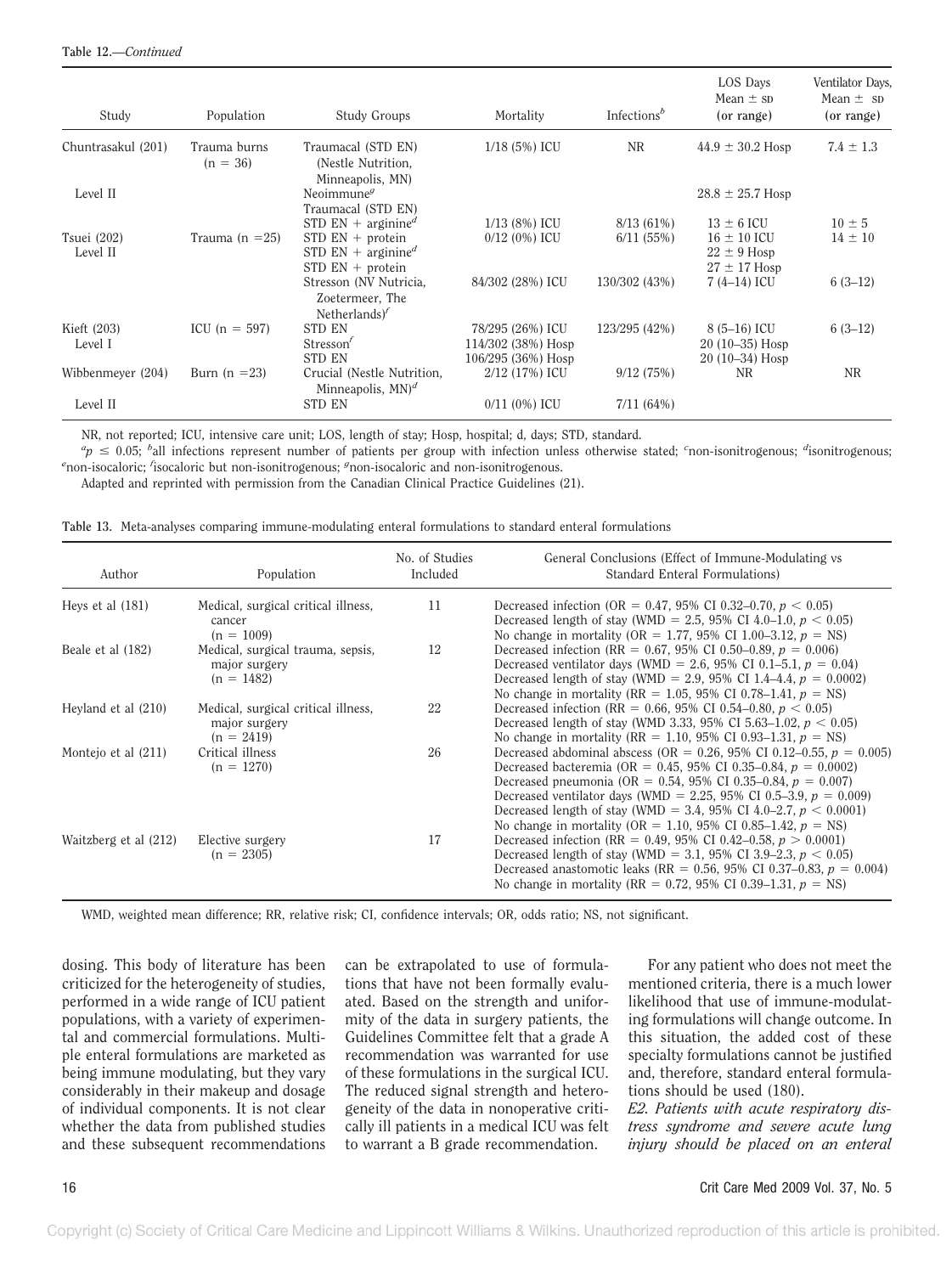**Table 14.** Anti-inflammatory immune-modulating enteral nutrition (Oxepa) vs standard enteral nutrition in patients with acute respiratory distress syndrome, acute lung injury, and sepsis

| Study                                | Population                       | Study Groups              | Mortality                                      | LOS Days<br>Mean $\pm$ sp                                        | Ventilator Days<br>Mean $\pm$ sp         | New Organ<br>Dysfunction          |
|--------------------------------------|----------------------------------|---------------------------|------------------------------------------------|------------------------------------------------------------------|------------------------------------------|-----------------------------------|
| Gadek et al (207)                    | <b>ARDS</b>                      | $Oxepa^b$                 | 11/70 (16%) ICU                                | $11.0 \pm 0.9$ ICU <sup><math>a</math></sup>                     | $9.6 \pm 0.9^a$                          | $7/70~(10\%)^a$                   |
| Level I                              | ICU<br>$(n = 146)$               | STD EN<br>Oxepa<br>STD EN | 19/76 (25%) ICU                                | $14.8 \pm 1.3$ ICU<br>$27.9 \pm 2.1$ Hosp<br>$31.1 \pm 2.4$ Hosp | $13.2 \pm 1.4$                           | 19/76 (25)                        |
| Singer et al (208)<br>Level I        | ARDS and ALI<br>$(n = 100)$      | Oxepa<br>STD EN           | 14/46 (30%) at 28 $d^a$<br>26/49 (53%) at 28 d | $13.5 \pm 11.8$ ICU<br>$15.6 \pm 11.8$ ICU                       | $12.1 \pm 11.3$<br>$14.7 \pm 12.0$       | NR                                |
| Pontes-Arruda et al (209)<br>Level I | Severe sepsis<br>ICU $(n = 165)$ | Oxepa<br>STD EN           | 26/83 (31%) at 28 $d^a$<br>38/82 (46%) at 28 d | $17.2 \pm 4.9$ ICU <sup>a</sup><br>$23.4 \pm 3.5$ ICU            | $14.6 \pm 4.3^{\circ}$<br>$22.2 \pm 5.1$ | $32/83$ $(38\%)^a$<br>66/82 (81%) |

NR, not reported; ICU, intensive care unit; LOS, length of stay; d, days; STD EN, standard enteral nutrition; ARDS, acute respiratory distress syndrome; ALI, acute lung injury.

 $a_p \leq 0.05$ ; <sup>*b*</sup>Oxepa (Abbott Laboratories, Abbott Park, IL).

### *formulation characterized by an antiinflammatory lipid profile (i.e., omega-3 fish oils, borage oil) and antioxidants (grade A).*

*Rationale.* In three level I studies involving patients with acute respiratory distress syndrome, acute lung injury, and sepsis, use of an enteral formulation fortified with omega-3 fatty acids (in the form of eicosapentaenoic acid), borage oil  $(\gamma$ -linolenic acid), and antioxidants was shown to significantly reduce LOS in the ICU, duration of mechanical ventilation, organ failure, and mortality compared with use of a standard enteral formulation (207–209). Controversy remains as to the optimal dosage, makeup of fatty acids, and ratio of individual immunemodulating nutrients, which comprise these formulations (Table 14) (207–209). *E3. To receive optimal therapeutic benefit from the immune-modulating formulations, at least 50% to 65% of goal energy requirements should be delivered (grade C).*

*Rationale.* The benefit of EN in general (5, 23, 136), and specifically the added value of immune-modulating agents (182, 188, 195), appears to be a dose-dependent effect. Significant differences in outcome are more likely to be seen between groups randomized to either an immune-modulating or a standard enteral formulation in those patients who receive a "sufficient" volume of feeding (188, 195). These differences may not be as apparent when all patients who receive any volume of feeding are included in the analysis (195).

E4. If there is evidence of diarrhea, soluble fiber-containing or small peptide formulations may be used (grade E).

*Rationale.* Those patients with persistent diarrhea (in whom hyperosmolar agents and *C. difficile* have been ex-

cluded) may benefit from use of a soluble fiber-containing formulation or small peptide semielemental formula. The laboratory data, theoretical concepts, and expert opinion would support the use of the peptide-containing enteral formulas but current large prospective trials are not available to make this a strong recommendation (216).

# **F. Adjunctive Therapy**

*F1. Administration of probiotic agents has been shown to improve outcome (most consistently by decreasing infection) in specific critically ill patient populations involving transplantation, major abdominal surgery, and severe trauma (grade C). No recommendation can currently be made for use of probiotics in the general ICU population because of a lack of consistent outcome effect. It appears that each species may have different effects and variable impact on patient outcome, making it difficult to make broad categorical recommendations. Similarly, no recommendation can currently be made for use of probiotics in patients with severe acute necrotizing pancreatitis, based on the disparity of evidence in the literature and the heterogeneity of the bacterial strains used.*

*Rationale.* Probiotics are defined as microorganisms of human origin, which are safe, stable in the presence of gastric acid and bile salts, and confer a health benefit to the host when administered in adequate amounts. Multiple factors in the ICU induce rapid and persistent changes in the commensal microbiota, including broad-spectrum antibiotics, prophylaxis for stress gastropathy, vasoactive pressor agents, alterations in motility, and decreases in luminal nutrient delivery (217, 218). These agents act by competitive inhibition of pathogenic bacterial growth, blocking epithelial attachment of invasive pathogens, elimination of pathogenic toxins, enhancement of mucosal barrier, and favorably modulating the host inflammatory response (219–221). Unfortunately, for the general ICU patient population, there has not been a consistent outcome benefit demonstrated. The most consistent beneficial effect from use of probiotics has been a reduction in infectious morbidity demonstrated in critically ill patients involving transplantation (222, 223), major abdominal surgery (224), and trauma (225, 226). Although some of these studies would warrant a grade B recommendation, the Guidelines Committee felt that the heterogeneity of the ICU populations studied, the difference in bacterial strains, and the variability in dosing necessitated a downgrade to a grade C recommendation. As the ease and reliability of taxonomic classification improve, stronger recommendations for use in specific populations of critically ill patients would be expected (222, 224). Probiotics in severe acute pancreatitis are currently under scrutiny because of the results of two level II single-center studies showing clinical benefit (significantly reduced infectious morbidity and hospital LOS) (227, 228), followed by a larger level I multicenter study showing increased mortality in those patients receiving probiotics (229).

*F2. A combination of antioxidant vitamins and trace minerals (specifically including selenium) should be provided to all critically ill patients receiving specialized nutrition therapy (grade B).*

*Rationale.* Antioxidant vitamins (including vitamins E and ascorbic acid) and trace minerals (including selenium, zinc, and copper) may improve patient outcome, especially in burns, trauma, and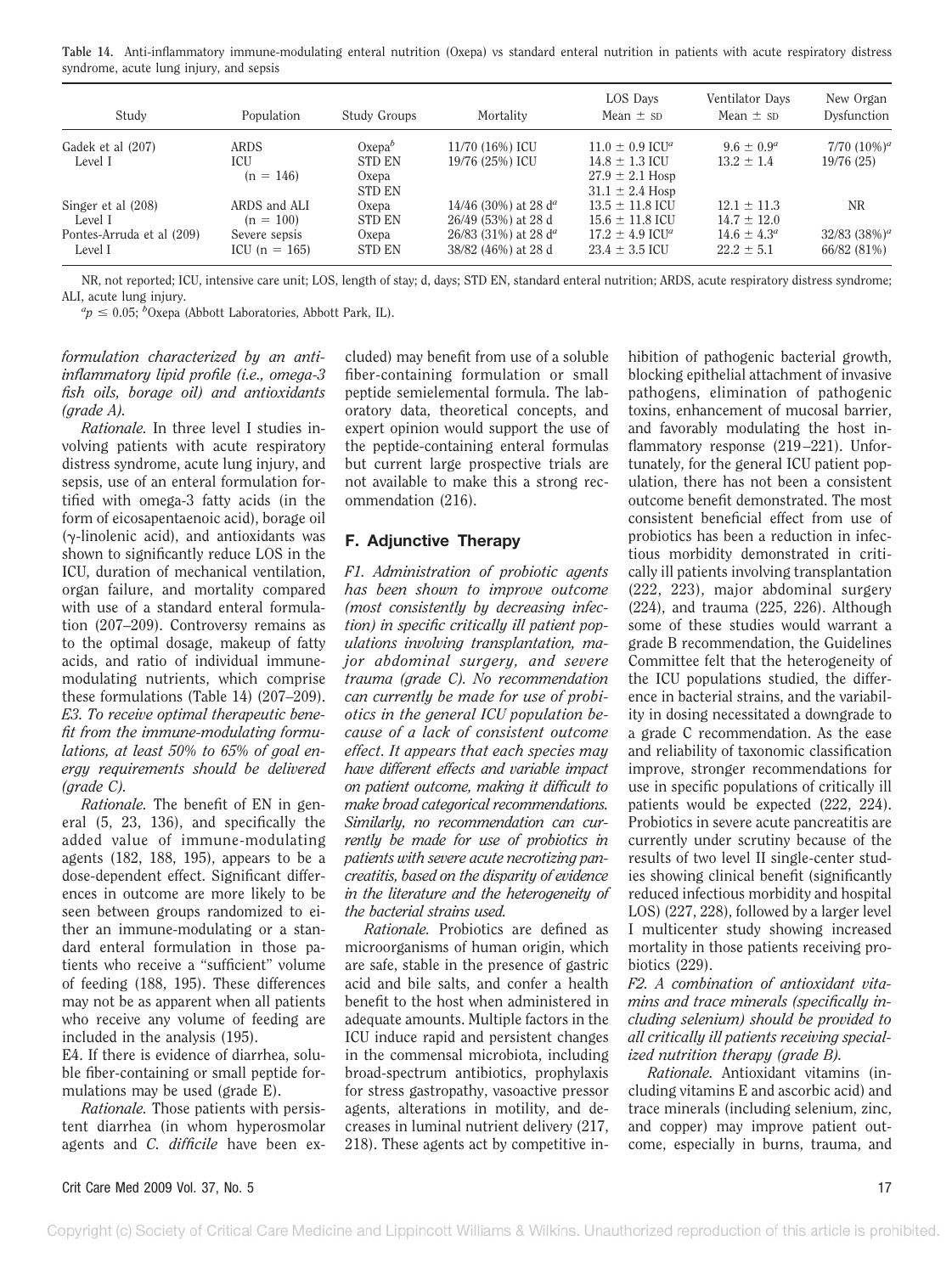|  | Table 15. Randomized studies evaluating enteral nutrition with glutamine vs. enteral nutrition alone |  |  |  |  |  |  |  |  |  |  |
|--|------------------------------------------------------------------------------------------------------|--|--|--|--|--|--|--|--|--|--|
|--|------------------------------------------------------------------------------------------------------|--|--|--|--|--|--|--|--|--|--|

| Study                                                                                                                                                                                                                                  | Population                                                                                                                                                                               | Study Groups                                                                                           | <b>ICU</b> Mortality                                                                                                                                                                        | Infection                                                                                                                                                        | Length of Stay<br>Mean $\pm$ sp<br>(or range)                                                                                                                                                                                                                                   |
|----------------------------------------------------------------------------------------------------------------------------------------------------------------------------------------------------------------------------------------|------------------------------------------------------------------------------------------------------------------------------------------------------------------------------------------|--------------------------------------------------------------------------------------------------------|---------------------------------------------------------------------------------------------------------------------------------------------------------------------------------------------|------------------------------------------------------------------------------------------------------------------------------------------------------------------|---------------------------------------------------------------------------------------------------------------------------------------------------------------------------------------------------------------------------------------------------------------------------------|
| Houdijk et al (238)<br>Level II<br>Jones et al $(235)$<br>Level II<br>Brantley and Pierce (239)<br>Level II<br>Hall et al $(236)$<br>Level I<br>Garrel et al (237)<br>Level II<br>Zhou et al $(240)$<br>Level II<br>Peng et al $(241)$ | Critically ill trauma<br>$(n = 80)$<br>Mixed ICU<br>$(n = 78)$<br>Critically ill trauma<br>$(n = 72)$<br>Mixed ICU<br>$(n = 363)$<br>Burns<br>$(n = 45)$<br>Burns<br>$(n = 41)$<br>Burns | EN/GLN<br>EN<br>EN/GLN<br>EN<br>EN/GLN<br>EN<br>EN/GLN<br>EN<br>EN/GLN<br>ΕN<br>EN/GLN<br>EN<br>EN/GLN | $4/41(10\%)$<br>3/39(8%)<br>10/26 (39%)<br>9/24(38%)<br>$0/31(0\%)$<br>$0/41(0\%)$<br>27/179 (15%)<br>30/184 (16%)<br>$2/21$ $(10\%)^a$<br>12/24 (50%)<br>$0/20(0\%)$<br>$0/20(0\%)$<br>NR. | $20/35$ $(57%)^a$<br>26/37 (70%)<br><b>NR</b><br><b>NR</b><br>38/179 (21%)<br>43/184 (23%)<br>7/19(37%)<br>10/22(45%)<br>$2/20$ $(10\%)^a$<br>$6/20(30\%)$<br>NR | $32.7 \pm 17.1$ Hosp<br>$33.0 \pm 23.8$ Hosp<br>$11(4-54)$ ICU<br>$16.5(5-66)$ ICU<br>$19.5 \pm 8.8$ Hosp<br>$20.8 \pm 11.5$ Hosp<br>$25(16-42)$ Hosp<br>$30(19-45)$ Hosp<br>$33 \pm 17$ Hosp<br>$29 \pm 17$ Hosp<br>$67 \pm 4$ Hosp<br>$73 \pm 6$ Hosp<br>$46.6 \pm 12.9$ Hosp |
| Level II                                                                                                                                                                                                                               | $(n = 48)$                                                                                                                                                                               | EN                                                                                                     |                                                                                                                                                                                             |                                                                                                                                                                  | $55.7 \pm 17.4$ Hosp                                                                                                                                                                                                                                                            |

NR, not reported; ICU, intensive care unit; Hosp, hospital; EN, enteral nutrition; GLN, glutamine.

 ${}^{a}p \leq 0.05$ .

Adapted and reprinted with permission from the Canadian Clinical Practice Guidelines (21).

critical illness requiring mechanical ventilation (230, 231). A meta-analysis aggregating data from studies evaluating various combinations of antioxidant vitamins and trace elements showed a significant reduction in mortality with their use  $(RR = 0.65; 95\% \text{ CI } 0.44 - 0.97; p = 0.03)$ (232). Parenteral selenium, the single antioxidant most likely to improve outcome (233, 234), has shown a trend toward reducing mortality in patients with sepsis or septic shock (RR =  $0.59$ ; 95% CI 0.32– 1.08;  $p = 0.08$ ) (232). Additional studies to delineate compatibility, optimal dosage, route, and optimal combination of antioxidants are needed. Renal function should be considered when supplementing vitamins and trace elements.

*F3. The addition of enteral glutamine to an EN regimen (not already containing supplemental glutamine) should be considered in burn, trauma, and mixed ICU patients (grade B).*

*Rationale.* The addition of enteral glutamine (Table 15) (235–241) to an EN regimen (nonglutamine supplemented) has been shown to reduce hospital and ICU LOS in burn and mixed ICU patients (235, 237), and mortality in burn patients alone (237) compared with the same EN regimen without glutamine.

The glutamine powder, mixed with water to a consistency, which allows infusion through the feeding tube, should be given in two or three divided doses to provide  $0.3-0.5$  g·kg<sup>-1</sup>·day<sup>-1</sup>. Although glutamine given by the enteral route may not generate a sufficient systemic antioxidant effect, its favorable impact on outcome may be explained by its trophic influence on intestinal epithelium and maintenance of gut integrity. Enteral glutamine should not be added to an immune-modulating formulation already containing supplemental glutamine (237, 238, 240).

*F4. Soluble fiber may be beneficial for the fully resuscitated, hemodynamically stable critically ill patient receiving EN who develops diarrhea. Insoluble fiber should be avoided in all critically ill patients. Both soluble and insoluble fiber should be avoided in patients at high risk for bowel ischemia or severe dysmotility (grade C).*

*Rationale.* Three small level II studies using soluble partially hydrolyzed guar gum demonstrated a significant decrease in the incidence of diarrhea in patients receiving EN (242–244). However, no differences in days of mechanical ventilation, ICU, LOS, or multiorgan dysfunction syndrome have been reported (242–244). Insoluble fiber has not been shown to decrease the incidence of diarrhea in the ICU patient. Cases of bowel obstruction in surgical and trauma patients provided enteral formulations containing insoluble fiber have been reported (245, 246).

# **G. When Indicated, Maximize Efficacy of PN**

*G1. If EN is not available or feasible, the need for PN therapy should be evaluated (see guidelines recommendations B1, B2, B3, C3) (grade C). If the patient is deemed to be a candidate for PN, steps to maximize efficacy (regarding dose, content, monitor-*

### *ing, and choice of supplemental additives) should be used (grade C).*

*Rationale.* As per the discussion for recommendations B1–B3 and C3, a critically ill ICU patient may be an appropriate candidate for PN under certain circumstances:

- 1. The patient is well nourished before admission, but after 7 days of hospitalization EN has not been feasible or target goal calories have not been met consistently by EN alone.
- 2. On admission, the patient is malnourished and EN is not feasible.
- 3. A major surgical procedure is planned, the preoperative assessment indicates that EN is not feasible through the perioperative period, and the patient is malnourished.

For these patients, a number of steps may be used to maximize the benefit or efficacy of PN while reducing its inherent risk from hyperglycemia, immune suppression, increased oxidative stress, and potential infectious morbidity (24, 92). The grade of the first recommendation is based on the strength of the literature for recommendations B1–B3 and C3, while that of the second is based on the supportive data for recommendations G2–G6. *G2. In all ICU patients receiving PN, mild permissive underfeeding should be considered, at least initially. Once energy requirements are determined, 80% of these requirements should serve as the ultimate goal or dose of parenteral feeding (grade C). Eventually, as the patient stabilizes, PN may be increased to meet*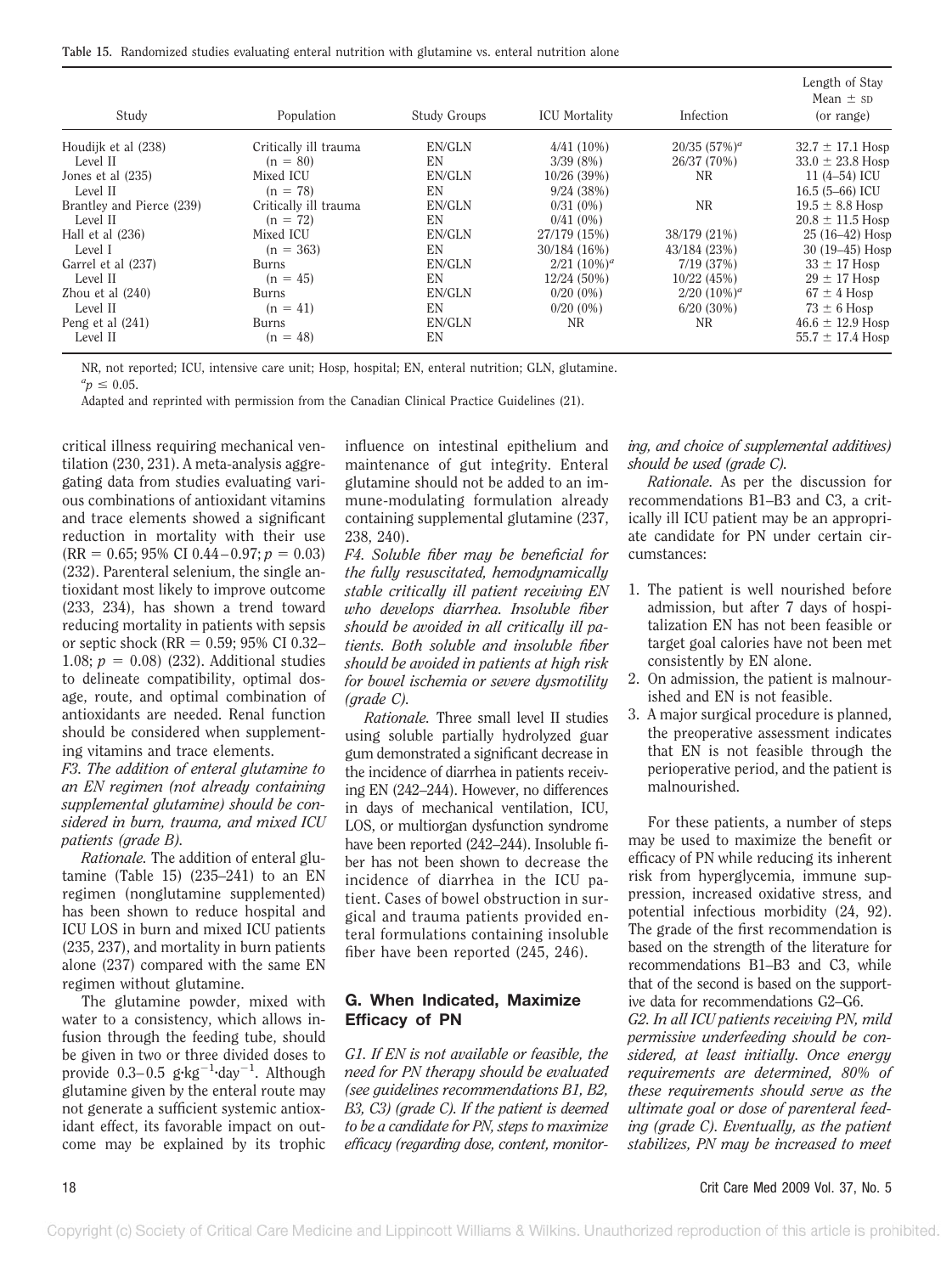*energy requirements (grade E). For obese patients (BMI 30), the dose of PN with regard to protein and caloric provision should follow the same recommendations given for EN in guideline recommendation C5 (grade D).*

*Rationale.* "Permissive underfeeding" in which the total caloric provision is determined by 80% of energy requirements (calculated from simplistic equations such as 25 kcal/kg actual body weight/day, published predictive equations, or as measured by indirect calorimetry) will optimize efficacy of PN. This strategy avoids the potential for insulin resistance, greater infectious morbidity, or prolonged duration of mechanical ventilation and increased hospital LOS associated with excessive energy intake. Lower dose hypocaloric PN in two studies was shown to reduce the incidence of hyperglycemia (247) and infections, ICU and hospital LOS, and duration of mechanical ventilation compared with higher eucaloric doses of PN (248) (Table 16) (247–250).

*G3. In the first week of hospitalization in the ICU, when PN is required and EN is not feasible, patients should be given a parenteral formulation without soybased lipids (grade D).*

*Rationale.* This recommendation is controversial, and is supported by a single level II study (which was also included in the hypocaloric vs. eucaloric dosing in recommendation G2 above) (248). The recommendation is supported by animal data (251), with further support from EN studies (252), where long-chain fatty acids have been shown to be immunosuppressive. In North America at the present time, the choice of parenteral lipid emulsion is severely limited to a soy-based 18-carbon omega-6 fatty acid preparation (which has proinflammatory characteristics in the ICU population). During the first 7 days, soy-based lipid–free PN has been shown to be associated with a significant reduction in infectious morbidity (pneumonia and catheter-related sepsis), decreased hospital and ICU LOS, and shorter duration of mechanical ventilation compared with use of lipid-containing PN (248). Combining the data from two studies (248, 250), a meta-analysis by Heyland et al confirmed a significant reduction in infectious morbidity (RR 0.63; 95% CI 0.42–0.93;  $p = 0.02$ ) in the groups receiving no soy-based lipids (21). Application of this recommendation should be done with caution. These two studies were done before the Van den Berghe et al (253, 254) studies, and full

dose PN without lipids might exacerbate stress-induced hyperglycemia. Although two favorable level II studies would generate a grade C recommendation, the implications from a practical standpoint led to a downgrade of the recommendation to grade D (Table 17) (248, 250).

*G4. A protocol should be in place to promote moderately strict control of serum glucose when providing nutrition supthat port therapy (grade B). A range of 110 –150 mg/dL may be most appropriate (grade E).*

*Rationale.* Strict glucose control, keeping serum glucose levels between 80 and 110 mg/dL, has been shown in a large single-center trial to be associated with reduced sepsis, reduced ICU LOS, and lower hospital mortality, when compared with conventional insulin therapy (keeping blood glucose levels  $\langle 200 \rangle$  mg/dL) (253). The effect was more pronounced in surgical ICU than medical ICU patients (254) (Table 18) (253–255).

A large level I multicenter European study suggested that moderate control (keeping glucose levels between 140 and 180 mg/dL) might avoid problems of hypoglycemia and subsequently reduce the mortality associated with hypoglycemia compared with tighter control (255). With a paucity of data, the Guidelines Committee felt attempting to control glucose in the range of  $110 - 150$  mg/dL was most appropriate at this time.

G5. When PN is used in the critical care setting, consideration should be given to supplementation with parenteral glutamine (grade C).

*Rationale.* The addition of parenteral glutamine (at a dose of  $0.5$  g·kg<sup>-1</sup>·day<sup>-1</sup>) to a PN regimen has been shown to reduce infectious complications (121, 256), ICU LOS (257), and mortality (258) in critically ill patients, compared with the same PN regimen without glutamine. A meta-analysis by Heyland et al combining results from nine studies, confirmed a trend toward reduced infection (RR 0.75; 96% CI 0.54 $-1.04$ ;  $p = 0.08$ ) and a significant reduction in mortality  $(RR =$ 0.67; 95% CI 0.48 – 0.92;  $p = 0.01$  in groups receiving PN with parenteral glutamine vs. those groups getting PN alone (21) (Table 19) (121, 256 –264).

The proposed mechanism of this benefit relates to generation of a systemic antioxidant effect, maintenance of gut integrity, induction of heat shock proteins, and use as a fuel source for rapidly replicating cells. Of note, the dipeptide form of parenteral glutamine (Dipeptiven and Glamin; Fresenius Kabi, Uppsala, Sweden) upon which most of these data are based is widely used in Europe but not commercially available in North America (referring both to United States and Canada). Use of L-glutamine, the only source of parenteral glutamine available in North America, is severely limited by problems with stability and solubility (100 mL water per 2 g glutamine) (256, 264 –267). All three reports that showed a positive clinical effect were level II studies (121, 256, 258), warranting a grade C recommendation.

*G6. In patients stabilized on PN, periodically repeated efforts should be made to initiate EN. As tolerance improves and the volume of EN calories delivered increases, the amount of PN calories supplied should be reduced. PN should not be terminated until 60% of target energy requirements are being delivered by the enteral route (grade E).*

*Rationale.* Because of the marked benefits of EN for the critically ill patient, repeated efforts to initiate enteral therapy should be made. To avoid the complications associated with overfeeding, the amount of calories delivered by the parenteral route should be reduced appropriately to compensate for the increase in the number of calories being delivered enterally. Once the provision of enteral feeding exceeds 60% of target energy requirements, PN may be terminated.

### **H. Pulmonary Failure**

*H1. Speciality, high-lipid low carbohydrate formulations designed to manipulate the respiratory quotient and reduce CO*<sup>2</sup> *production are not recommended for routine use in ICU patients with acute respiratory failure (grade E). (This is not to be confused with guideline recommendation E2 for acute respiratory distress syndrome/acute lung injury.)*

*Rationale.* There is a lack of consensus about the optimum source and composition of lipid (medium- vs. long-chain triglyceride, soybean oil, olive oil, omega-3 fatty acids, 10% or 20% solution) in enteral and parenteral formulations for the patient with respiratory failure. One small level II study (20 patients) showed a clinical benefit (reduced duration of mechanical ventilation) from use of a highfat, low-carbohydrate enteral formulation, compared with a standard formulation (268). A second smaller level II study (10 patients) showed no clinical benefit (269).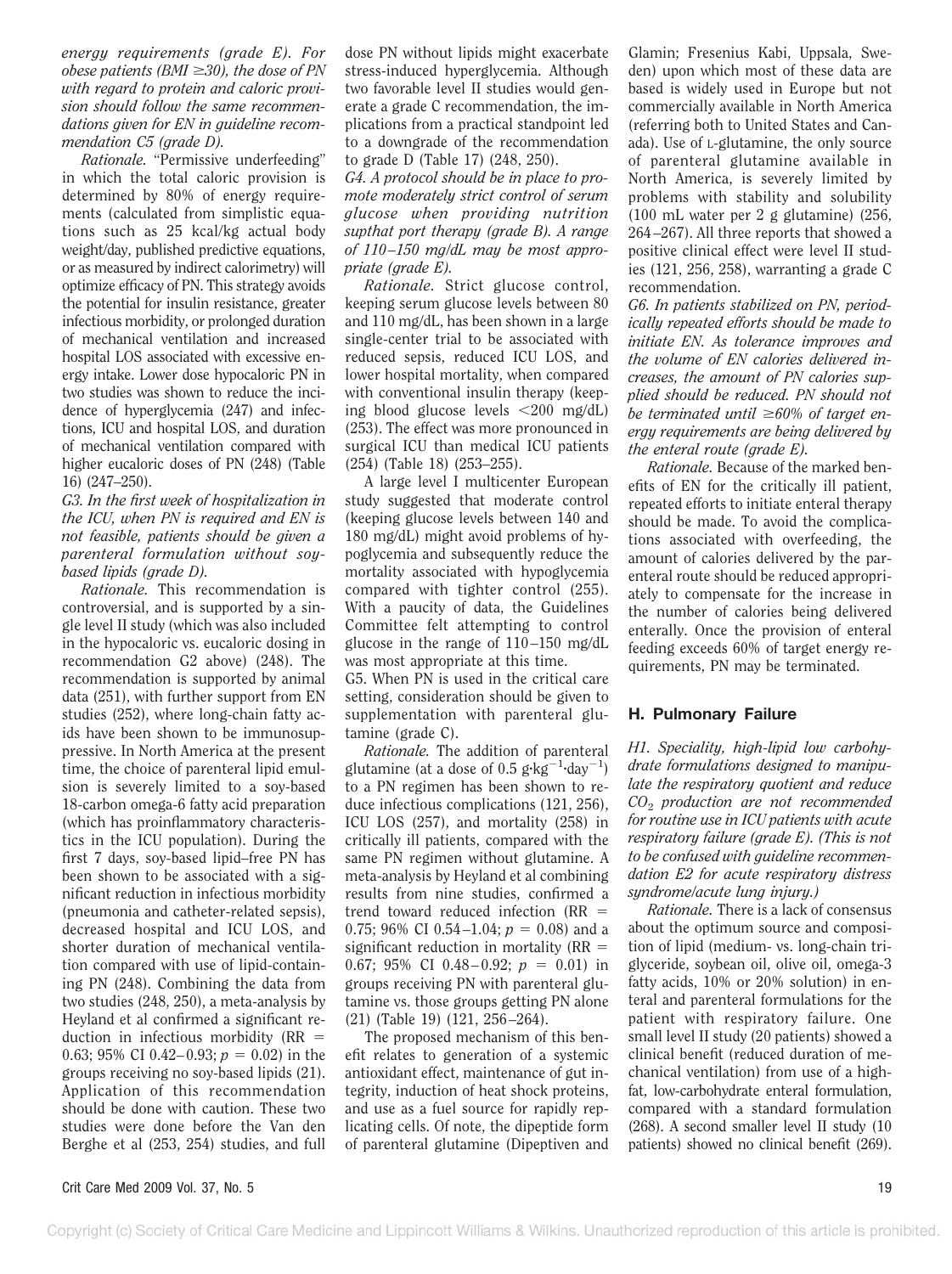**Table 16.** Randomized studies evaluating lower hypocaloric doses of parenteral nutrition (PN) vs. higher eucaloric doses of PN in critically ill patients

| Hyperglycemia    |
|------------------|
|                  |
| NR.              |
|                  |
|                  |
|                  |
| NR.              |
|                  |
| 4/21(20%)        |
| 5/19(26%)        |
| $5/20$ $(25%)^a$ |
| 14/20 (70%)      |
|                  |
|                  |
|                  |

NR, not reported; ICU, intensive care unit; SICU, surgical ICU; Hosp, hospital; LOS, length of stay.

 $a_p \leq 0.05$ ; <sup>*b*</sup> all infections represent number of patients per group with infection unless otherwise stated.

Adapted and reprinted with permission from the Canadian Clinical Practice Guidelines (21).

**Table 17.** Randomized studies evaluating parenteral nutrition with vs without lipids in critically ill patients

| Study                           | Population               | Study<br>Groups | ICU<br>Mortality             | Infections <sup><math>b</math></sup> | LOS Days<br>Mean $\pm$ sp            | Ventilator Days<br>Mean $\pm$ sp |
|---------------------------------|--------------------------|-----------------|------------------------------|--------------------------------------|--------------------------------------|----------------------------------|
|                                 |                          |                 |                              | Pneumonia                            |                                      |                                  |
| Battistella et al (248)         | Trauma                   | Without         | 2/27(7%)                     | $13/27$ $(48\%)^a$                   | $27 \pm 16$ Hosp <sup>a</sup>        | $15 \pm 12^a$                    |
| Level II                        | $(n = 57)$               | With            | $0/30(0\%)$                  | 22/30 (73%)<br>Line sepsis           | $39 \pm 24$ Hosp                     | $27 \pm 21$                      |
|                                 |                          |                 |                              | $5/27$ $(19%)^a$                     | $18 \pm 12$ ICU <sup>a</sup>         |                                  |
|                                 |                          |                 |                              | 13/30 (43%)                          | $29 \pm 22$ ICU                      |                                  |
| McCowen et al (250)<br>Level II | <b>ICU</b><br>$(n = 48)$ | Without<br>With | $2/21(10\%)$<br>$3/19(16\%)$ | 6/21(29%)<br>10/19 (53%)             | $19 \pm 14$ Hosp<br>$17 \pm 15$ Hosp | NR                               |

NR, not reported; ICU, intensive care unit; LOS, length of stay.

 $a_p \leq 0.05$ ; <sup>*b*</sup> all infections represent number of patients per group with infection unless otherwise stated.

Adapted and reprinted with permission from the Canadian Clinical Practice Guidelines (21).

Results from uncontrolled studies would suggest that increasing the composite ratio of fat to carbohydrate becomes clinically significant in lowering  $CO<sub>2</sub>$  production only in the ICU patient being overfed, that composition is much less likely to affect  $CO<sub>2</sub>$  production when the design of the nutrition support regimen approximates caloric requirements (270). Effort should be made to avoid total caloric provision that exceeds energy requirements, as  $CO<sub>2</sub>$  production increases significantly with lipogenesis and may be tolerated poorly in the patient prone to  $CO<sub>2</sub>$  retention (268–270). Rapid infusion of fat emulsions (especially soybean-based), regardless of the total amount, should be avoided in patients suffering from severe pulmonary failure.

*H2. Fluid-restricted calorically dense formulations should be considered for patients with acute respiratory failure (grade E).*

*Rationale.* Fluid accumulation and pulmonary edema are common in patients with acute respiratory failure and have been associated with poor clinical outcomes. It is, therefore, suggested that a fluid-restricted calorically dense nutrient formulation (1.5–2.0 kcal/mL) be considered for patients with acute respiratory failure that necessitates volume restriction (269). *H3. Serum phosphate levels should be*

*monitored closely, and replaced appropriately when needed (grade E).*

*Rationale.* Phosphate is essential for the synthesis of adenosine triphosphate and 2,3-diphosphoglycerate, both of which are critical for normal diaphragmatic contractility and optimal pulmonary function. LOS and duration of mechanical ventilation are increased in patients who become hypophosphatemic when compared with those who do not have this electrolyte imbalance. As suggested by several uncontrolled studies, it seems prudent to monitor phosphate closely and replace appropriately when needed (271, 272).

### **I. Renal Failure**

*I1. ICU patients with acute renal failure or acute kidney injury should be placed on standard enteral formulations, and standard ICU recommendations for protein and calorie provision should be followed. If significant electrolyte abnormalities exits or develop, a specialty formulation designed for renal failure (with appropriate electrolyte profile) may be considered (grade E).*

*Rationale.* Acute renal failure seldom exists as an isolated organ failure in critically ill patients. When prescribing EN to the ICU patient, the underlying disease process, preexisting comorbidities, and current complications should be taken into account. Specialty formulations lower in certain electrolytes (i.e., phosphate and potassium) than standard products may be beneficial in the ICU patient with acute renal failure (273–275).

*I2. Patients receiving hemodialysis or continuous renal replacement therapy should receive increased protein, up to a maximum of 2.5 g*-*kg*<sup>1</sup> -*day*<sup>1</sup> *. Protein should not be restricted in patients with renal insufficiency as a means to avoid or delay initiation of dialysis therapy (grade C).*

*Rationale.* There is an approximate amino acid loss of  $10-15$  g/day during continuous renal replacement therapy. Providing less than 1 g protein  $kg^{-1}$  day<sup>-1</sup> of protein may result in increased nitrogen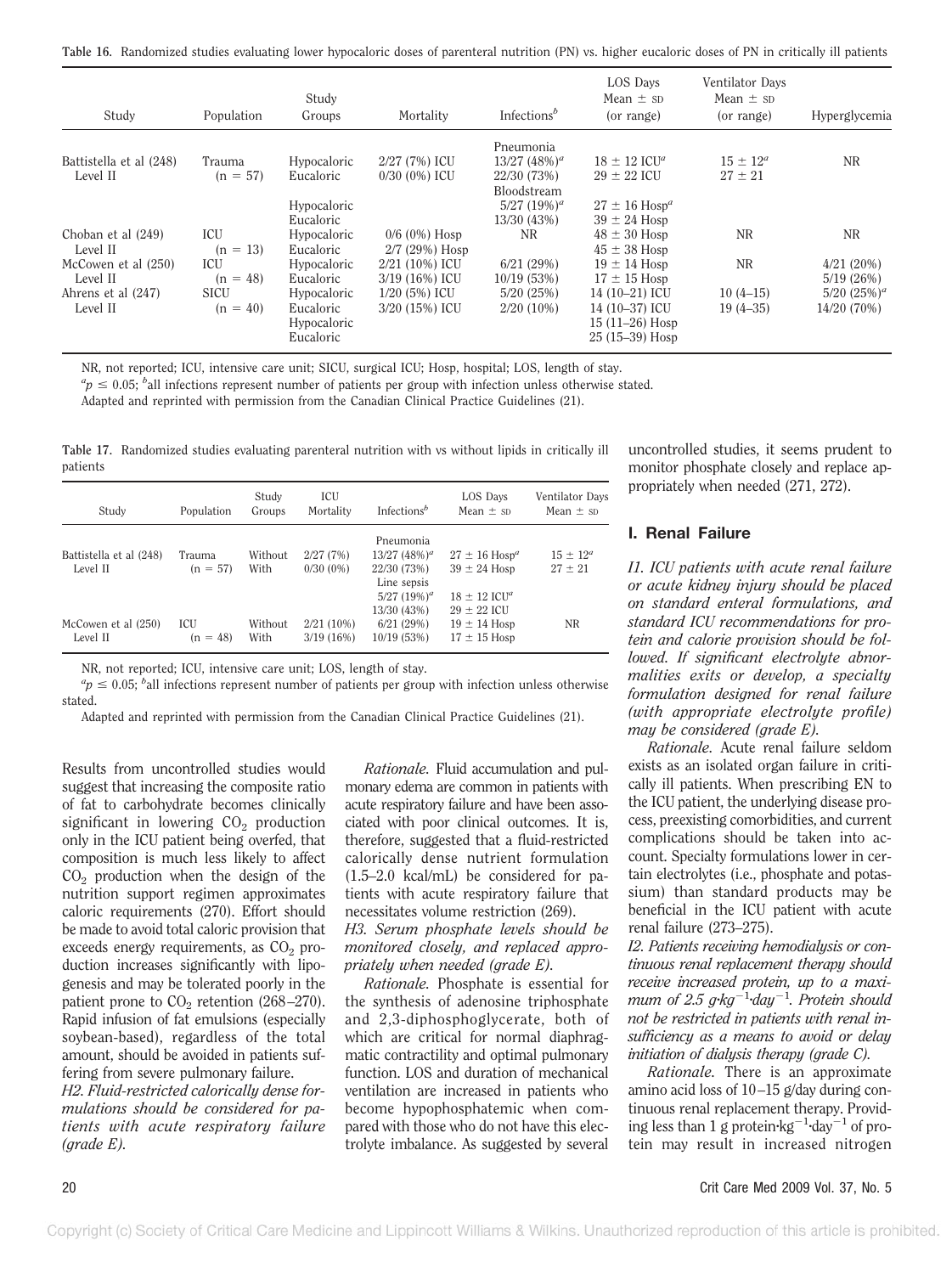|  | Table 18. Randomized studies evaluating intensive vs moderate control of glucose in critically ill patients |  |  |  |  |  |  |  |  |  |  |  |
|--|-------------------------------------------------------------------------------------------------------------|--|--|--|--|--|--|--|--|--|--|--|
|--|-------------------------------------------------------------------------------------------------------------|--|--|--|--|--|--|--|--|--|--|--|

| Study                                 | Population                   | Study Groups                                                                                     | Episodes of<br>Hypoglycemia | Clinical Outcomes  | Mortality                                                                                       |
|---------------------------------------|------------------------------|--------------------------------------------------------------------------------------------------|-----------------------------|--------------------|-------------------------------------------------------------------------------------------------|
|                                       |                              |                                                                                                  |                             | Septicemia         |                                                                                                 |
| Van den Berghe et al (253)<br>Level I | Surgical ICU<br>$(n = 1548)$ | Intensive control<br>$(80-110 \text{ mg/dL})$                                                    | $39/765$ $(51\%)^a$         | 32/765 (4%)        | 35/765 (5%) ICU <sup>a</sup>                                                                    |
|                                       |                              | Conventional control<br>$(180 - 200 \text{ mg/dL})$                                              | $6/783(1\%)$                | 61/783 (8%)        | 63/783 (8%) ICU                                                                                 |
|                                       |                              | Intensive control                                                                                |                             |                    | 55/765 (7%) $Hosp^a$                                                                            |
|                                       |                              | Conventional control                                                                             |                             |                    | 85/783 (11%) Hosp                                                                               |
|                                       |                              |                                                                                                  |                             | New kidney injury  | All Patients at day 3                                                                           |
| Van den Berghe et al (254)<br>Level I | Medical ICU<br>$(n = 1200)$  | Intensive control<br>$(80-110 \text{ mg/dL})$                                                    | $111/595$ $(18.7%)^a$       | $35/595 (5.9\%)^a$ | 23/595 (3.9%) ICU                                                                               |
|                                       |                              | Conventional control<br>$(180 - 200 \text{ mg/dL})$<br>Intensive control<br>Conventional control | $19/605(3.1\%)$             | 54/605 (8.9%)      | 17/605 (2.8%) ICU<br>Patients in $ICU > 3$ days<br>166/386 (43%) $Hosp^a$<br>200/381 (52%) Hosp |
| Devos and Preiser (255)<br>Level I    | Mixed ICU<br>$(n = 1101)$    | Intensive control<br>$(80-110 \text{ mg/dL})$                                                    | $9.8\%$ <sup><i>a</i></sup> | <b>NR</b>          | 17%                                                                                             |
|                                       |                              | Moderate control<br>$(140-180 \text{ mg/dL})$                                                    | 2.7%                        |                    | 15%<br>(Mortality rate significantly<br>higher in those patients<br>with hypoglycemia)          |

ICU, intensive care unit; NR, not reported; Hosp, hospital.

 ${}^{a}p \leq 0.05$ .

|  |  |  |  |  |  |  |  | Table 19. Randomized studies evaluating parenteral nutrition with vs without supplemental parenteral glutamine in critically ill patients |  |  |  |  |  |
|--|--|--|--|--|--|--|--|-------------------------------------------------------------------------------------------------------------------------------------------|--|--|--|--|--|
|--|--|--|--|--|--|--|--|-------------------------------------------------------------------------------------------------------------------------------------------|--|--|--|--|--|

| Study                               | Population         | Study Groups | Mortality                         | Infections <sup><math>b</math></sup> | LOS Days Mean $\pm$ sp (or range) |
|-------------------------------------|--------------------|--------------|-----------------------------------|--------------------------------------|-----------------------------------|
| Griffiths et al $(259)$ and $(260)$ | ICU                | With         | 18/42 (43%) Hosp                  | 28/42 (67%)                          | $10.5(6-19)$ ICU                  |
| Level II                            | $(n = 84)$         | Without      | 25/42 (60%) Hosp                  | 26/42 (62%)                          | $10.5(6-24)$ ICU                  |
| Powell-Tuck et al (261)             | <b>ICU</b>         | With         | 14/83 (17%) ICU                   | <b>NR</b>                            | $43.4 \pm 34.1$ Hosp              |
| Level I                             | $(n = 168)$        | Without      | 20/85 (24%) ICU                   |                                      | $48.9 \pm 38.4$ Hosp              |
| Wischmeyer et al (262)              | Burn               | With         | 2/15 (13%) ICU                    | 7/12(58%)                            | $40 \pm 10$ Hosp                  |
| Level II                            | $(n = 31)$         | Without      | 5/16 (31%) ICU                    | 9/14(64%)                            | $40 \pm 9$ Hosp                   |
| Goeters et al (258)                 | <b>SICU</b>        | With         | 7/33 (21%) ICU                    | <b>NR</b>                            | $21.3 \pm 13.5$ ICU               |
|                                     |                    |              |                                   |                                      | $20.8 \pm 9.1$ ICU                |
| Level II                            | $(n = 68)$         | Without      | 10/35 (29%) ICU                   |                                      | $46 \pm 49.1$ Hosp                |
|                                     |                    | With         | 11/33 (33%) at 6 mos <sup>a</sup> |                                      | $39.4 \pm 31.1$ Hosp              |
|                                     |                    | Without      | $21/35(60%)$ at 6 mos             |                                      |                                   |
| Fuentes-Orozco et al (256)          | Peritonitis        | With         | 2/17 (12%) ICU                    | $4/17$ $(23%)^a$                     | $7.2 \pm 9.2$ ICU                 |
|                                     |                    |              |                                   |                                      | $7.3 \pm 4.5$ ICU                 |
| Level II                            | $(n = 33)$         | Without      | 3/16 (19%) ICU                    | 12/16 (75%)                          | $16.5 \pm 8.9$ Hosp               |
|                                     |                    |              |                                   |                                      | $16.7 \pm 7.0$ Hosp               |
|                                     |                    | With         |                                   |                                      |                                   |
|                                     |                    | Without      |                                   |                                      |                                   |
| Ziegler et al $(257)$               | Postop surgery     | With         | $1/32$ (3%) Hosp                  | 8/30 (27%)                           | $12 \pm 2$ ICU <sup>a</sup> Hosp  |
| Level II                            | $(n = 63)$         | Without      | $5/31$ (16%) Hosp                 | 13/29 (45%)                          | $23 \pm 6$ ICU Hosp               |
| Zhou et al $(263)$                  | Burn               | With         | <b>NR</b>                         | $3/15(20\%)$                         | $42 \pm 7.0$ Hosp                 |
| Level II                            | $(n = 30)$         | Without      |                                   | 4/15(26%)                            | $46 \pm 6.6$ Hosp                 |
| Xian-Li et al (121)                 | Acute pancreatitis | With         | $0/20$ (0%) ICU                   | $0/20~(0\%)^a$                       | $25.3 \pm 7.6$ Hosp               |
| Level II                            | $(n = 69)$         | Without      | 3/21 (14%) ICU                    | 5/21(24%)                            | $28.6 \pm 6.9$ Hosp               |
| Dechelotte et al (264)              | ICU                | With         | $2/58$ (3%) Hosp                  | 23/58 (40%)                          | $12.5(1-430)$ ICU                 |
| Level I                             | $(n = 114)$        | Without      | $2/56$ (3%) Hosp                  | 32/56 (58%)                          | $11.5(3-121)$ ICU                 |
|                                     |                    | With         | 16/58 (28%) at 6 mos              | $10/58$ $(17%)^c$                    | $30(1-560)$ Hosp                  |
|                                     |                    | Without      | $9/56$ (16%) at 6 mos             | 19/56 (34%)                          | 26 (4-407) Hosp                   |
|                                     |                    |              |                                   |                                      |                                   |

NR, not reported; ICU, intensive care unit; SICU, surgical ICU; Hosp, hospital; LOS, length of stay.

 $a_p \leq 0.05$ ; *b* all infections represent number of patients per group with infection unless otherwise stated; *c* pneumonia.

Adapted and reprinted with permission from the Canadian Clinical Practice Guidelines (21).

deficits for patients on hemodialysis or continuous renal replacement therapy. Patients undergoing continuous renal replacement therapy should receive formulations with 1.5–2.0 g protein $\cdot$ kg<sup>-1</sup> $\cdot$ day<sup>-1</sup>.

At least one randomized prospective trial (276) has suggested an intake of 2.5  $g$ ·kg<sup>-1</sup>·day<sup>-1</sup> is necessary to achieve positive nitrogen balance in this patient population (276 –278).

### **J. Hepatic Failure**

*J1. Traditional assessment tools should be used with caution in patients with cirrhosis and hepatic failure, as these*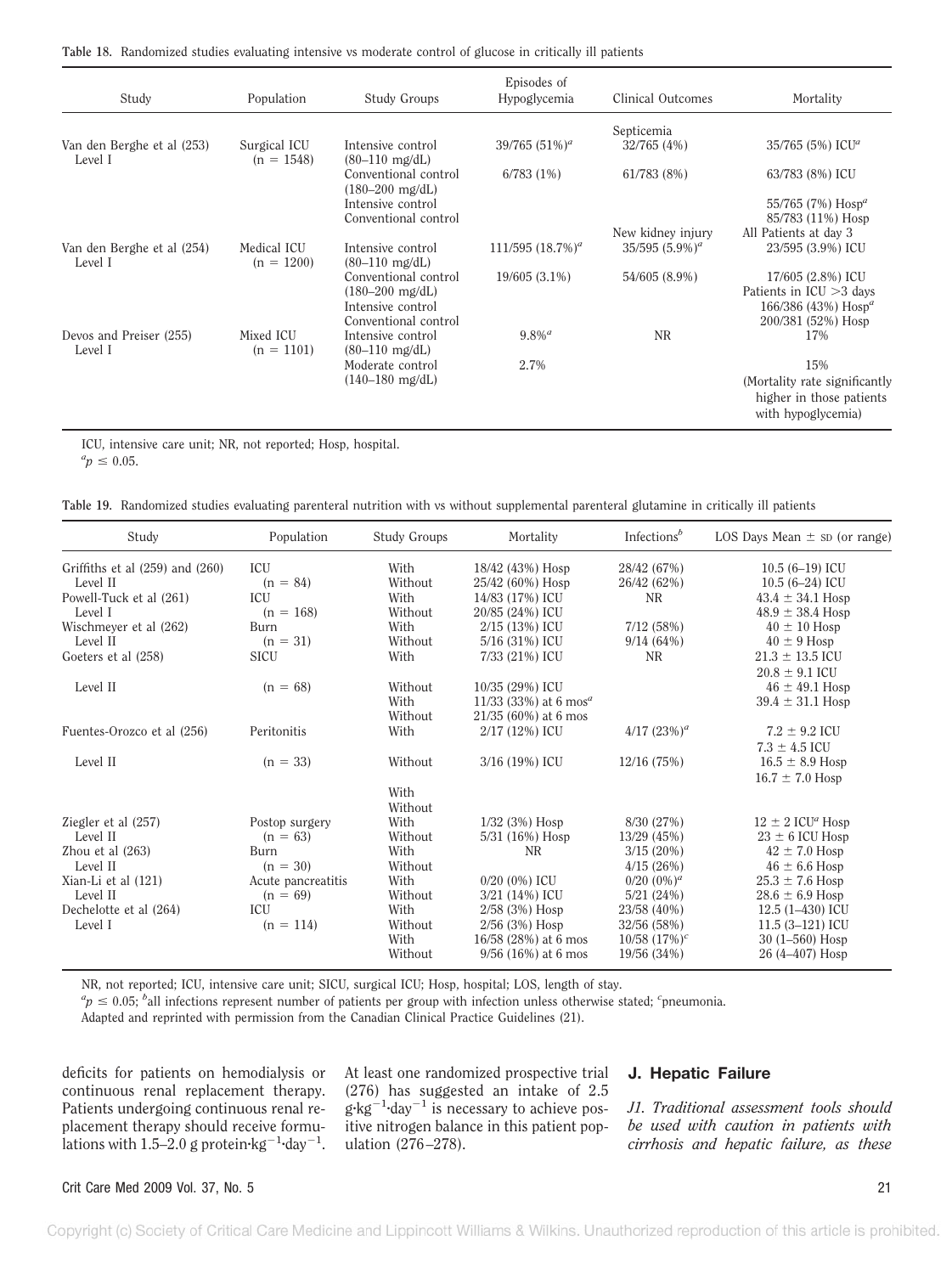*tools are less accurate and less reliable because of complications of ascites, intravascular volume depletion, edema, portal hypertension, and hypoalbuminemia (grade E).*

*Rationale.* Although malnutrition is highly prevalent among patients with chronic liver disease and nearly universal among patients awaiting liver transplantation, the clinical consequences of liver failure render traditional nutritional assessment tools to be inaccurate and unreliable. The primary etiology of malnutrition is poor oral intake, stemming from multiple factors. Malnutrition in patients with cirrhosis leads to increased morbidity and mortality rates. Furthermore, patients who are severely malnourished before transplant surgery have a higher rate of complications and a decreased overall survival rate after liver transplantation. Energy needs in critically ill patients with liver disease are highly variable, difficult to predict by simple equations in liver disease and consequently are best determined by indirect calorimetry in ICU patients with liver disease (279 –287).

*J2. EN is the preferred route of nutrition therapy in ICU patients with acute and/or chronic liver disease. Nutrition regimens should avoid restricting protein in patients with liver failure (grade E).*

*Rationale.* Nutrition therapy is essential in patients with end-stage liver disease and during all phases of liver transplantation. Enteral feeding has been associated with decreased infection rates and fewer metabolic complications in liver disease and after liver transplant when compared with PN. Long-term PN can be associated with hepatic complications, including worsening of existing cirrhosis and liver failure with the concomitant risks of sepsis, coagulopathy, and death. Nutrition-associated cholestasis usually present with prolonged PN is also a significant problem. EN improves nutrition status, reduces complications and prolongs survival in liver disease patients and is, therefore, recommended as the optimal route of nutrient delivery. Protein should not be restricted as a management strategy to reduce risk of developing hepatic encephalopathy (279, 282). Protein requirements for the patient with hepatic failure should be determined in the same manner as for the general ICU patient (per recommendations C4 and C5).

*J3. Standard enteral formulations should be used in ICU patients with acute and* *chronic liver disease. The branched-chain amino acid formulations should be reserved for the rare encephalopathic patient who is refractory to STD with luminal acting antibiotics and lactulose (grade C).*

*Rationale.* There is no evidence to suggest that a formulation enriched in branched-chain amino acid improves patient outcomes compared to standard whole protein formulations in critically ill patients with liver disease. Findings from level II randomized outpatient trials suggest that long-term (12 and 24 months) nutritional supplementation with oral branched-chain amino acid granules may be useful in slowing the progression of hepatic disease and/or failure and prolonging event-free survival. In patients with hepatic encephalopathy refractory to STD, use of branched-chain amino acid formulations may improve coma grade compared with standard formulations (279, 288 –292).

# **K. Acute Pancreatitis**

*K1. On admission, patients with acute pancreatitis should be evaluated for disease severity (grade E). Patients with severe acute pancreatitis should have a nasoenteric tube placed and EN initiated as soon as fluid volume resuscitation is complete (grade C).*

*Rationale.* Based on the Atlanta Classification, patients with severe acute pancreatitis may be identified on admission by the presence of organ failure and/or the presence of local complications within the pancreas on computerized tomography scan, complemented by the presence of unfavorable prognostic signs (293, 294). Organ failure is defined by shock (systolic blood pressure  $\leq 90$  mm Hg), pulmonary insufficiency (Pa $\sigma$ <sub>2</sub>  $<$  60 mm Hg), renal failure (serum creatinine  $>2$  mg/dL), or GI bleeding ( $>500$  mL blood loss within 24 hours). Local complications on computerized tomography scan include pseudocyst, abscess, or necrosis. Unfavorable prognostic signs are defined by an Acute Physiology and Chronic Health Evaluation II score of  $\geq$ 8, or by  $\geq$ 3 Ranson Criteria (293, 294). Patients with severe acute pancreatitis have an increased rate of complications (38%) and a higher mortality (19%) than patients with mild to moderate disease, and have close to 0% chance of advancing to oral diet within 7 days (97, 295, 296). Loss of gut integrity with increased intestinal permeability is worse with greater disease severity (9).

Patients with severe acute pancreatitis will experience improved outcome when provided early EN. Three meta-analyses of varying combinations of ten level II randomized trials  $(8, 22, 46, 54 - 60)$ showed that use of EN compared with PN reduces infectious morbidity ( $RR = 0.46$ ; 95% CI 0.29 $-0.74$ ;  $p = 0.001$ ) (17), hospital LOS (WMD =  $-3.94$ ; 95% CI  $-5.86$ to  $-2.02$ ;  $p < 0.0001$ ) (17), reduced need for surgical intervention ( $RR = 0.48$ ; 95% CI 0.23–0.99;  $p = 0.05$ ) (297), multiple organ failure (odds ratio  $= 0.306$ ; 95% CI 0.128 – 0.736;  $p = 0.008$  (298), and mortality (odds ratio  $= 0.251$ ; 95% CI 0.095–0.666;  $p = 0.005$ ) (298) (Table 3)  $(8, 22, 46, 54 - 60)$ . In a meta-analysis of two studies (18, 19) in patients operated on for complications of severe acute pancreatitis, there was a trend toward reduced mortality with use of early EN started the day after surgery ( $RR = 0.26$ ; 95% CI 0.06-1.09;  $p = 0.06$ ) compared with STD where no nutrition support therapy was provided (17).

The need to initiate EN early within 24 to 48 hours of admission is supported by the fact that of six level II studies done only in patients with severe acute pancreatitis, five studies that randomized and initiated EN within 48 hours of admission all showed significant outcome benefits (22, 56, 58 – 60) compared with PN. Only one study in severe pancreatitis that randomized patients and started EN after 4 days showed no significant outcome benefit (57).

*K2. Patients with mild to moderate acute pancreatitis do not require nutrition support therapy (unless an unexpected complication develops or there is failure to advance to oral diet within 7 days) (grade C).*

*Rationale.* Patients with mild to moderate acute pancreatitis have a much lower rate of complications (6%) than patients with more severe disease, have close to a 0% mortality rate, and have an 81% chance of advancing to oral diet within 7 days (97, 295, 296). Providing nutrition support therapy to these patients does not appear to change outcome. Of three level II randomized studies that included patients with less disease severity (62% to 81% of patients had mild to moderate acute pancreatitis), none showed significant outcome benefits with use of EN compared with PN (8, 46, 55). Provision of nutrition support therapy in these patients should be considered if a subsequent unanticipated complication develops (e.g., sepsis, shock, organ failure) or the patient fails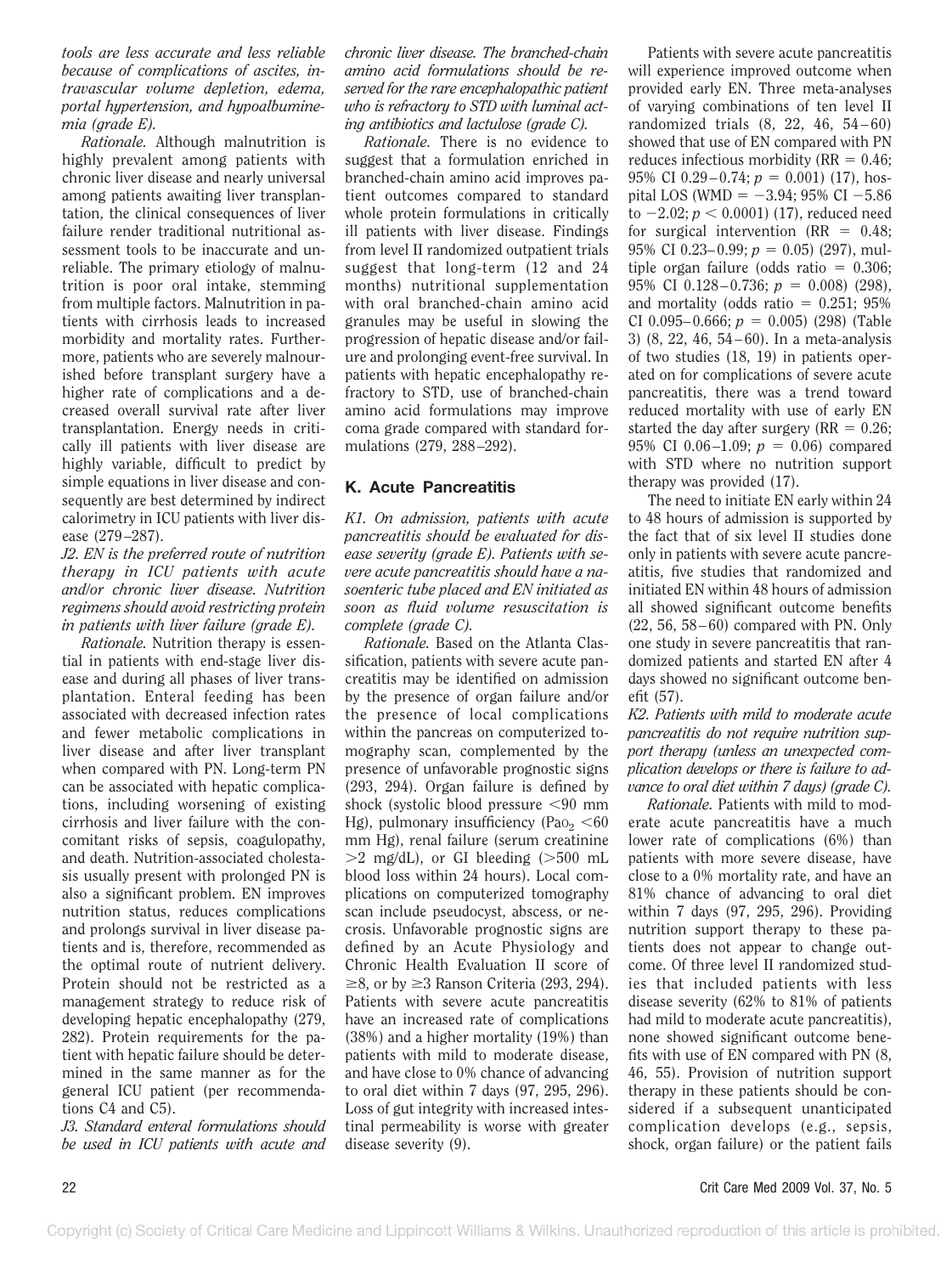to advance to oral diet after 7 days of hospitalization.

*K3. Patients with severe acute pancreatitis may be fed enterally by the gastric or jejunal route (grade C).*

*Rationale.* Two level II prospective randomized trials comparing gastric with jejunal feeding in severe acute pancreatitis showed no significant differences between the two levels of EN infusion within the GI tract (299, 300). The success of gastric feeding in these two studies (where only two patients in the Eatock group [299] and one patient in the Kumar group [300] experienced increased pain only without a need to reduce the infusion rate) was attributed to early initiation of feeding within 36 – 48 hours of admission, thereby minimizing the degree of ileus (299).

*K4. Tolerance to EN in patients with severe acute pancreatitis may be enhanced by the following measures:*

- Minimizing the period of ileus after admission by early initiation of EN (grade D).
- Displacing the level of infusion of EN more distally in the GI tract (grade C).
- Changing the content of the EN delivered from intact protein to small peptides, and long-chain fatty acids to medium-chain triglycerides or a nearly fatfree elemental formulation (grade E).
- Switching from bolus to continuous infusion (grade C).

*Rationale.* In a prospective level III study, Cravo et al showed that the longer the period of ileus and the greater the delay in initiating EN, the worse the tolerance (and the greater the need to switch to PN) in patients admitted with severe acute pancreatitis. Delays of  $\geq 6$ days resulted in 0% tolerance of EN, whereas initiating EN within 48 hours was associated with 92% tolerance (301).

Feeding higher in the GI tract is more likely to stimulate pancreatic exocrine secretion, which may invoke greater difficulties with tolerance. Conversely, feeding into the jejunum 40 cm or more below the ligament of Treitz is associated with little or no pancreatic exocrine stimulation (302). In a level II prospective trial, McClave et al (46) showed varying degrees of tolerance with different levels of infusion within the GI tract. Three patients who tolerated deep jejunal feeding with an EN formulation developed an uncomplicated exacerbation of symptoms with advancement to oral clear liquids (an effect reversed by return to jejunal feeding). One patient who showed tolerance to jejunal feeds had an exacerbation of the systemic inflammatory response syndrome when the tube was displaced back into the stomach (an effect again reversed by return to jejunal feeding) (46).

At the same level of infusion within the GI tract, content of EN formulation may be a factor in tolerance. In a prospective case series, patients hospitalized for acute pancreatitis who could not tolerate a regular diet, showed resolution of symptoms and normalization of amylase levels after switching to an oral, nearly fat-free elemental EN formulation (303). In a patient operated on for complications of severe acute pancreatitis, feeding a nearly fat-free elemental EN formulation had significantly less pancreatic exocrine stimulation (measured by lipase output from the ampulla) than a standard EN formulation with intact long-chain fatty acids infused at the same level of the jejunum (304).

The manner of infusion of EN also affects tolerance. A small level II randomized trial showed that continuous infusion of EN into the jejunum (100 mL over 60 minutes) was associated with significantly less volume, bicarbonate, and enzyme output from the pancreas than the same volume given as an immediate bolus (305). It is not clear whether the data from this study can be extrapolated to gastric feeding. (Note: The Guidelines Committee does not recommend bolus feeding into the jejunum.)

*K5. For the patient with severe acute pancreatitis, when EN is not feasible, use of PN should be considered (grade C). PN should not be initiated until after the first 5 days of hospitalization (grade E).*

*Rationale.* For patients with severe acute pancreatitis when EN is not feasible, timing of initiation of PN (and the choice between PN and STD) becomes an important issue. In an early level II randomized trial, Sax et al (97) showed net harm from use of PN initiated within 24 hours of admission for patients with mild to moderate acute pancreatitis, with significantly longer hospital LOS than those patients randomized to STD (no nutrition support therapy). In contrast, a later level II study by Xian-Li et al (121) in patients with severe pancreatitis where PN was initiated 24 – 48 hours after "full liquid resuscitation," significant reductions in overall complications, hospital LOS, and mortality were seen when compared with STD. The design of this latter study may have led to a differential delay of several

days in the initiation of PN, possibly after the peak of the inflammatory response (17). The grade of the first recommendation (to consider use of PN) is based on the results of the level II study by Xian-Li et al (121), whereas the grade for the second recommendation (regarding the timing of PN) is based on expert opinion and interpretation of the discrepancy between these two reports (97, 121).

# **L. Nutrition Therapy in End-of-Life Situations**

*L1. Specialized nutrition therapy is not obligatory in cases of futile care or endof-life situations. The decision to provide nutrition therapy should be based on effective patient/family communication, realistic goals, and respect for patient autonomy (grade E).*

*Rationale.* Healthcare providers are not under obligation to initiate nutrition support therapy in end-of-life situations. Dehydration and starvation are well tolerated and generate little symptomatology in the vast majority of patients. In this unfortunate setting, provision of enteral or PN therapy has not been shown to improve outcome. Nonetheless, cultural, ethnic, religious, or individual patient issues may in some circumstances necessitate delivery of nutrition support therapy (306, 307).

# **ACKNOWLEDGMENTS**

The Canadian Clinical Practice Guidelines (21) served as an indispensable reference source and a valuable model for the organization of the topics included in this document. Many of the tables were adapted from the Canadian Clinical Practice Guidelines.

### **REFERENCES**

- 1. Dellinger RP, Carlet JM, Masur H, et al; Surviving Sepsis Campaign Management Guidelines Committee: Surviving Sepsis Campaign guidelines for management of severe sepsis and septic shock. *Crit Care Med* 2004; 32:858 – 873
- 2. Martindale RG, Maerz LL: Management of perioperative nutrition support. *Curr Opin Crit Care* 2006; 12:290 –294
- 3. Raguso CA, Dupertuis YM, Pichard C: The role of visceral proteins in the nutritional assessment of intensive care unit patients. *Curr Opin Clin Nutr Metab Care* 2003; 6:211–216
- 4. Kudsk KA: Current aspects of mucosal immunology and its influence by nutrition. *Am J Surg* 2002; 183:390 –398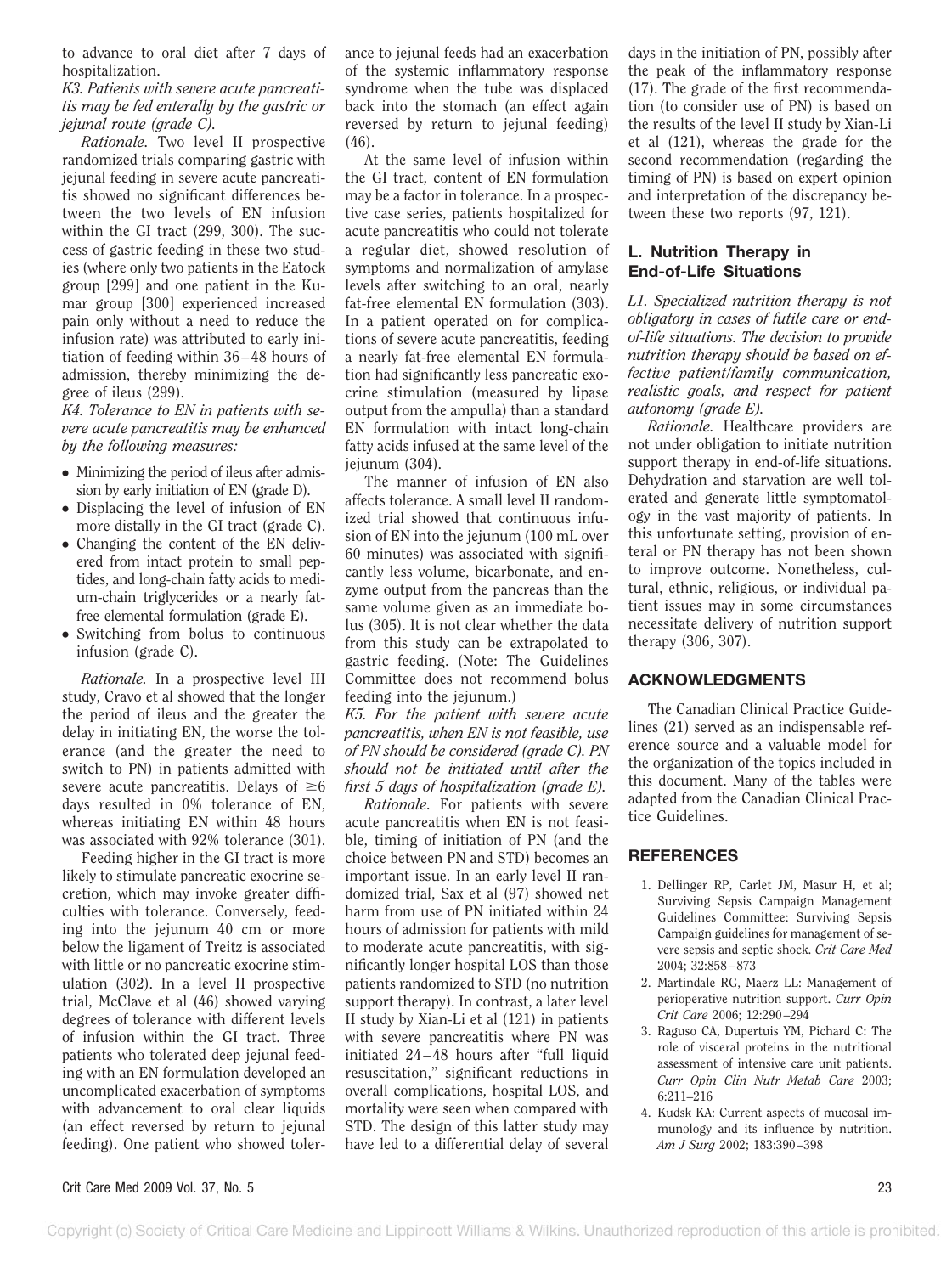- 5. Jabbar A, Chang WK, Dryden GW, et al: Gut immunology and the differential response to feeding and starvation. *Nutr Clin Pract* 2003; 18:461– 482
- 6. Kang W, Kudsk KA: Is there evidence that the gut contributes to mucosal immunity in humans? *JPEN J Parenter Enteral Nutr* 2007; 31:246 –258
- 7. Kang W, Gomez FE, Lan J, et al: Parenteral nutrition impairs gut-associated lymphoid tissue and mucosal immunity by reducing lymphotoxin beta receptor expression. *Ann Surg* 2006; 244:392–399
- 8. Windsor AC, Kanwar S, Li AG, et al: Compared with parenteral nutrition, enteral feeding attenuates the acute phase response and improves disease severity in acute pancreatitis. *Gut* 1998; 42:431– 435
- 9. Ammori BJ, Leeder PC, King RF, et al: Early increase in intestinal permeability in patients with severe acute pancreatitis: Correlation with endotoxemia, organ failure, and mortality. *J Gastrointest Surg* 1999; 3:252–262
- 10. Lewis SJ, Egger M, Sylvester PA, et al: Early enteral feeding versus "nil by mouth" after gastrointestinal surgery: Systematic review and meta-analysis of controlled studies. *BMJ* 2001; 323:1–5
- 11. Schroeder D, Gillanders L, Mahr K, et al: Effects of immediate postoperative enteral nutrition on body composition, muscle function, and wound healing. *JPEN J Parenter Enteral Nutr* 1991; 15:376 –383
- 12. Sagar S, Harland P, Shields R: Early postoperative feeding with elemental diet. *Br Med J* 1979; 1:293–295
- 13. Carr CS, Ling KD, Boulos P, et al: Randomised trial of safety and efficacy of immediate postoperative enteral feeding in patients undergoing gastrointestinal resection. *BMJ* 1996; 12:869 – 871
- 14. Beier-Holgersen R, Boesby S: Influence of postoperative enteral nutrition on postsurgical infections. *Gut* 1996; 39:833– 835
- 15. Heslin MJ, Latkany L, Leung D, et al: A prospective, randomized trial of early enteral feeding after resection of upper gastrointestinal malignancy. *Ann Surg* 1997; 226:567–577
- 16. Watters JM, Kirkpatrick SM, Norris SB, et al: Immediate postoperative enteral feeding results in impaired respiratory mechanics and decreased mobility. *Ann Surg* 1997; 226:369 –377
- 17. McClave SA, Chang WK, Dhaliwal R, et al: Nutrition support in acute pancreatitis: A systematic review of the literature. *JPEN J Parenter Enteral Nutr* 2006; 30:143–156
- 18. Pupelis G, Austrums E, Jansone A, et al: Randomised trial of safety and efficacy of postoperative enteral feeding in patients with severe pancreatitis: Preliminary report. *Eur J Surg* 2000; 166:383–387
- 19. Pupelis G, Selga G, Austrums E, et al: Jejunal feeding, even when instituted late, improves outcomes in patients with severe

pancreatitis and peritonitis. *Nutrition* 2001; 17:91–94

- 20. Kudsk KA, Croce MA, Fabian TC, et al: Enteral versus parenteral feeding: Effects on septic morbidity after blunt and penetrating abdominal trauma. *Ann Surg* 1992; 215: 503–513
- 21. Heyland DK, Dhaliwal R, Drover JW, et al; Canadian Critical Care Clinical Practice Guidelines Committee: Canadian clinical practice guidelines for nutrition support in mechanically ventilated, critically ill adult patients. *JPEN J Parenter Enteral Nutr* 2003; 27:355–373
- 22. Kalfarentzos F, Kehagias J, Mead N, et al: Enteral nutrition is superior to parenteral nutrition in severe acute pancreatitis: Results of a randomized prospective trial. *Br J Surg* 1997; 84:1665–1669
- 23. Taylor SJ, Fettes SB, Jewkes C, et al: Prospective, randomized, controlled trial to determine the effect of early enhanced enteral nutrition on clinical outcome in mechanically ventilated patients suffering head injury. *Crit Care Med* 1999; 27:2525–2531
- 24. Braunschweig CL, Levy P, Sheean PM, et al: Enteral compared with parenteral nutrition: A meta-analysis. *Am J Clin Nutr* 2001; 74:534 –542
- 25. Simpson F, Doig GS: Parenteral vs. enteral nutrition in the critically ill patient: A meta-analysis of trials using the intention to treat principle. *Intensive Care Med* 2005; 31:12–23
- 26. Gramlich L, Kichian K, Pinilla J, et al: Does enteral nutrition compared to parenteral nutrition result in better outcomes in critically ill adult patients? A systematic review of the literature. *Nutrition* 2004; 20: 843– 848
- 27. Moore FA, Feliciano DV, Andrassy RJ, et al: Early enteral feeding, compared with parenteral, reduces postoperative septic complications: The results of a meta-analysis. *Ann Surg* 1992; 216:172–183
- 28. Peter JV, Moran JL, Phillips-Hughes J: A metaanalysis of treatment outcomes of early enteral versus early parenteral nutrition in hospitalized patients. *Crit Care Med* 2005: 33:213–220
- 29. Rapp RP, Young DB, Twyman D: The favorable effect of early parenteral feeding on survival in head-injured patients. *J Neurosurg* 1983; 58:906 –912
- 30. Adams S, Dellinger EP, Wertz MJ: Enteral versus parenteral nutritional support following laparotomy for trauma: A randomized prospective trial. *J Trauma* 1986; 26: 882– 891
- 31. Bower RH, Talamini MA, Sax HC: Postoperative enteral vs parenteral nutrition: A randomized controlled trial. *Arch Surg* 1986; 121:1040 –1045
- 32. Szeluga DJ, Stuart RK, Brookmeyer R, et al: Nutritional support of bone marrow transplant recipients: A prospective, randomized clinical trial comparing total parenteral nu-

trition to an enteral feeding program. *Cancer Res* 1987; 47:3309 –3316

- 33. Young B, Ott L, Haack D: Effect of total parenteral nutrition upon intracranial pressure in severe head injury. *J Neurosurg* 1987; 67:76 – 80
- 34. Peterson VM, Moore EE, Jones TN, et al: Total enteral nutrition versus total parenteral nutrition after major torso injury: Attenuation of hepatic protein reprioritization. *Surgery* 1988; 104:199 –207
- 35. Cerra FB, McPherson JP, Konstantinides FN, et al: Enteral nutrition does not prevent multiple organ failure syndrome (MOFS) after sepsis. *Surgery* 1988; 104:727–733
- 36. Greenberg GR, Fleming CR, Jeejeebhoy KN, et al: Controlled trial of bowel rest and nutritional support in the management of Crohn's disease. *Gut* 1988; 29:1309 –1315
- 37. Moore FA, Moore EE, Jones TN, et al: TEN versus TPN following major abdominal trauma—Reduced septic morbidity. *J Trauma* 1989; 29:916 –923
- 38. Hamaoui E, Lefkowitz R, Olender L, et al: Enteral nutrition in the early postoperative period: A new semi-elemental formula versus total parenteral nutrition. *JPEN J Parenter Enteral Nutr* 1990; 14:501–507
- 39. González-Huix F, Fernández-Bañares F, Esteve-Comas M, et al: Enteral versus parenteral nutrition as adjunct therapy in acute ulcerative colitis. *Am J Gastroenterol* 1993; 88:227–232
- 40. Iovinelli G, Marsili I, Varrassi G: Nutrition support after total laryngectomy. *JPEN J Parenter Enteral Nutr* 1993; 17:445– 448
- 41. Kudsk KA, Minard G, Wojtysiak SL, et al: Visceral protein response to enteral versus parenteral nutrition and sepsis in patients with trauma. *Surgery* 1994; 116:516 –523
- 42. Dunham CM, Frankenfield D, Belzberg H, et al: Gut failure-predictor of or contributor to mortality in mechanically ventilated blunt trauma patients? *J Trauma* 1994; 37: 30 –34
- 43. Borzotta AP, Pennings J, Papasadero B, et al: Enteral versus parenteral nutrition after severe closed head injury. *J Trauma* 1994; 37:459 – 468
- 44. Hadfield RJ, Sinclair DG, Houldsworth PE, et al: Effects of enteral and parenteral nutrition on gut mucosal permeability in the critically ill. *Am J Respir Crit Care Med* 1995; 152:1545–1548
- 45. Baigrie RJ, Devitt PG, Watkin DS: Enteral versus parenteral nutrition after oesophagogastric surgery: A prospective randomized comparison. *Aust N Z J Surg* 1996; 66:668 – 670
- 46. McClave SA, Greene LM, Snider HL, et al: Comparison of the safety of early enteral vs parenteral nutrition in mild acute pancreatitis. *JPEN J Parenter Enteral Nutr* 1997; 21:14 –20
- 47. Reynolds JV, Kanwar S, Welsh FK, et al: Does the route of feeding modify gut barrier function and clinical outcome in patients after major upper gastrointestinal surgery?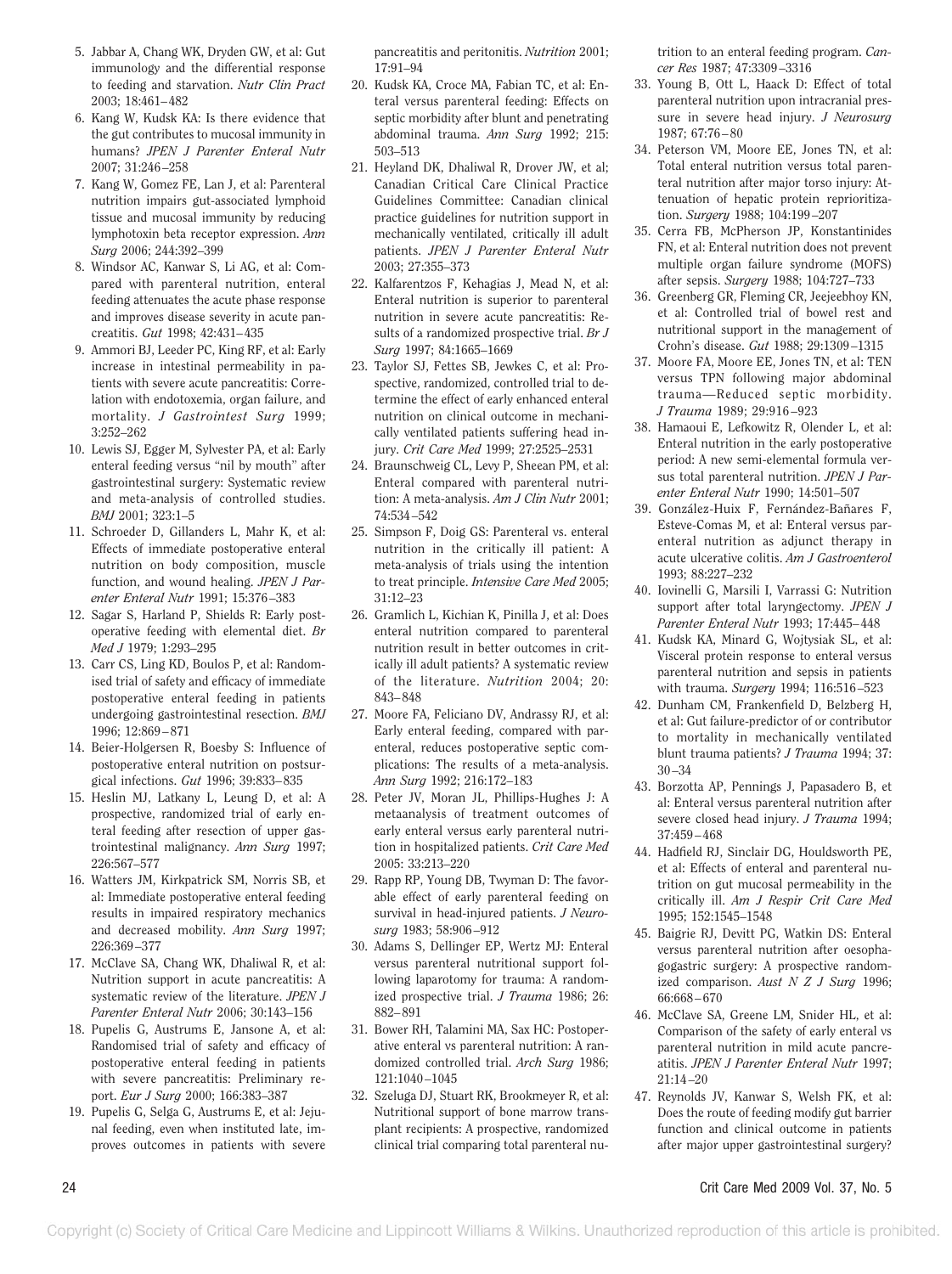*JPEN J Parenter Enteral Nutr* 1997; 21: 196 –201

- 48. Sand J, Luostarinen M, Matikainen M: Enteral or parenteral feeding after total gastrectomy: Prospective randomised pilot study. *Eur J Surg* 1997; 163:761–766
- 49. Gianotti L, Braga M, Vignali A, et al: Effect of route of delivery and formulation of postoperative nutritional support in patients undergoing major operations for malignant neoplasms. *Arch Surg* 1997; 132:1222–1230
- 50. Woodcock NP, Zeigler D, Palmer MD, et al: Enteral versus parenteral nutrition: A pragmatic study. *Nutrition* 2001; 17:1–12
- 51. Braga M, Gianotti L, Gentilini O, et al: Early postoperative enteral nutrition improves gut oxygenation and reduces costs compared with total parenteral nutrition. *Crit Care Med* 2001; 29:242–248
- 52. Pacelli F, Bossola M, Papa V, et al: Enteral vs parenteral nutrition after major abdominal surgery: An even match. *Arch Surg* 2001; 136:933–936
- 53. Bozzetti F, Braga M, Gianotti L, et al: Postoperative enteral versus parenteral nutrition in malnourished patients with gastrointestinal cancer: A randomised multicentre trial. *Lancet* 2001; 358:1487–1492
- 54. Oláh A, Pardavi G, Belágyi T, et al: Early nasojejunal feeding in acute pancreatitis is associated with a lower complication rate. *Nutrition* 2002; 18:259 –262
- 55. Abou-Assi S, Craig K, O'Keefe SJ: Hypocaloric jejunal feeding is better than total parenteral nutrition in acute pancreatitis: Results of a randomized comparative study. *Am J Gastroenterol* 2002; 97:2255–2262
- 56. Gupta R, Patel K, Calder PC, et al: A randomised clinical trial to assess the effect of total enteral and total parenteral nutritional support on metabolic, inflammatory and oxidative markers in patients with predicted severe acute pancreatitis (APACHE II or 6). *Pancreatology* 2003; 3:406 – 413
- 57. Louie BE, Noseworthy T, Hailey D, et al: Enteral or parenteral nutrition for severe pancreatitis: A randomized controlled trial and health technology assessment. *Can J Surg* 2005; 48:298 –306
- 58. Petrov MS, Kukosh MV, Emelyanov NV: A randomized controlled trial of enteral versus parenteral feeding in patients with predicted severe acute pancreatitis shows a significant reduction in mortality and in infected pancreatic complications with total enteral nutrition. *Dig Surg* 2006; 23: 336 –344
- 59. Eckerwall GE, Axelsson JB, Andersson RG: Early nasogastric feeding in predicted severe acute pancreatitis: A clinical, randomized study. *Ann Surg* 2006; 244:959 –967
- 60. Casas M, Mora J, Fort E, et al: Total enteral nutrition vs. total parenteral nutrition in patients with severe acute pancreatitis. *Rev Esp Enferm Dig* 2007; 99:264 –269
- 61. Shirabe K, Matsumata T, Shimada M, et al: A comparison of parenteral hyperalimentation and early enteral feeding regarding systemic

immunity after major hepatic resection—The results of a randomized prospective study. *Hepatogastroenterology* 1997; 44:205–209

- 62. Marik PE, Zaloga GP: Early enteral nutrition in acutely ill patients: A systematic review. *Crit Care Med* 2001; 29:2264 –2270
- 63. Moore EE, Jones TN: Benefits of immediate jejunostomy feeding after major abdominal trauma—A prospective, randomized study. *J Trauma* 1986; 26:874 – 881
- 64. Chiarelli A, Enzi G, Casadei A, et al: Very early nutrition supplementation in burned patients. *Am J Clin Nutr* 1990; 51: 1035–1039
- 65. Eyer SD, Micon LT, Konstantinides FN, et al: Early enteral feeding does not attenuate metabolic response after blunt trauma. *J Trauma* 1993; 34:639 – 643
- 66. Chuntrasakul C, Siltharm S, Chinswangwatanakul V, et al: Early nutritional support in severe traumatic patients. *J Med Assoc Thai* 1996; 79:21–26
- 67. Singh G, Ram RP, Khanna SK: Early postoperative enteral feeding in patients with nontraumatic intestinal perforation and peritonitis. *J Am Coll Surg* 1998; 187: 142–146
- 68. Minard G, Kudsk KA, Melton S, et al: Early versus delayed feeding with an immuneenhancing diet in patients with severe head injuries. *JPEN J Parenter Enteral Nutr* 2000; 24:145–149
- 69. Kompan L, Vidmar G, Spindler-Vesel A, et al: Is early enteral nutrition a risk factor for gastric intolerance and pneumonia? *Clin Nutr* 2004; 23:527–532
- 70. Malhotra A, Mathur AK, Gupta S: Early enteral nutrition after surgical treatment of gut perforations: A prospective randomised study. *J Postgrad Med* 2004; 50:102–106
- 71. Peck MD, Kessler M, Cairns BA, et al: Early enteral nutrition does not decrease hypermetabolism associated with burn injury. *J Trauma* 2004; 57:1143–1149
- 72. Dvorak MF, Noonan VK, Belanger L, et al: Early versus late enteral feeding in patients with acute cervical spinal cord injury: A pilot study. *Spine* 2004; 29:E175–E180
- 73. McClave SA, Chang WK: Feeding the hypotensive patient: Does enteral feeding precipitate or protect against ischemic bowel? *Nutr Clin Pract* 2003; 18:279 –284
- 74. Melis M, Fichera A, Ferguson MK: Bowel necrosis associated with early jejunal tube feeding: A complication of postoperative enteral nutrition. *Arch Surg* 2006; 141: 701–704
- 75. Zaloga GP, Roberts PR, Marik P: Feeding the hemodynamically unstable patient: A critical evaluation of the evidence. *Nutr Clin Pract* 2003; 18:285–293
- 76. Kozar RA, McQuiggan MM, Moore EE, et al: Postinjury enteral tolerance is reliably achieved by a standardized protocol. *J Surg Res* 2002; 104:70 –75
- 77. Mutlu GM, Mutlu EA, Factor P: Prevention and treatment of gastrointestinal complica-

tions in patients on mechanical ventilation. *Am J Respir Med* 2003; 2:395– 411

- 78. Lien HC, Chang CS, Chen GH: Can percutaneous endoscopic jejunostomy prevent gastroesophageal reflux in patients with preexisting esophagitis? *Am J Gastroenterol* 2000; 95:3439 –3443
- 79. Heyland DK, Drover JW, MacDonald S, et al: Effect of postpyloric feeding on gastroesophageal regurgitation and pulmonary microaspiration: Results of a randomized controlled trial. *Crit Care Med* 2001; 29: 1495–1501
- 80. Ho KM, Dobb GJ, Webb SA: A comparison of early gastric and post-pyloric feeding in critically ill patients: A meta-analysis. *Intensive Care Med* 2006; 32:639 – 649
- 81. Marik PE, Zaloga GP: Gastric versus postpyloric feeding: A systematic review. *Crit Care* 2003; 7:R46 –R51
- 82. Heyland DK, Drover JW, Dhaliwal R, et al: Optimizing the benefits and minimizing the risks of enteral nutrition in the critically ill: Role of small bowel feeding. *JPEN J Parenter Enteral Nutr* 2002;26(6 Suppl): S51–S55
- 83. Montecalvo MA, Steger KA, Farber HW, et al: Nutritional outcome and pneumonia in critical care patients randomized to gastric versus jejunal tube feedings. The Critical Care Research Team. *Crit Care Med* 1992; 20:1377–1387
- 84. Kortbeek JB, Haigh PI, Doig C: Duodenal versus gastric feeding in ventilated blunt trauma patients: A randomized controlled trial. *J Trauma* 1999; 46:992–996
- 85. Kearns LJ, Chin D, Mueller L, et al: The incidence of ventilator-associated pneumonia and success in nutrient delivery with gastric versus small intestinal feeding: A randomized clinical trial. *Crit Care Med* 2000; 28:1742–1746
- 86. Day HE, Badiani A, Uslaner JM, et al: Environmental novelty differentially affects c-fos mRNA expression induced by amphetamine or cocaine in subregions of the bed nucleus of the stria terminalis and amygdala. *J Neurosci* 2001; 21:732–740
- 87. Esparza J, Boivin MA, Hartshorne MF, et al: Equal aspiration rates in gastrically and transpylorically fed critically ill patients. *Intensive Care Med* 2001; 27:660 – 664
- 88. Boivin MA, Levy H: Gastric feeding with erythromycin is equivalent to transpyloric feeding in the critically ill. *Crit Care Med* 2001; 29:1916 –1919
- 89. Neumann DA, DeLegge MH: Gastric versus small-bowel tube feeding in the intensive care unit: A prospective comparison of efficacy. *Crit Care Med* 2002; 30:1436 –1438
- 90. Davies AR, Froomes PR, French CJ, et al: Randomized comparison of nasojejunal and nasogastric feeding in critically ill patients. *Crit Care Med* 2002; 30:586 –590
- 91. Montejo JC, Grau T, Acosta J, et al: Multicenter, prospective, randomized, singleblind study comparing the efficacy and gastrointestinal complications of early jejunal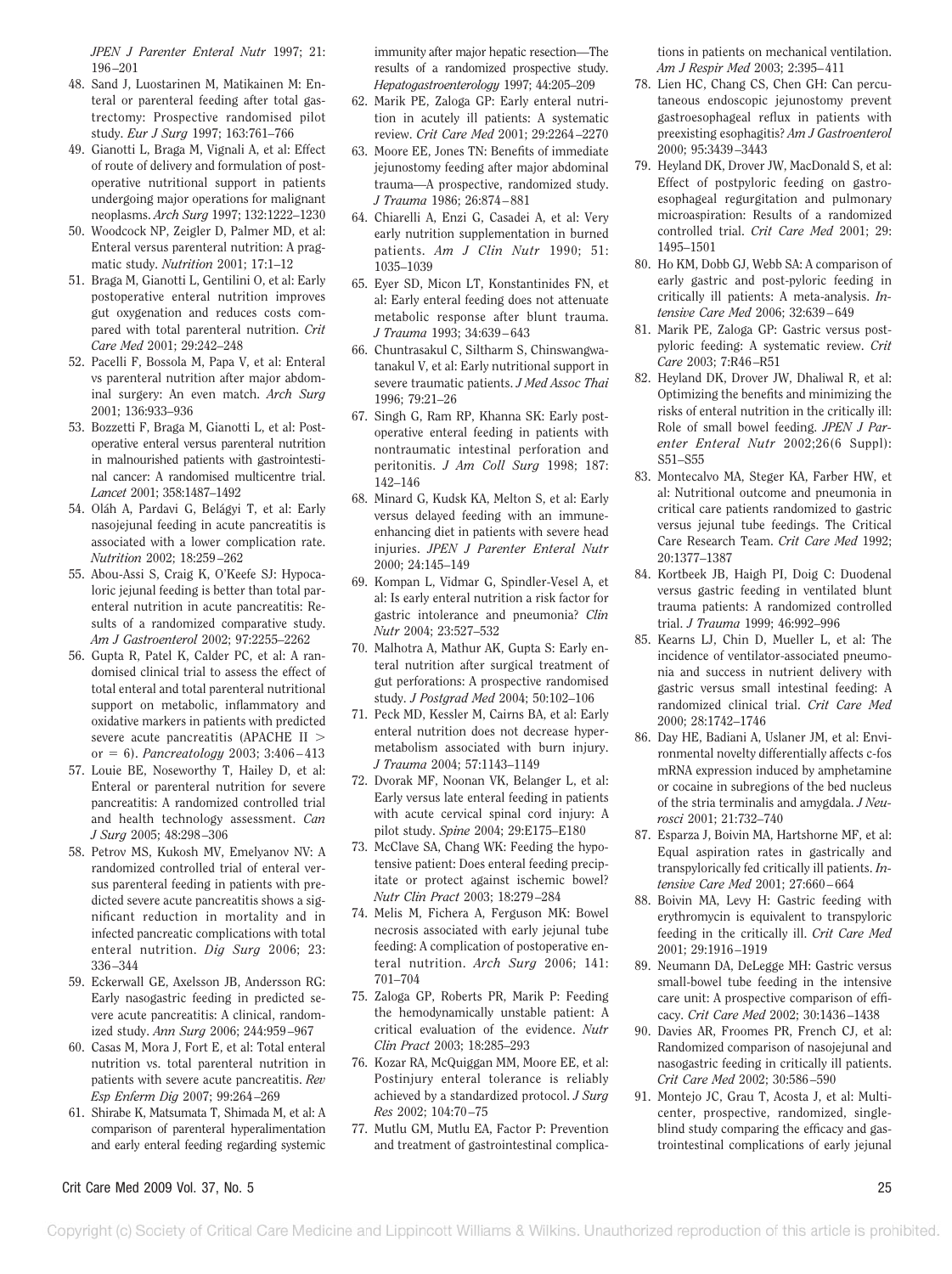feeding with early gastric feeding in critically ill patients. *Crit Care Med* 2002; 30: 796 – 800

- 92. Heyland DK, MacDonald S, Keefe L, et al: Total parenteral nutrition in the critically ill patient: A meta-analysis. *JAMA* 1998; 280: 2013–2019
- 93. Brennan MF, Pisters PW, Posner M, et al: A prospective randomized trial of total parenteral nutrition after major pancreatic resection for malignancy. *Ann Surg* 1994; 220: 436 – 444
- 94. Holter AR, Fischer JE: The effects of perioperative hyperalimentation on complications in patients with carcinoma and weight loss. *J Surg Res* 1977; 23:31–34
- 95. Müller JM, Brenner U, Dienst C, et al: Preoperative parenteral feeding in patients with gastrointestinal carcinoma. *Lancet* 1982; 1:68 –79
- 96. Sandstrom R, Drott C, Hyltander A, et al: The effect of postoperative intravenous feeding (TPN) on outcome following major surgery evaluated in a randomized study. *Ann Surg* 1993; 217:185–195
- 97. Sax HC, Warner BW, Talamini MA, et al: Early total parenteral nutrition in acute pancreatitis: Lack of beneficial effects. *Am J Surg* 1987; 153:117–124
- 98. Thompson BR, Julian TB, Stremple JF: Perioperative total parenteral nutrition in patients with gastrointestinal cancer. *J Surg Res*1981; 30:497–500
- 99. Woolfson AM, Smith JA: Elective nutritional support after major surgery: A prospective randomised trial. *Clin Nutr* 1989; 8:15–21
- 100. Abel RM, Fischer JE, Buckley MJ, et al: Malnutrition in cardiac surgical patients. Results of a prospective, randomized evaluation of early postoperative parenteral nutrition. *Arch Surg* 1976; 111:45–50
- 101. Reilly J, Mehta R, Teperman L, et al: Nutritional support after liver transplantation: A randomized prospective study. *JPEN J Parenter Enteral Nutr* 1990; 14:386 –391
- 102. Williams RH, Heatley RV, Lewis MH: Proceedings: A randomized controlled trial of preoperative intravenous nutrition in patients with stomach cancer. *Br J Surg* 1976; 63:667
- 103. Moghissi K, Hornshaw J, Teasdale PR, et al: Parenteral nutrition in carcinoma of the oesophagus treated by surgery: Nitrogen balance and clinical studies. *Br J Surg* 1977; 64:125–128
- 104. Preshaw RM, Attisha RP, Hollingsworth WJ: Randomized sequential trial of parenteral nutrition in healing of colonic anastomoses in man. *Can J Surg* 1979; 22:437– 439
- 105. Heatley RV, Williams RH, Lewis MH: Preoperative intravenous feeding—A controlled trial. *Postgrad Med J* 1979; 55: 541–545
- 106. Simms JM, Oliver E, Smith JAR: A study of total parenteral nutrition (TPN) in major gastric and esophageal resection for neopla-

sia. *JPEN J Parenter Enteral Nutr* 1980; 4:422

- 107. Lim ST, Choa RG, Lam KH, et al: Total parenteral nutrition versus gastrostomy in the preoperative preparation of patients with carcinoma of the oesophagus. *Br J Surg* 1981; 68:69 –72
- 108. Sako K, Loré JM, Kaufman S, et al: Parenteral hyperalimentation in surgical patients with head and neck cancer: A randomized study. *J Surg Oncol* 1981; 16:391– 402
- 109. Jensen S: Parenteral nutrition and cancer surgery. *JPEN J Parenter Enteral Nutr* 1982; 6:335
- 110. Moghissi M, Teasdale P, Dench M: Comparison between preoperative enteral (nasogastric tube) and parenteral feeding in patients with cancer of the oesophagus undergoing surgery. *JPEN J Parenter Enteral Nutr* 1982; 6:335
- 111. Müller JM, Keller HW, Brenner U, et al: Indications and effects of preoperative parenteral nutrition. *World J Surg* 1986; 10: 53– 63
- 112. Garden OJ, Smith A, Harris NW, et al: The effect of isotonic amino acid infusions on serum proteins and muscle breakdown following surgery. *Br J Surg* 1983; 70:79 – 82
- 113. Bellantone R, Doglietto GB, Bossola M, et al: Preoperative parenteral nutrition in the high risk surgical patient. *JPEN J Parenter Enteral Nutr* 1988; 12:195–197
- 114. Smith RC, Hartemink R: Improvement of nutritional measures during preoperative parenteral nutrition in patients selected by the prognostic nutritional index: A randomized controlled trial. *JPEN J Parenter Enteral Nutr* 1988; 12:587–591
- 115. Meguid MM, Curtas MS, Meguid V, et al: Effects of pre-operative TPN on surgical risk–preliminary status report. *Br J Clin Pract Suppl* 1988; 63:53–58
- 116. Bellantone R, Doglietto G, Bossola M, et al: Preoperative parenteral nutrition of malnourished surgical patients. *Acta Chir Scand* 1988; 154:249 –251
- 117. Fan ST, Lau WY, Wong KK: Preoperative parenteral nutrition in patients with oesophageal cancer: A prospective randomized clinical trial. *Clin Nutr* 1989; 8:23–27
- 118. Veterans affairs total parenteral nutrition cooperative study group: Perioperative total parenteral nutrition in surgical patients. *N Engl J Med* 1991; 325:525–532
- 119. Von Meyenfeldt MF, Meijerink WJ, Rouflart MM, et al: Perioperative nutritional support: A randomised clinical trial. *Clin Nutr* 1992; 11:180 –186
- 120. Fan ST, Lo CM, Lai EC, et al: Perioperative nutritional support in patients undergoing hepatectomy for hepatocellular carcinoma. *N Engl J Med* 1994; 331:1547–1552
- 121. Xian-Li H, Qing-Jui M, Kian-Guo L, et al: Effect of total parenteral nutrition (TPN) with and without glutamine dipeptide supplementation on outcome in severe acute pancreatitis (SAP). *Clin Nutr Suppl* 2004; 1:43– 47
- 122. Collins JP, Oxby CB, Hill GL: Intravenous aminoacids and intravenous hyperalimentation as protein-sparing therapy after major surgery. A controlled clinical trial. *Lancet* 1978; 1:788 –791
- 123. Freund H, Hoover HC Jr, Atamian S, et al: Infusion of the branched chain amino acids in postoperative patients. Anticatabolic properties. *Ann Surg* 1979; 190:18 –23
- 124. Yamada N, Koyama H, Hioki K, et al: Effect of postoperative total parenteral nutrition (TPN) as an adjunct to gastrectomy for advanced gastric carcinoma. *Br J Surg* 1983; 70:267–274
- 125. Jiménez FJ, Leyba CO, Jiménez LM, et al: Study of hypocaloric peripheral parenteral nutrition in postoperative patients. *Clin Nutr* 1995; 14:88 –96
- 126. Askanazi J, Hensle TW, Starker PM, et al: Effect of immediate postoperative nutritional support on length of hospitalization. *Ann Surg* 1986; 203:236 –239
- 127. Figueras J, Puig P, Rafecas A, et al: Postoperative hypocaloric parenteral nutrition. A study in patients without neoplasm. *Acta Chir Scand* 1988; 154:435– 438
- 128. Gys T, Peeters R, Hubens A: The value of short-term peripheral parenteral nutrition after colorectal surgery: A comparative study with conventional postoperative intravenous fluid. *Acta Chir Belg* 1990; 90: 234 –239
- 129. Hwang TL, Mou SC, Chen MF: The importance of a source of sufficient protein in postoperative hypocaloric partial parenteral nutrition support. *JPEN J Parenter Enteral Nutr* 1993; 17:254 –256
- 130. Detsky AS, Baker JP, O'Rourke K, et al: Perioperative parenteral nutrition: A metaanalysis. *Ann Intern Med* 1987; 107: 195–203
- 131. Klein S, Kinney J, Jeejeebhoy K, et al: Nutrition support in clinical practice: Review of published data and recommendations for future research directions. National Institutes of Health, American Society for Parenteral and Enteral Nutrition, and American Society for Clinical Nutrition. *JPEN J Parenter Enteral Nutr* 1997; 21:133–156
- 132. Foster GD, Knox LS, Dempsey DT, et al: Caloric requirements in total parenteral nutrition. *J Am Coll Nutr* 1987; 6:231–253
- 133. Barr J, Hecht M, Flavin KE, et al: Outcomes in critically ill patients before and after the implementation of an evidence-based nutritional management protocol. *Chest* 2004; 125:1446 –1457
- 134. Artinian V, Krayem H, DiGiovine B: Effects of early enteral feeding on the outcome of critically ill mechanically ventilated medical patients. *Chest* 2006; 129:960 –967
- 135. Martin CM, Doig GS, Heyland DK, et al; Southwestern Ontario Critical Care Research Network: Multicentre, clusterrandomized clinical trial of algorithms for critical-care enteral and parenteral therapy (ACCEPT). *CMAJ* 2004; 170:197–204
- 136. Ziegler TR, Smith RJ, O'Dwyer ST, et al: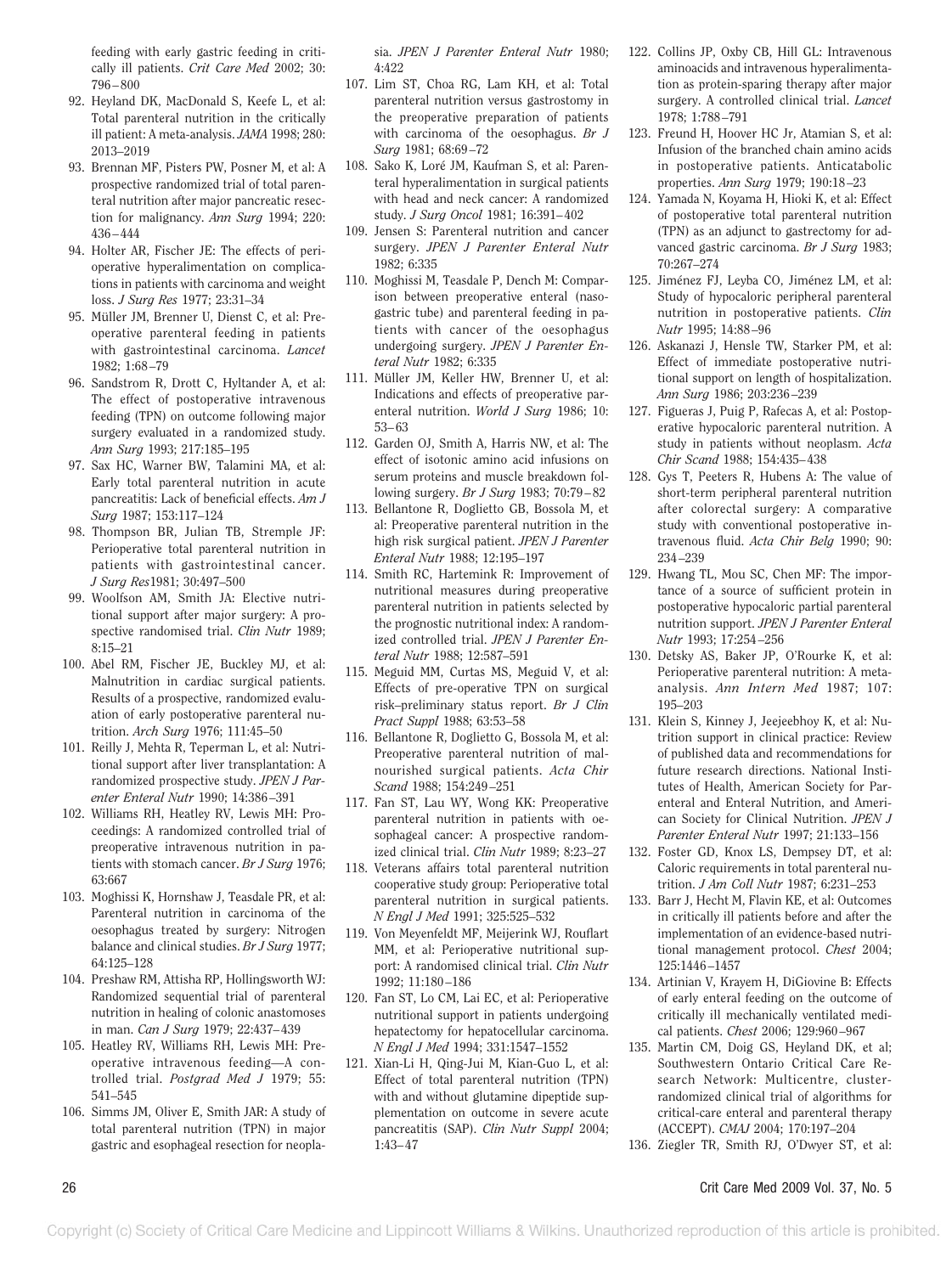Increased intestinal permeability associated with infection in burn patients. *Arch Surg* 1988; 123:1313–1319

- 137. Chiarelli AG, Ferrarello S, Piccioli A, et al: Total enteral nutrition versus mixed enteral and parenteral nutrition in patients in an intensive care unit. *Minerva Anestesiol* 1996; 62:1–7
- 138. Bauer P, Charpentier C, Bouchet C, et al: Parenteral with enteral nutrition in the critically ill. *Intensive Care Med* 2000; 26: 893–900
- 139. Herndon DN, Stein MD, Rutan TC, et al: Failure of TPN supplementation to improve liver function, immunity, and mortality in thermally injured patients. *J Trauma* 1987; 27:195–204
- 140. Herndon DN, Barrow RE, Stein M, et al: Increased mortality with intravenous supplemental feeding in severely burned patients. *J Burn Care Rehabil* 1989; 10: 309 –313
- 141. Stroud M: Protein and the critically ill: Do we know what to give? *Proc Nutr Soc* 2007; 66:378 –383
- 142. Choban PS, Dickerson RN: Morbid obesity and nutrition support: Is bigger different? *Nutr Clin Pract* 2005; 20:480 – 487
- 143. Elamin EM: Nutritional care of the obese intensive care unit patient. *Curr Opin Crit Care* 2005; 11:300 –303
- 144. McClave SA, Sexton LK, Spain DA, et al: Enteral tube feeding in the intensive care unit: Factors impeding adequate delivery. *Crit Care Med* 1999; 27:1252–1256
- 145. Jenkins ME, Gottschlich MM, Warden GD: Enteral feeding during operative procedures in thermal injuries. *J Burn Care Rehabil* 1994; 15:199 –205
- 146. Pinilla JC, Samphire J, Arnold C, et al: Comparison of gastrointestinal tolerance to two enteral feeding protocols in critically ill patients: A prospective, randomized controlled trial. *JPEN J Parenter Enteral Nutr* 2001; 25:81– 86
- 147. Montejo JC, Minambres E, Bordeje L, et al: Gastric residual volume during enteral nutrition in ICU patients. The REGANE study. Preliminary results. Abstr 0455. *Intensive Care Med* 2008
- 148. Tarling MM, Toner CC, Withington PS, et al: A model of gastric emptying using paracetamol absorption in intensive care patients. *Intensive Care Med* 1997; 23: 256 –260
- 149. Landzinski J, Kiser TH, Fish DN, et al: Gastric motility function in critically ill patients tolerant vs intolerant to gastric nutrition. *JPEN J Parenter Enteral Nutr* 2008; 32:45–50
- 150. Cohen J, Aharon A, Singer P: The paracetamol absorption test: A useful addition to the enteral nutrition algorithm? *Clin Nutr* 2000; 19:233–236
- 151. McClave SA, Lukan JK, Stefater JA, et al: Poor validity of residual volumes as a marker for risk of aspiration in critically ill patients. *Crit Care Med* 2005; 33:324 –330
- 152. McClave SA, DeMeo MT, DeLegge MH, et al: North American summit on aspiration in the critically ill patient: Consensus statement. *JPEN J Parenter Enteral Nutr* 2002; 26:S80 –S85
- 153. Adam S, Batson S: A study of problems associated with the delivery of enteral feed in critically ill patients in five ICUs in the UK. *Intensive Care Med* 1997; 23:261–266
- 154. Spain DA, McClave SA, Sexton LK, et al: Infusion protocol improves delivery of enteral tube feeding in the critical care unit. *JPEN J Parenter Enteral Nutr* 1999; 23: 288 –292
- 155. Torres A, el-Ebiary M, Gonzalez J, et al: Gastric and pharyngeal flora in nosocomial pneumonia acquired during mechanical ventilation. *Am Rev Respir Dis* 1993; 148: 352–357
- 156. Bonten MJ, Gaillard CA, van Tiel FH, et al: The stomach is not a source for colonization of the upper respiratory tract and pneumonia in ICU patients. *Chest* 1994; 105:878 – 884
- 157. Pingleton SK, Hinthorn DR, Liu C: Enteral nutrition in patients receiving mechanical ventilation. Multiple sources of tracheal colonization include the stomach. *Am J Med* 1986; 80:827– 832
- 158. Drakulovic MB, Torres A, Bauer TT, et al: Supine body position as a risk factor for nosocomial pneumonia in mechanically ventilated patients: A randomised trial. *Lancet* 1999; 27:354:1851–1858
- 159. van Nieuwenhoven CA, Vandenbroucke-Grauls C, van Tiel FH, et al: Feasibility and effects of the semirecumbent position to prevent ventilator-associated pneumonia: A randomized study. *Crit Care Med* 2006; 34: 396 – 402
- 160. Ibrahim EH, Mehringer L, Prentice D, et al: Early versus late enteral feeding of mechanically ventilated patients: Results of a clinical trial. *JPEN J Parenter Enteral Nutr* 2002; 26:174 –181
- 161. Bonten MJ, Gaillard CA, van der Hulst R, et al: Intermittent enteral feeding: The influence on respiratory and digestive tract colonization in mechanically ventilated intensive-care-unit patients. *Am J Respir Crit Care Med* 1996; 154:394 –399
- 162. Steevens EC, Lipscomb AF, Poole GV, et al: Comparison of continuous vs intermittent nasogastric enteral feeding in trauma patients: Perceptions and practice. *Nutr Clin Pract* 2002; 17:118 –122
- 163. Hiebert JM, Brown A, Anderson RG, et al: Comparison of continuous vs intermittent tube feedings in adult burn patients. *JPEN J Parenter Enteral Nutr* 1981; 5:73–75
- 164. Kocan MJ, Hickisch SM: A comparison of continuous and intermittent enteral nutrition in NICU patients. *J Neurosci Nurs* 1986; 18:333–337
- 165. Ciocon JO, Galindo-Ciocon DJ, Tiessen C, et al: Continuous compared with intermittent tube feeding in the elderly. *JPEN J Parenter Enteral Nutr* 1992; 16:525–528
- 166. Booth CM, Heyland DK, Paterson WG: Gastrointestinal promotility drugs in the critical care setting: A systematic review of the evidence. *Crit Care Med* 2002; 30: 1429 –1435
- 167. Yavagal DR, Karnad DR, Oak JL: Metoclopramide for preventing pneumonia in critically ill patients receiving enteral tube feeding: A randomized controlled trial. *Crit Care Med* 2000; 28:1408 –1411
- 168. Berne JD, Norwood SH, McAuley CE, et al: Erythromycin reduces delayed gastric emptying in critically ill trauma patients: A randomized, controlled trial. *J Trauma* 2002; 53:422– 425
- 169. Meissner W, Dohrn B, Reinhart K: Enteral naloxone reduces gastric tube reflux and frequency of pneumonia in critical care patients during opioid analgesia. *Crit Care Med* 2003; 31:776 –780
- 170. DeRiso AJ, Ladowski JS, Dillon TA, et al: Chlorhexidine gluconate 0.12% oral rinse reduces the incidence of total nosocomial respiratory infection and nonprophylactic systemic antibiotic use in patients undergoing heart surgery. *Chest* 1996; 109: 1556 –1561
- 171. Houston S, Hougland P, Anderson JJ, et al: Effectiveness of 0.12% chlorhexidine gluconate oral rinse in reducing prevalence of nosocomial pneumonia in patients undergoing heart surgery. *Am J Crit Care* 2002; 11:567–570
- 172. Zack JE, Garrison T, Trovillion E, et al: Effect of an education program aimed at reducing the occurrence of ventilatorassociated pneumonia. *Crit Care Med* 2002; 30:2407–2412
- 173. Simmons-Trau D, Cenek P, Counterman J, et al: Reducing VAP with 6 Sigma. *Nurs Manage* 2004; 35:41– 45
- 174. Kollef MH: Prevention of hospital-associated pneumonia and ventilator-associated pneumonia. *Crit Care Med* 2004; 32: 1396 –1405
- 175. Maloney JP, Ryan TA: Detection of aspiration in enterally fed patients: A requiem for bedside monitors of aspiration. *JPEN J Parenter Enteral Nutr* 2002; 26:S34 –S41
- 176. Koln-Keeth C, Frankel E: Taking blue dye out of tube feedings. *Nursing* 2004; 34:14
- 177. Metheny NA, Clouse RE: Bedside methods for detecting aspiration in tube-fed patients. *Chest* 1997; 111:724 –731
- 178. Kenneally C, Rosini JM, Skrupky LP, et al: An analysis of thirty-day mortality for clostridium difficile-associated disease in the ICU setting. *Chest* 2007; 132:418 – 424
- 179. Maroo S, Lamont JT: Recurrent clostridium difficile. *Gastroenterology* 2006; 130: 1311–1316
- 180. Moore FA, Moore EE, Kudsk KA, et al: Consensus recommendations from the US summit on immune-enhancing enteral therapy. *JPEN J Parenter Enteral Nutr* 2001; 25: S61–S62
- 181. Heys SD, Walker LG, Smith I, et al: Enteral nutritional supplementation with key nutri-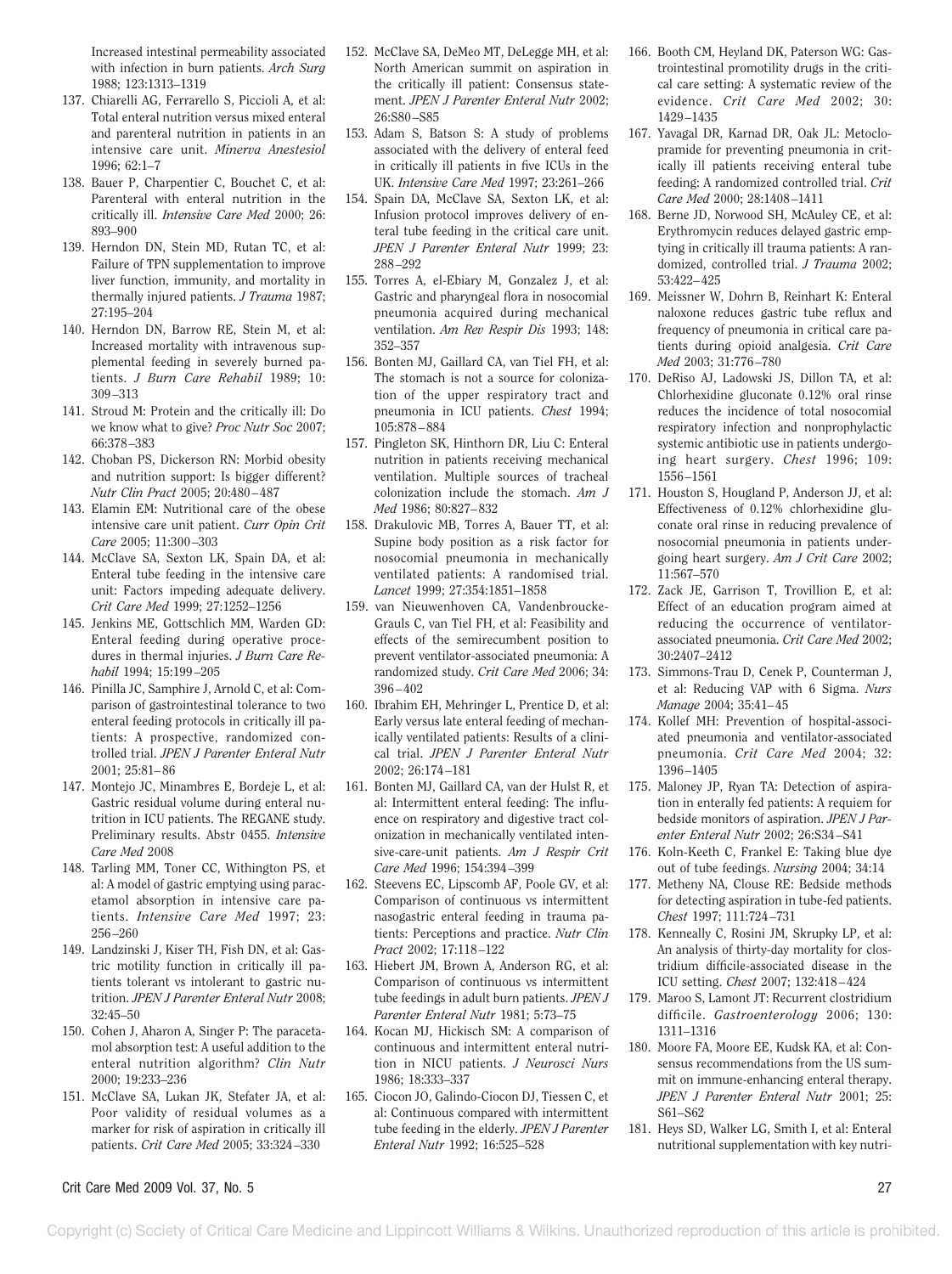ents in patients with critical illness and cancer: A meta-analysis of randomized controlled clinical trials. *Ann Surg* 1999; 229: 467– 477

- 182. Beale RJ, Bryg DJ, Bihari DJ: Immunonutrition in the critically ill: A systematic review of clinical outcome. *Crit Care Med* 1999; 27:2799 –2805
- 183. Martindale RG, Cresci GA: The use of immune enhancing diet in head injury. *JPEN J Parenter Enteral Nutr* 2001; 25:S27–S28
- 184. Cerra FB, Lehman S, Konstantinides N, et al: Effect of enteral nutrient on in vitro tests of immune function in ICU patients: A preliminary report. *Nutrition* 1990; 6:84 – 87
- 185. Gottschlich MM, Jenkins M, Warden GD, et al: Differential effects of three enteral dietary regimens on selected outcome variables in burn patients. *JPEN J Parenter Enteral Nutr* 1990; 14:225–236
- 186. Brown RO, Hunt H, Mowatt-Larssen CA, et al: Comparison of specialized and standard enteral formulas in trauma patients. *Pharmacotherapy* 1994; 14:314 –320
- 187. Moore FA, Moore EE, Kudsk KA, et al: Clinical benefits of an immune-enhancing diet for early postinjury enteral feeding. *J Trauma* 1994; 37:607– 615
- 188. Bower RH, Cerra FB, Bershadsky B, et al: Early enteral administration of a formula (Impact) supplemented with arginine, nucleotides, and fish oil in intensive care unit patients: Results of a multicenter, prospective, randomized, clinical trial. *Crit Care Med* 1995; 23:436 – 449
- 189. Kudsk KA, Minard G, Croce MA, et al: A randomized trial of isonitrogenous enteral diets after severe trauma. An immuneenhancing diet reduces septic complications. *Ann Surg* 1996; 224:531–540
- 190. Engel JM, Menges T, Neuhauser C, et al: [Effects of various feeding regimens in multiple trauma patients on septic complications and immune parameters]. *Anasthesiol Intensivmed Notfallmed Schmerzther* 1997; 32:234 –239
- 191. Mendez C, Jurkovich GJ, Garcia I, et al: Effects of an immune-enhancing diet in critically injured patients. *J Trauma* 1997; 42:933–940
- 192. Rodrigo Casanova MP, Garcia Pena JM: The effect of the composition of the enteral nutrition on infection in the critical patient. *Nutr Hosp* 1997; 12:80 – 84
- 193. Saffle JR, Wiebke G, Jennings K, et al: Randomized trial of immune-enhancing enteral nutrition in burn patients. *J Trauma* 1997; 42:793– 802
- 194. Weimann A, Bastian L, Bischoff WE, et al: Influence of arginine, omega-3 fatty acids and nucleotide-supplemented enteral support on systemic inflammatory response syndrome and multiple organ failure in patients after severe trauma. *Nutrition* 1998; 14:165–172
- 195. Atkinson S, Sieffert E, Bihari D: A prospective, randomized, double-blind, controlled clinical trial of enteral immunonutrition in

the critically ill. Guy's Hospital Intensive Care Group. *Crit Care Med* 1998; 26: 1164 –1172

- 196. Galban C, Montejo JC, Mesejo A, et al: An immune-enhancing enteral diet reduces mortality rate and episodes of bacteremia in septic intensive care unit patients. *Crit Care Med* 2000; 28:643– 648
- 197. Caparros T, Lopez J, Grau T: Early enteral nutrition in critically ill patients with a high-protein diet enriched with arginine, fiber, and antioxidants compared with a standard high-protein diet. The effect on nosocomial infections and outcome. *JPEN J Parenter Enteral Nutr* 2001; 25:299 –308
- 198. Conejero R, Bonet A, Grau T, et al: Effect of a glutamine-enriched enteral diet on intestinal permeability and infectious morbidity at 28 days in critically ill patients with systemic inflammatory response syndrome: A randomized, single-blind, prospective, multicenter study. *Nutrition* 2002; 18:716 –721
- 199. Dent DL, Heyland DK, Levy H, et al: Immunonutrition may increase mortality in critically ill patients with pneumonia: Results of a randomized trial. *Crit Care Med* 2003; 30:A17
- 200. Bertolini G, Iapichino G, Radrizzani D, et al: Early enteral immunonutrition in patients with severe sepsis: Results of an interim analysis of a randomized multicentre clinical trial. *Intensive Care Med* 2003; 29: 834 – 840
- 201. Chuntrasakul C, Siltham S, Sarasombath S, et al: Comparison of a immunonutrition formula enriched arginine, glutamine and omega-3 fatty acid, with a currently highenriched enteral nutrition for trauma patients. *J Med Assoc Thai* 2003; 86:552–561
- 202. Tsuei BJ, Bernard AC, Barksdale AR, et al: Supplemental enteral arginine is metabolized to ornithine in injured patients. *J Surg Res* 2005; 123:17–24
- 203. Kieft H, Roos A, Bindels A, et al: Clinical outcome of an immune enhancing diet in a heterogenous intensive care population. *Intensive Care Med* 2005; 31:524 –532
- 204. Wibbenmeyer LA, Mitchell MA, Newel IM, et al: Effect of a fish oil and arginine-fortified diet in thermally injured patients. *J Burn Care Res* 2006; 27:694 –702
- 205. Popovic PJ, Zeh HJ III, Ochoa JB: Arginine and immunity. *J Nutr* 2007; 137: 1681S–1686S
- 206. Calo L, Bianconi L, Colivicchi F, et al: N-3 fatty acids for the prevention of atrial fibrillation after coronary artery bypass surgery: A randomized, controlled trial. *J Am Coll Cardiol* 2005; 45:1723–1728
- 207. Gadek JE, DeMichele SJ, Karlstad MD, et al: Effect of enteral feeding with eicosapentaenoic acid, gamma-linolenic acid, and antioxidants in patients with acute respiratory distress syndrome. *Crit Care Med* 1999; 27: 1409 –1420
- 208. Singer P, Theilla M, Fisher H, et al: Benefit of an enteral diet enriched with eicosapentaenoic acid and gamma-linolenic acid in

ventilated patients with acute lung injury. *Crit Care Med* 2006; 34:1033–1038

- 209. Pontes-Arruda A, Aragao AM, Albuquerque JD: Effects of enteral feeding with eicosapentaenoic acid, gamma-linolenic acid, and antioxidants in mechanically ventilated patients with severe sepsis and septic shock. *Crit Care Med* 2006; 34:2325–2333
- 210. Heyland DK, Novak F, Drover JW, et al: Should immunonutrition become routine in critically ill patients? A systematic review of the evidence. *JAMA* 2001; 286:944 –953
- 211. Montejo JC, Zarazaga A, Lopez-Martinez J, et al: Immunonutrition in the intensive care unit. A systematic review and consensus statement*. Clin Nutr* 2003; 22:221–233
- 212. Waitzberg DL, Saito H, Plank LD, et al: Postsurgical infections are reduced with specialized nutrition support. *World J Surg* 2006; 30:1592–1604
- 213. Heyland DK, Novak F: Immunonutrition in the critically ill patient: More harm than good? *JPEN J Parenter Enteral Nutr* 2001; 25:S51–S55
- 214. Zhou M, Martindale RG: Arginine in the critical care setting. *J Nutr* 2007; 137: 1687S–1692S
- 215. Luiking YC, Poeze M, Preiser J, et al: L-Arginine infusion in severely septic patients does not enhance protein nitrosylation or haemodynamic instability. *e-SPEN* 2006;  $1:14 - 15$
- 216. Edes TE, Walk BE, Austin JL: Diarrhea in tube-fed patients: Feeding formula not necessarily the cause. *Am J Med* 1990; 88:91–93
- 217. Alverdy J, Zaborina O, Wu L: The impact of stress and nutrition on bacterial-host interactions at the intestinal epithelial surface. *Curr Opin Clin Nutr Metab Care* 2005; 8:205–209
- 218. Arvans DL, Vavricka SR, Ren H, et al: Luminal bacterial flora determines physiological expression of intestinal epithelial cytoprotective heat shock proteins 25 and 72. *Am J Physiol Gastrointest Liver Physiol* 2005; 288:G696 –G704
- 219. Sartor RB: Microbial and dietary factors in the pathogenesis of chronic, immunemediated intestinal inflammation. *Adv Exp Med Biol* 2006; 579:35–54
- 220. Yan F, Cao H, Cover TL, et al: Soluble proteins produced by probiotic bacteria regulate intestinal epithelial cell survival and growth. *Gastroenterology* 2007; 132: 562–575
- 221. Bengmark S: Bioecologic control of inflammation and infection in critical illness. *Anesthesiol Clin* 2006; 24:299 –323
- 222. Rayes N, Seehofer D, Theruvath T, et al: Supply of pre- and probiotics reduces bacterial infection rates after liver transplantation—A randomized, double-blind trial. *Am J Transplant* 2005; 5:125–130
- 223. Rayes N, Seehofer D, Hansen S, et al: Early enteral supply of lactobacillus and fiber versus selective bowel decontamination: A controlled trial in liver transplant recipients. *Transplantation* 2002; 15:74:123–127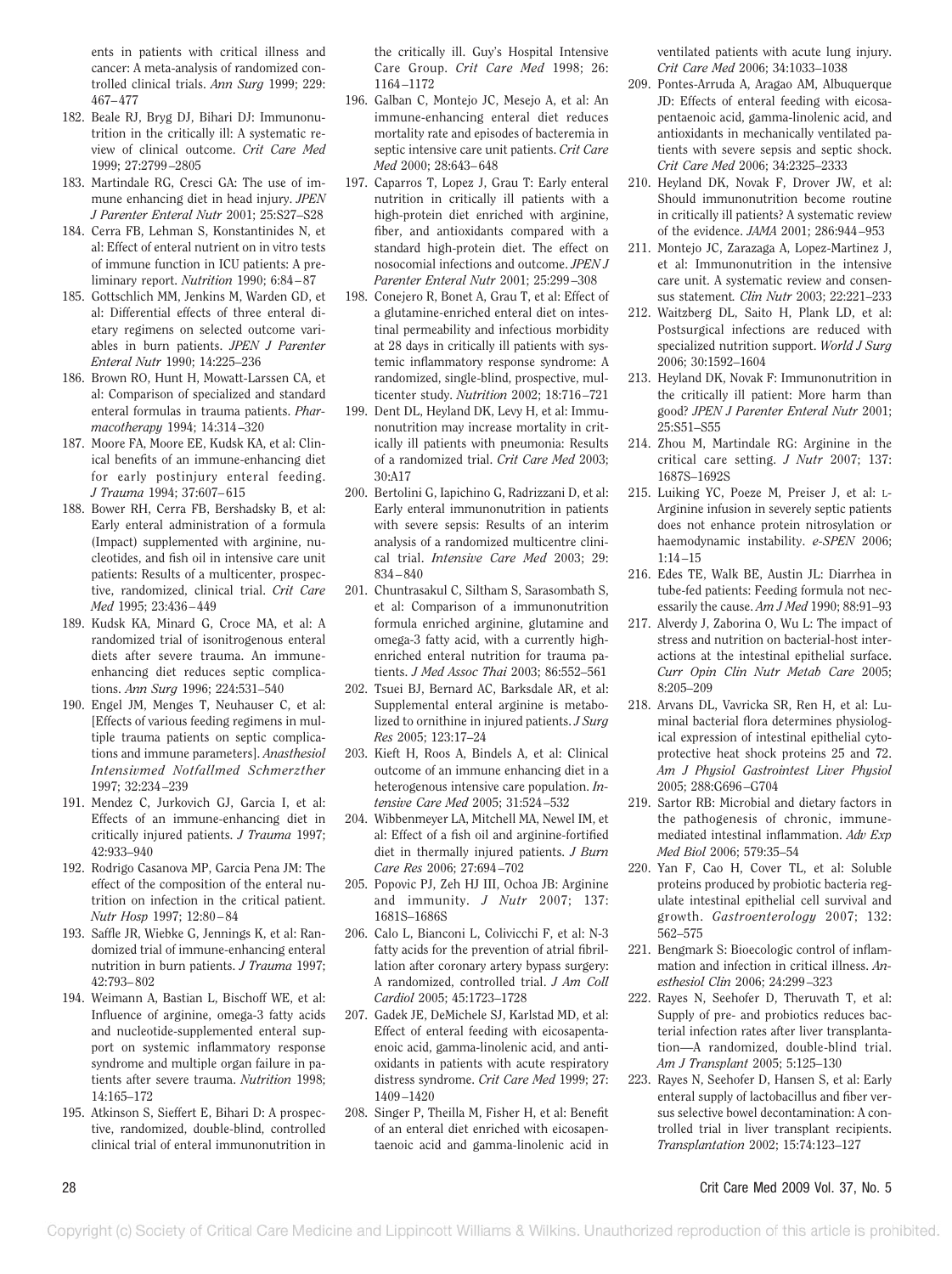- 224. Rayes N, Seehofer D, Theruvath T, et al: Effect of enteral nutrition and synbiotics on bacterial infection rates after pyloruspreserving pancreatoduodenectomy: A randomized, double-blind trial. *Ann Surg* 2007; 246:36 – 41
- 225. Kotzampassi K, Giamarellos-Bourboulis EJ, Voudouris A, et al: Benefits of a synbiotic formula (Synbiotic 2000Forte) in critically ill trauma patients: Early results of a randomized controlled trial. *World J Surg* 2006; 30:1848 –1855
- 226. Spindler-Vesel A, Bengmark S, Vovk I, et al: Synbiotics, prebiotics, glutamine, or peptide in early enteral nutrition: A randomized study in trauma patients. *JPEN J Parenter Enteral Nutr* 2007; 31:119 –126
- 227. Oláh A, Belágyi T, Issekutz A, et al: Randomized clinical trial of specific lactobacillus and fibre supplement to early enteral nutrition in patients with acute pancreatitis. *Br J Surg* 2002; 89:1103–1107
- 228. Olah A, Belagyi T, Poto L, et al: Synbiotic control of inflammation and infection in severe acute pancreatitis: A prospective, randomized, double blind study. *Hepatogastroenterology* 2007; 54:590 –594
- 229. Besselink MG, van Santvoort HC, Buskens E, et al: Probiotic prophylaxis in predicted severe acute pancreatitis: A randomised, double-blind, placebo-controlled trial. *Lancet* 2008; 371:651– 659
- 230. Berger MM, Spertini F, Shenkin A, et al: Trace element supplementation modulates pulmonary infection rates after major burns: A double-blind, placebo-controlled trial. *Am J Clin Nutr* 1998; 68:365–371
- 231. Nathens AB, Neff MJ, Jurkovich GJ, et al: Randomized, prospective trial of antioxidant supplementation in critically ill surgical patients. *Ann Surg* 2002; 236:814 – 822
- 232. Heyland DK, Dhaliwal R, Suchner U, et al: Antioxidant nutrients: A systematic review of trace elements and vitamins in the critically ill patient. *Intensive Care Med* 2005; 31:327–337
- 233. Crimi E, Liguori A, Condorelli M, et al: The beneficial effects of antioxidant supplementation in enteral feeding in critically ill patients: A prospective, randomized, doubleblind, placebo-controlled trial. *Anesth Analg* 2004; 99:857– 863
- 234. Angstwurm MW, Engelmann L, Zimmermann T, et al: Selenium in intensive care (SIC): Results of a prospective randomized, placebo-controlled, multiple-center study in patients with severe systemic inflammatory response syndrome, sepsis, and septic shock. *Crit Care Med* 2007; 35:118 –126
- 235. Jones C, Palmer TE, Griffiths RD: Randomized clinical outcome study of critically ill patients given glutamine-supplemented enteral nutrition. *Nutrition* 1999; 15:108 –115
- 236. Hall JC, Dobb G, Hall J, et al: A prospective randomized trial of enteral glutamine in critical illness. *Intensive Care Med* 2003; 29:1710 –1716
- 237. Garrel DR, Patenaude J, Nedelec B, et al:

Decreased mortality and infectious morbidity in adult burn patients given enteral glutamine supplements: A prospective, controlled, randomized clinical trial. *Crit Care Med* 2003; 31:2444 –2449

- 238. Houdijk AP, Rijnsburger ER, Jansen J, et al: Randomised trial of glutamine-enriched enteral nutrition on infectious morbidity in patients with multiple trauma. *Lancet* 1998; 352:772–776
- 239. Brantley S, Pierce J: Effects of enteral glutamine on trauma patients. *Nutr Clin Pract* 2000; 15:S13
- 240. Zhou YP, Jiang ZM, Sun YH, et al: The effect of supplemental enteral glutamine on plasma levels, gut function, and outcome in severe burns: A randomized, double-blind, controlled clinical trial. *JPEN J Parenter Enteral Nutr* 2003; 27:241–245
- 241. Peng X, Yan H, You Z, et al: Effects of enteral supplementation with glutamine granules on intestinal mucosal barrier function in severe burned patients. *Burns* 2004; 30:135–139
- 242. Spapen H, Diltoer M, Van Malderen C, et al: Soluble fiber reduces the incidence of diarrhea in septic patients receiving total enteral nutrition: A prospective, double-blind, randomized, and controlled trial. *Clin Nutr* 2001; 20:301–305
- 243. Rushdi TA, Pichard C, Khater YH: Control of diarrhea by fiber-enriched diet in ICU patients on enteral nutrition: A prospective randomized controlled trial. *Clin Nutr* 2004; 23:1344 –1352
- 244. Dobb GJ, Towler SC: Diarrhoea during enteral feeding in the critically ill: A comparison of feeds with and without fibre. *Intensive Care Med* 1990; 16:252–255
- 245. Scaife CL, Saffle JR, Morris SE: Intestinal obstruction secondary to enteral feedings in burn trauma patients. *J Trauma* 1999; 47: 859 – 863
- 246. McIvor AC, Meguid MM, Curtas S, et al: Intestinal obstruction from cecal bezoar: A complication of fiber-containing tube feedings. *Nutrition* 1990; 6:115–117
- 247. Ahrens CL, Barletta JF, Kanji S, et al: Effect of low-calorie parenteral nutrition on the incidence and severity of hyperglycemia in surgical patients: A randomized, controlled trial. *Crit Care Med* 2005; 33:2507–2512
- 248. Basttistella FD, Widergren JT, Anderson JT, et al: A prospective, randomized trial of intravenous fat emulsion administration in trauma victims requiring total parenteral nutrition. *J Trauma* 1997; 43:52–58; discussion 58 – 60
- 249. Choban PS, Burge JC, Scales D, et al: Hypoenergetic nutrition support in hospitalized obese patients: A simplified method for clinical application. *Am J Clin Nutr* 1997; 66:546 –550
- 250. McCowen KC, Friel C, Sternberg J, et al: Hypocaloric total parenteral nutrition: Effectiveness in prevention of hyperglycemia and infectious complications. A randomized

clinical trial. *Crit Care Med;* 2000; 28: 3606 –3611

- 251. Joban N, Garrel DR, Champoux J, et al: Improved immune functions with administration of a low-fat diet in a burn animal medel. *Cell Immunol* 2000; 206:71– 84
- 252. Garrel DR, Razi M, Lariviere F, et al: Improved clinical status and length of care with low-fat nutrition support in burn patients. *JPEN J Parenter Enteral Nutr* 1995; 19:482– 491
- 253. Van den Berghe G, Wouters P, Weekers F, et al: Intensive insulin therapy in the critically ill patients. *N Engl J Med* 2001; 345: 1359 –1367
- 254. Van den Berghe G, Wilmer A, Hermans G, et al: Intensive insulin therapy in the medical ICU. *N Engl J Med* 2006; 354:449 – 461
- 255. Devos P, Preiser JC: Current controversies around tight glucose control in critically ill patients. *Curr Opin Clin Nutr Metab Care* 2007; 10:206 –209
- 256. Fuentes-Orozco C, Anaya-Prado R, Gonzalez-Ojeda A, et al: L-alanyl-L-glutamine-supplemented parenteral nutrition improves infectious morbidity in secondary peritonitis. *Clin Nutr* 2004; 23:13–21
- 257. Zeigler TR, Fernandez-Estivariz C, Griffth P, et al: Parenteral nutrition supplemented with alanyl-glutamine dipeptide decreases infectious morbidity and improves organ function in critically ill post-operative patients: Results of a double-blind, randomized, controlled pilot study. *Nutr Week Abstr* 2004; 023:52
- 258. Goeters C, Wenn A, Mertes N, et al: Parenteral L-alanyl-L-glutamine improves 6-month outcome in critically ill patients. *Crit Care Med* 2002; 30:2032–2037
- 259. Griffiths RD, Jones C, Palmer TE: Sixmonth outcome of critically ill patients given glutamine-supplemented parenteral nutrition. *Nutrition* 1997; 13:295–302
- 260. Griffiths RD, Allen KD, Andrews FJ, et al: Infection, multiple organ failure, and survival in the intensive care unit: Influence of glutamine-supplemented parenteral nutrition on acquired infection. *Nutrition* 2002; 18: 546 –552
- 261. Powell-Tuck J, Jamieson CP, Bettany GE, et al: A double blind, randomised, controlled trial of glutamine supplementation in parenteral nutrition. *Gut* 1999; 45:82– 88
- 262. Wischmeyer PE, Lynch J, Liedel J, et al: Glutamine administration reduces gramnegative bacteremia in severely burned patients: A prospective, randomized, doubleblind trial versus isonitrogenous control. *Crit Care Med* 2001; 29:2075–2080
- 263. Zhou Ye-Ping, Jiang Z, Sun Y, et al: The effects of supplemental glutamine dipeptide on gut integrity and clinical outcomes after major escharectomy in severe burns: A randomized, double blind, controlled clinical trial. *Clin Nutr Suppl* 2004:55
- 264. Dechelotte P, Hasselmann M, Cynober L, et al: L-alanyl-L-glutamine dipeptide-supplemented total parenteral nutrition reduces